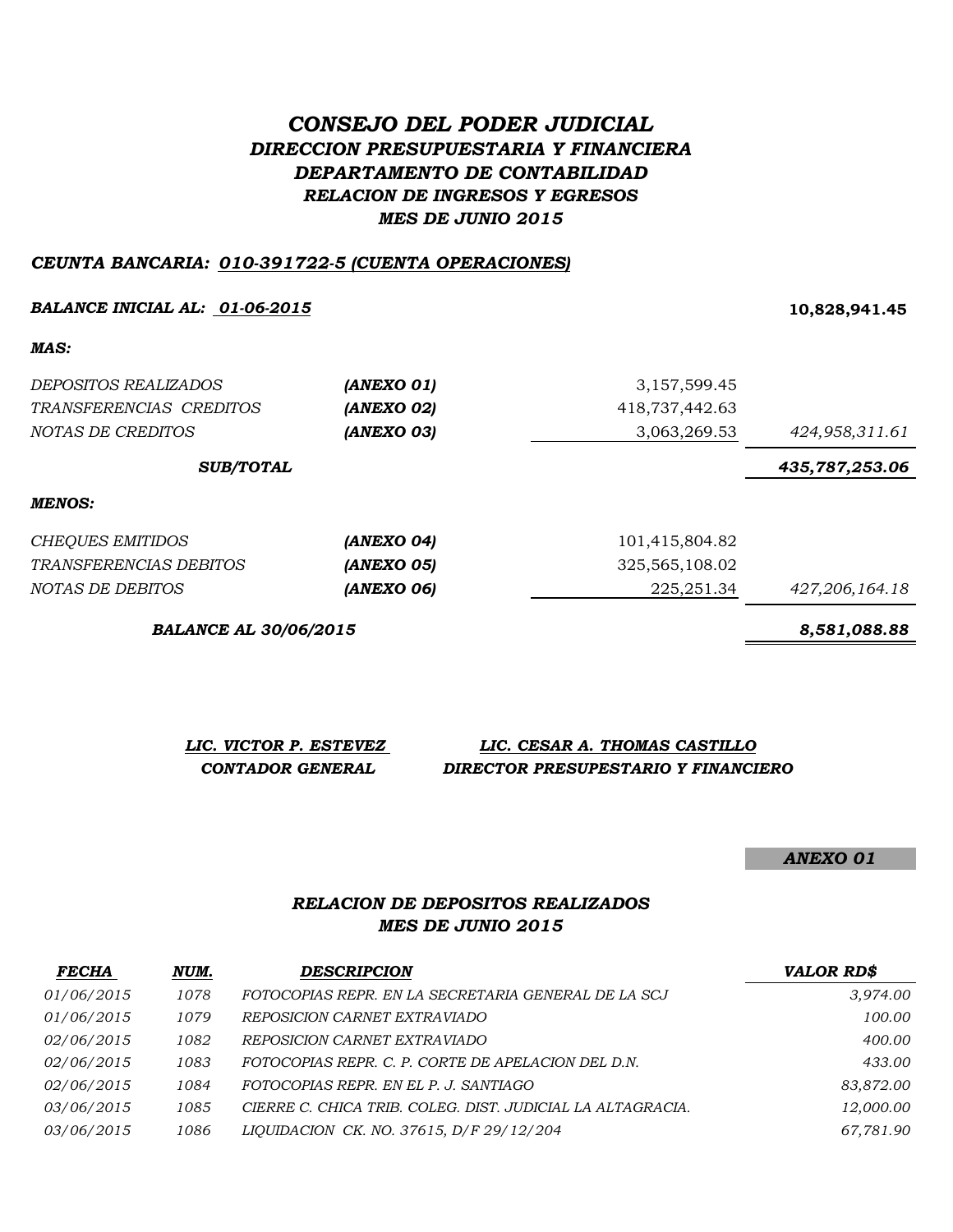| 03/06/2015 | 1087 | RETENCION IMPUESTOS POR TRABAJOS REALIZADOS.             | 5,143.20     |
|------------|------|----------------------------------------------------------|--------------|
| 03/06/2015 | 1088 | REPOSICION CARNET EXTRAVIADO.                            | 200.00       |
| 03/06/2015 | 1089 | DESC. DE SEGURO MEDICO A RHINA MONTILLA BRITO            | 295.60       |
| 03/06/2015 | 1090 | FOTOCOPIAS REPR. EN EL P. J. BARAHONA                    | 10,940.00    |
| 05/06/2015 | 1091 | REPOSICION CARNET EXTRAVIADO.                            | 100.00       |
| 05/06/2015 | 1092 | FOTOCOPIAS REPR. EN LA JURISD. CIVIL SANTO DOMINGO ESTE. | 8,939.00     |
| 08/06/2015 | 1093 | RETENCION 5% IMPUESTOS POR TRABAJOS REALIZADOS.          | 3,377.00     |
| 08/06/2015 | 1094 | DEVOLUCION POR VIAJE NO REALIZADO A S. J. DE LA MAGUANA. | 750.00       |
| 08/06/2015 | 1095 | LIQUIDACION CK NO. 39729, D/F 26/03/2015.                | 1.91         |
| 08/06/2015 | 1096 | LIQUIDACION CK NO. 39793, D/F 27/03/2015.                | 111.25       |
| 09/06/2015 | 1097 | RETENCION IMPUESTOS POR TRABAJOS REALIZADOS.             | 14,753.89    |
| 09/06/2015 | 1098 | LIQUIDACION CK NO. 37492, D/F 29/12/2014.                | 16,741.63    |
| 09/06/2015 | 1099 | REPOSICION CARNET EXTRAVIADO.                            | 500.00       |
| 09/06/2015 | 1100 | PAGO RENTA CAFETERIA P.J DE COTUI MESES ABRIL-MAYO 2015. | 500.00       |
| 09/06/2015 | 1101 | FOTOCOPIAS REPR. C. P. CORTE DE APELACION DEL D.N.       | 260.00       |
| 10/06/2015 | 1102 | FOTOCOPIAS REPRODUCIDAS EN EL MES DE MAYO EN LA S.C. J.  | 20,251.30    |
| 10/06/2015 | 1103 | REPOSICION DE CARNET EXTRAVIADO.                         | 100.00       |
| 10/06/2015 | 1104 | DESC. GASTOS ALIMENTICOS                                 | 12,583.33    |
| 10/06/2015 | 1105 | FOTOCOPIAS REPRODUCIDAS EN EL DPTO. JUDICIAL DE BANI.    | 12,844.00    |
| 11/06/2015 | 1106 | RETENCIONES IMPUESTOS POR TRABAJOS REALIZADOS.           | 25,000.00    |
| 11/06/2015 | 1107 | LIQUIDACION CK NO. 39994, D/F 31/03/2015.                | 61,257.43    |
| 11/06/2015 | 1108 | APORTE PARA EL PAGO DE ENERGIA ELECTRICA DE LA JI.       | 2,000,000.00 |
| 12/06/2015 | 1109 | POR USO DEL AUDITORIO PALACIO DE JUSTICIA DE SANTIAGO.   | 2,500.00     |
| 12/06/2015 | 1110 | DESC. A EX EMPLS DE ESTA INSTITUCION.                    | 5,420.47     |
| 15/06/2015 | 1111 | FOTOCOPIAS REPR. C. P. CORTE DE APELACION DEL D.N.       | 414.00       |
| 15/06/2015 | 1112 | RETENCION IMPUESTOS POR TRABAJOS REALIZADOS.             | 1,712.50     |
| 15/06/2015 | 1113 | FOTOCOPIAS PJ. DE BANI                                   | 10,792.00    |
| 16/06/2015 | 1114 | RETENCION IMPUESTOS POR TRABAJOS REALIZADOS.             | 5,892.50     |
| 16/06/2015 | 1115 | REPOSICION POR CARNET EXTRAVIADO.                        | 100.00       |
| 16/06/2015 | 1116 | LIQUIDACION CK NO. 41159, D/F 08/05/2015.                | 4,283.05     |
| 16/06/2015 | 1117 | LIQUIDACION CK NO.35745, D/F 30/10/2014.                 | 5,645.41     |
| 17/06/2015 | 1118 | <i>REPOSICION CARNET EXTRAVIADO</i>                      | 100.00       |
| 17/06/2015 | 1119 | <b>RETENCION IMPUESTO</b>                                | 450.00       |
| 19/06/2015 | 1120 | RETENCION IMPUESTO                                       | 730.00       |
| 19/06/2015 | 1121 | FOTOCOPIAS TIRADAS EN EL PJCN.                           | 602.00       |
| 19/06/2015 | 1122 | FOTOCOPIAS TIRADAS EN EL PJCN.                           | 502.00       |
| 19/06/2015 | 1123 | FOTOCOPIAS TIRADAS EN EL PJCN.                           | 1,042.00     |
| 22/06/2015 | 1124 | PAGO ALQUILER OFICINA DEFENSA PUBLICA DE BARAHONA        | 15,400.00    |
| 22/06/2015 | 1125 | PAGO POLIZA DE SALUD EMPLS. JI.                          | 80,938.00    |
| 22/06/2015 | 1126 | REPOSICION CARNET                                        | 100.00       |
| 22/06/2015 | 1127 | <b>FOTOCOPIAS</b>                                        | 625.00       |
| 22/06/2015 | 1128 | <b>RETENCION IMPUESTO</b>                                | 450.00       |
| 22/06/2015 | 1129 | POR EMISION DE CERTIFICACION OF. DE LA JUSTICIA          | 500.00       |
| 22/06/2015 | 1130 | POR EMISION DE CERTIFICACION OF. DE LA JUSTICIA          | 500.00       |
| 22/06/2015 | 1131 | POR EMISION DE CERTIFICACION OF. DE LA JUSTICIA          | 300.00       |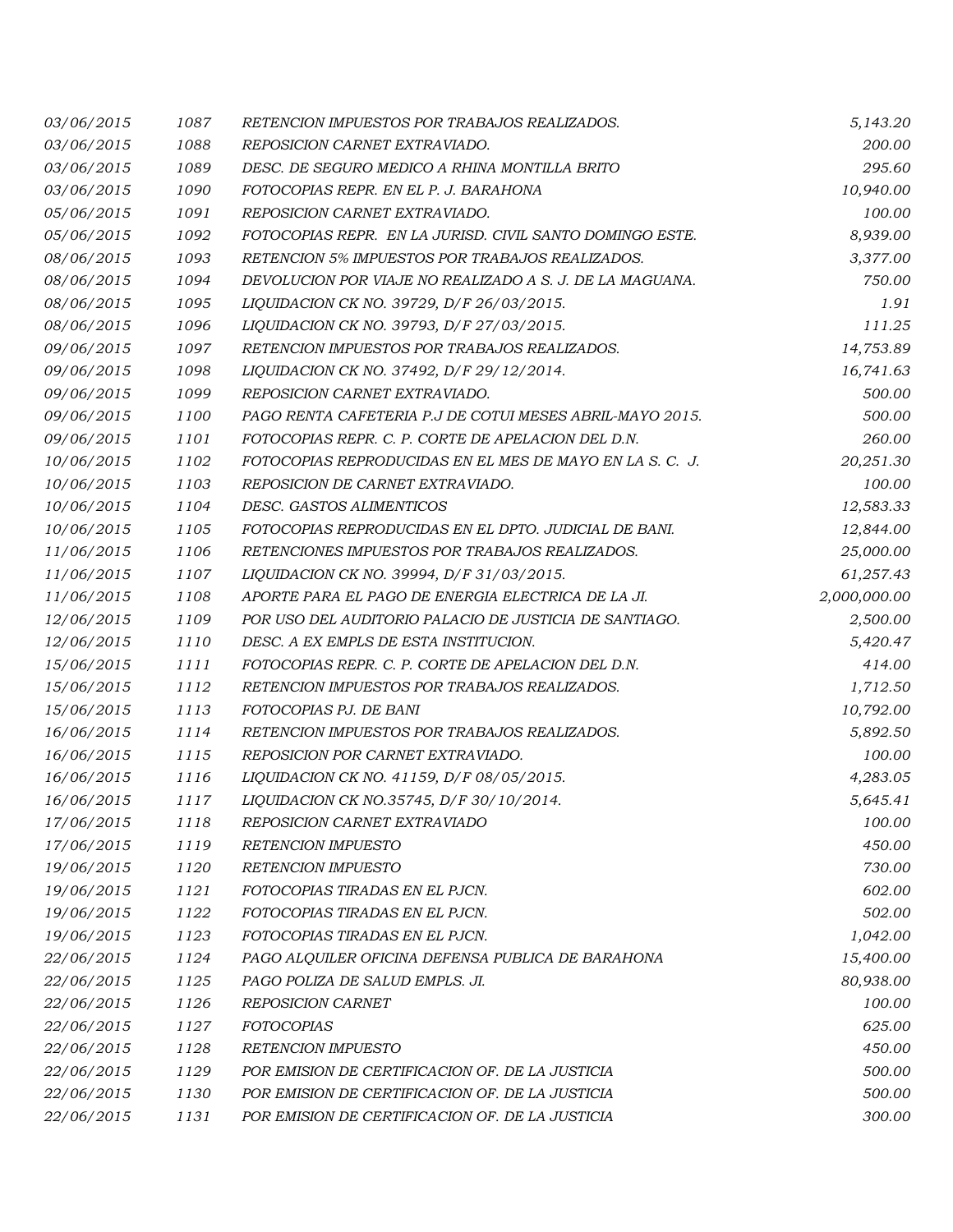|                          |              | TOTAL RD\$                                                              | 3,157,599.45 |
|--------------------------|--------------|-------------------------------------------------------------------------|--------------|
| 30/06/2015               | 1165         | FOTOCOPIAS REPROD. EN EL PJ. DE BANI                                    | 7,786.00     |
| 30/06/2015               | 1164         | DEPOSITO NO.165403813, D/F 05/06/2015, FOTOCOPIAS PJCN.                 | 1,284.00     |
| 30/06/2015               | 1163         | DEPOSITO NO.165356410, D/F 05/06/2015, FOTOCOPIAS PJCN.                 | 236.00       |
| 30/06/2015               | 1162         | DEPOSITO NO.165401460, D/F 02/06/2015, FOTOCOPIAS PJCN.                 | 782.00       |
| 30/06/2015               | 1161         | FOTOCOPIAS REPROD. EN EL P.J.C.N.                                       | 1,120.00     |
| 30/06/2015               | 1160         | DESC. POR COBERTURA DE SALUD A EMPLS DE ESTA INST.                      | 252,406.01   |
| 30/06/2015               | 1159         | SOBRANTE ARQUEO REAL. CAJA CHICA OFIC. ADM. DE SALCEDO.                 | 420.00       |
| 30/06/2015               | 1158         | FOTOCOPIAS REPR. C. P. CORTE DE APELACION DEL D.N.                      | 388.00       |
| 30/06/2015               | 1157         | REPOSICION CARNET EXTRAVIADO.                                           | 100.00       |
| 30/06/2015               | 1156         | RETENCION IMPUESTOS POR TRABAJOS REALIZADOS.                            | 175.00       |
| 29/06/2015               | 1155         | FOTOCOPIAS REPROD. EN EL PJ. DE LA VEGA.                                | 52,850.00    |
| 29/06/2015               | 1154         | <b>RETENCION IMPUESTO</b>                                               | 65.00        |
| 29/06/2015               | 1153         | REPOSICION CARNET EXTRAVIADO                                            | 100.00       |
| 26/06/2015               | 1152         | PAGO ALO. CAFETERIA DE LA JI.                                           | 70,000.00    |
| 25/06/2015               | 1151         | FOTOCOPIAS TIRADAS EN EL PJ DE SAN FCO.                                 | 19,680.00    |
| 25/06/2015               | 1150         | FOTOCOPIAS PJCN.                                                        | 1,826.00     |
| 25/06/2015               | 1149         | FOTOCOPIAS PJCN                                                         | 616.00       |
| 25/06/2015               | 1148         | FOTOCOPIAS PJCN.                                                        | 1,266.00     |
| 25/06/2015               | 1147         | FOTOCOPIAS PJCN.                                                        | 1,698.00     |
| 25/06/2015               | 1146         | DESC. COBERTURA DE SALUD                                                | 9,462.56     |
| 25/06/2015               | 1145         | REPOSICION CARNET EXTRAVIADOS Y DAÑADOS                                 | 200.00       |
| 25/06/2015               | 1144         | PAGO ALQUILER CAFETERIA CORTE DE APEL. D.N.                             | 10,000.00    |
| 25/06/2015               | 1143         | DEPOSITO DEL BCO. DE RESERVAS, CUMPL. ART. 3 REGL.388-91                | 800.00       |
| 24/06/2015               | 1142         | DESC. COBERTURA DE SALUD                                                | 109,894.56   |
| 24/06/2015               | 1141         | RETENCION IMPUESTO                                                      | 1,307.50     |
| 24/06/2015               | 1140         | <b>FOTOCOPIAS</b>                                                       | 11,856.00    |
| 24/06/2015               | 1139         | <b>REPOSICION CARNET</b>                                                | 100.00       |
| 23/06/2015               | 1138         | DESC. GASTOS ALIMENTICIOS A EX. EMPL.                                   | 5,250.00     |
| 23/06/2015               | 1137         | DESC. COBERTURA DE SALUD NOMINAS MES DE JUNIO/2015                      | 76,973.00    |
| 23/06/2015               | 1136         | RETENCION IMPUESTOS                                                     | 3,348.45     |
| 23/06/2015<br>23/06/2015 | 1134<br>1135 | PAGO ALQUILER CAFETERIA PJ. DE MONTECRISTI<br><b>REPOSICION CARNETS</b> | 600.00       |
| 22/06/2015               |              |                                                                         | 12,000.00    |
|                          | 1133         | POR EMISION DE CERTIFICACION OF. DE LA JUSTICIA                         | 300.00       |
| 22/06/2015               | 1132         | POR EMISION DE CERTIFICACION OF. DE LA JUSTICIA                         | 500.00       |

*ANEXO 02*

### *RELACION DE TRANSFERENCIAS CREDITOS MES DE JUNIO 2015*

| <b>FECHA</b> | NUM. | <b>DESCRIPCION</b>                                 | <b>VALOR RDS</b> |
|--------------|------|----------------------------------------------------|------------------|
| 05/06/2015   | 143  | PAGO RET. SEGURO MEDICO A EMPS DE LA ENJ MAYO 2015 | 60.223.78        |
| 09/06/2015   | 144  | PAGO REEMB. PDOS POR CPJ A EMPL. COOPNASEJU        | 17,750.00        |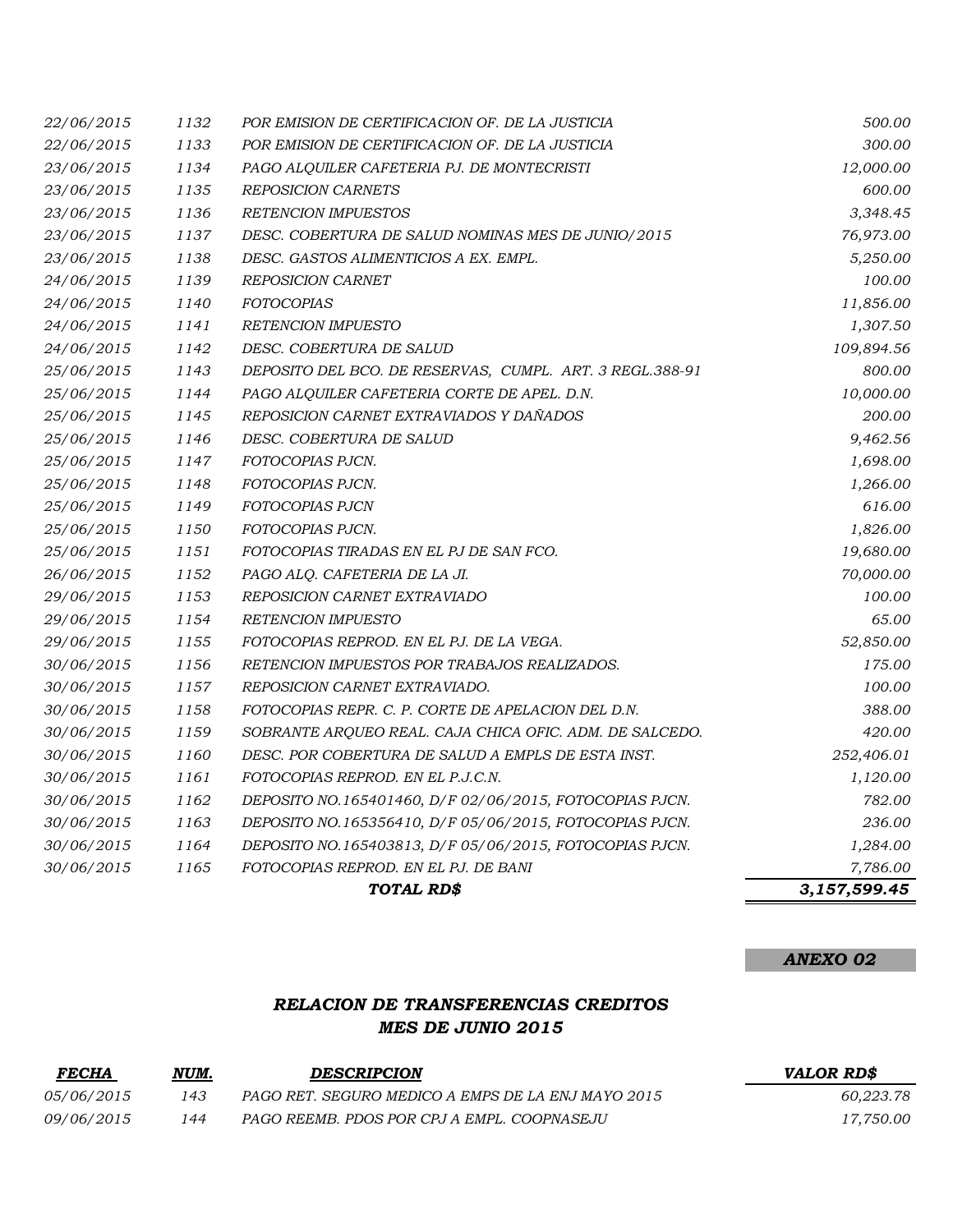|            |     | TOTAL RD\$                                               | 418,737,442.63 |
|------------|-----|----------------------------------------------------------|----------------|
| 30/06/2015 | 157 | PAGO RET. SEGURO MEDICO A EMPLS. DE LA ENJ JUNIO2015     | 57,023.26      |
| 25/06/2015 | 156 | TRANSF. DE FONDO DE LA CTA. SUELDOS                      | 6,069,806.26   |
| 24/06/2015 | 155 | TRANSF. DE FONDO DE LA CTA. BOLETIN JUDICIALES           | 21,649.57      |
| 24/06/2015 | 154 | AP. ALOUILER LOCAL COOPNASEJU A MAYO 2015                | 16,307.50      |
| 24/06/2015 | 153 | AP. ALOUILER LOCAL P.J. SANTO DOMINGO JUNIO 2015         | 50,000.00      |
| 22/06/2015 | 152 | TRANSF. DE FONDO DE LA CTA. OPERACIONES                  | 10,370.00      |
| 19/06/2015 | 151 | AP. SERVICIO DE SEGURIDAD EDIF. P.J. SANTIAGO JUNIO 2015 | 49,795.00      |
| 19/06/2015 | 150 | AP. SERVICIO DE SEGURIDAD EDIF. SCJ-PGR JUNIO 2015       | 100,000.00     |
| 19/06/2015 | 149 | AP. ALOUILER LOCAL TRIB SUP. ADMINISTRATIVO JUNIO 2015   | 53,880.00      |
| 16/06/2015 | 148 | TRANSF FONDO CORRESP. A LA ASIGN. PRES JUNIO/2015.       | 408,886,958.00 |
| 11/06/2015 | 147 | AP. SUMIN ELECTR TRIB Z-NORTE, SUR Y D.N. NOV/2013       | 1,118,500.52   |
| 11/06/2015 | 146 | AP. SUMIN ELECTR. TRIB. ZONA NORTE, SUR Y D.N. OCT/2013  | 1,214,667.04   |
| 11/06/2015 | 145 | AP. SUMIN ENER. ELECT TRIB. Z-NORTE, SUR Y D.N. DIC/2013 | 1,010,511.70   |

*ANEXO 03*

#### *RELACION NOTAS DE CREDITOS MES DE JUNIO 2015*

| <b>FECHA</b> | NUM. | <b>DESCRIPCION</b>                                     | <b>VALOR RD\$</b> |
|--------------|------|--------------------------------------------------------|-------------------|
| 01/06/2015   | 697  | SERV. DE FOTOCOPIAS REALIZADA EN EL P. J. CIUDAD NUEVA | 238.00            |
| 01/06/2015   | 698  | SERV. DE FOTOCOPIAS REALIZADA EN EL P. J. CIUDAD NUEVA | 1,286.00          |
| 01/06/2015   | 699  | SERV. DE FOTOCOPIAS REALIZADA EN EL P. J. CIUDAD NUEVA | 1,298.00          |
| 01/06/2015   | 700  | SERV. DE FOTOCOPIAS REALIZADA EN EL P. J. CIUDAD NUEVA | 2,720.00          |
| 01/06/2015   | 701  | SERV. DE FOTOCOPIAS EN EL P. J. BONAO, MONSEÑOR NOUEL  | 23,170.00         |
| 01/06/2015   | 702  | EMPLEADOS EXCLUIDO NOMINA BENEFICIOS                   | 7,000.00          |
| 01/06/2015   | 703  | RETENCION POR PAGAR DE IMPUESTO FACT. 164              | 2,146.00          |
| 01/06/2015   | 704  | EMPLEADOS EXCLUIDOS DE NOMINA DE GASTOS ALIMENTICIOS   | 26,250.00         |
| 01/06/2015   | 705  | CARGO POR REEMBOLSO DEL 0.15% CUENTA CTE               | 420.70            |
| 01/06/2015   | 706  | CORRECION DE LA N/D #110 DEL CHQ75828 CTA. SUELDO      | 280,464.02        |
| 03/06/2015   | 675  | REINTEGRO CHQ36531                                     | 2,174,350.50      |
| 03/06/2015   | 676  | REINTEGRO CHQ38355                                     | 116,288.86        |
| 15/06/2015   | 677  | REINTEGRO CHQ40533                                     | 6,000.00          |
| 15/06/2015   | 678  | REINTEGRO CHQ41634                                     | 6,000.00          |
| 23/06/2015   | 679  | REINTEGRO CHQ42206                                     | 116,789.65        |
| 23/06/2015   | 680  | REINTEGRO CHQ39220                                     | 10,000.00         |
| 23/06/2015   | 681  | REINTEGRO CHO41666                                     | 31,500.00         |
| 26/06/2015   | 682  | REINTEGRO CHQ36808                                     | 4,519.20          |
| 26/06/2015   | 683  | REINTEGRO CHQ36933                                     | 3,647.46          |
| 26/06/2015   | 684  | REINTEGRO CHQ36924                                     | 2,735.59          |
| 26/06/2015   | 685  | REINTEGRO CHQ36908                                     | 227,155.55        |
| 26/06/2015   | 686  | REINTEGRO CHO36958                                     | 1,000.00          |
| 26/06/2015   | 687  | REINTEGRO CHQ37251                                     | 490.00            |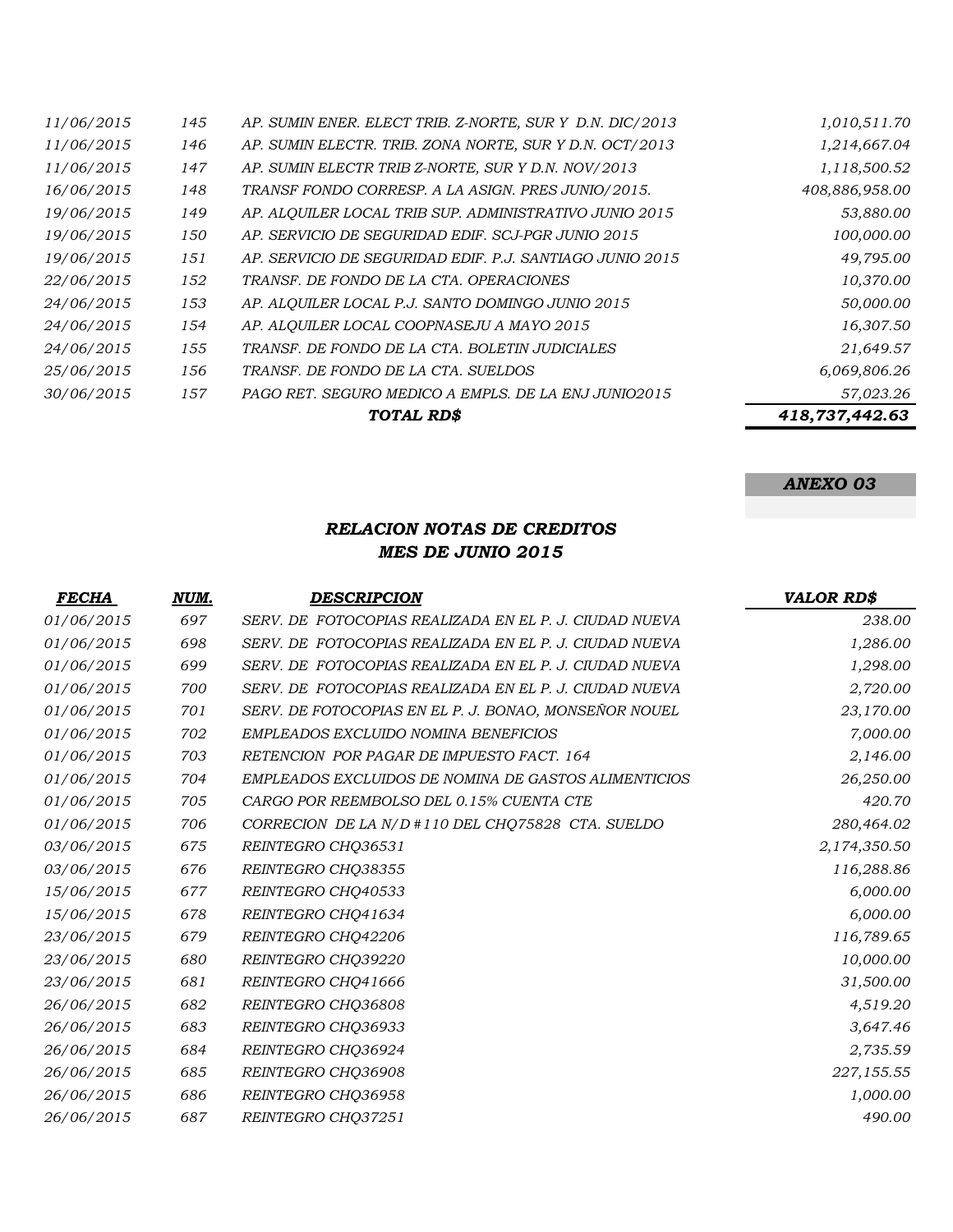| 26/06/2015 | 688 | <i>REINTEGRO CHO37465</i> | 9,800.00     |
|------------|-----|---------------------------|--------------|
| 26/06/2015 | 689 | <i>REINTEGRO CHO41468</i> | 4.000.00     |
| 26/06/2015 | 690 | <i>REINTEGRO CHO42136</i> | 4,000.00     |
|            |     | TOTAL RD\$                | 3,063,269.53 |

## *RELACION DE CHEQUES EMITIDOS MES DE JUNIO 2015*

| <b>FECHA</b> | NUM.  | <b>BENEFICIARIO</b>                                   | <b>VALOR RD\$</b> |
|--------------|-------|-------------------------------------------------------|-------------------|
| 05/06/2015   | 41814 | EMPRESA DISTRIBUIDORA DE ELECTRICIDAD DEL ESTE, S. A. | 172.42            |
| 05/06/2015   | 41815 | SERVICIOS POPULAR DE SEGURIDAD S R L                  | 3,511,352.00      |
| 05/06/2015   | 41816 | GG GREEN PEST SOLUTION SRL                            | 138,158.40        |
| 05/06/2015   | 41817 | PATRONATO NACIONAL DE GANADEROS                       | 28,500.00         |
| 05/06/2015   | 41818 | <b>IRONELYS AGRAMONTE JIMENEZ</b>                     | 19,307.38         |
| 05/06/2015   | 41819 | RAMONA J. BAUTISTA TEJEDA                             | 333,311.36        |
| 05/06/2015   | 41820 | LEONARDO CAMILO CAMILO                                | 14,671.80         |
| 05/06/2015   | 41821 | ROSANNA MARGARITA REYES ALCANTARA                     | 6,032.50          |
| 08/06/2015   | 41822 | ANGELA E. GARCIA ALBERTO                              | 6,547.04          |
| 08/06/2015   | 41823 | RUHT E. ACOSTA ORTIZ                                  | 44,084.69         |
| 08/06/2015   | 41824 | LUZ DEL CARMEN ABREU                                  | 28,691.75         |
| 08/06/2015   | 41825 | ISAMAR ESPINOSA URBAEZ                                | 31,043.96         |
| 08/06/2015   | 41826 | JOSEFINA A. HERNANDEZ ABREU                           | 5,234.50          |
| 09/06/2015   | 41827 | ROSMERY RODRIGUEZ TAVERAS                             | 46,138.00         |
| 09/06/2015   | 41828 | JULIO ROSA VARELA                                     | 5,918.50          |
| 09/06/2015   | 41829 | FERMIN E. ROMERO PICHARDO                             | 2,859.50          |
| 09/06/2015   | 41830 | MANUEL E. VICENTE RAMIREZ                             | 4,522.00          |
| 09/06/2015   | 41831 | AQUILES JHONABEL PUJOLS                               | 2,992.50          |
| 09/06/2015   | 41832 | KELVIN ROSARIO DEL ROSARIO                            | 2,527.00          |
| 09/06/2015   | 41833 | <b>JUAN MARTINEZ BRUJAN</b>                           | 1,064.00          |
| 09/06/2015   | 41834 | JUNIOR JIMENEZ FIGUEROA                               | 1,130.50          |
| 09/06/2015   | 41835 | CESAR R. ROSARIO R.                                   | 2,327.50          |
| 09/06/2015   | 41836 | CRISTIAN MORROBEL POLANCO                             | 2,194.50          |
| 09/06/2015   | 41837 | ROGELIO FELIZ CASILLA                                 | 864.50            |
| 09/06/2015   | 41838 | SANTO A. PAULA MATEO                                  | 1,330.00          |
| 09/06/2015   | 41839 | RAFAEL E. MENDEZ SALDANA                              | 1,330.00          |
| 09/06/2015   | 41840 | RAFAEL E. MARTE RIVERA                                | 731.50            |
| 09/06/2015   | 41841 | PABLO OGANDO ALCANTARA                                | 399.00            |
| 09/06/2015   | 41842 | MIGUEL MUESES PORTORREAL                              | 465.50            |
| 09/06/2015   | 41843 | RAYNIEL E. DE LA ROSA N.                              | 133.00            |
| 09/06/2015   | 41844 | MIGUEL O. CASTILLO CLASSE                             | 1,662.50          |
| 09/06/2015   | 41845 | MIGUEL A. GRULLAR RAMOS                               | 16,758.00         |
| 09/06/2015   | 41846 | JOSE ANT. HENRIQUEZ VARGAS                            | 9,509.50          |
| 09/06/2015   | 41847 | CARLOS ANT. MARTINEZ BALBUENA                         | 41,163.50         |
| 09/06/2015   | 41848 | ROBERT E. CANDELARIO VENTURA                          | 13,300.00         |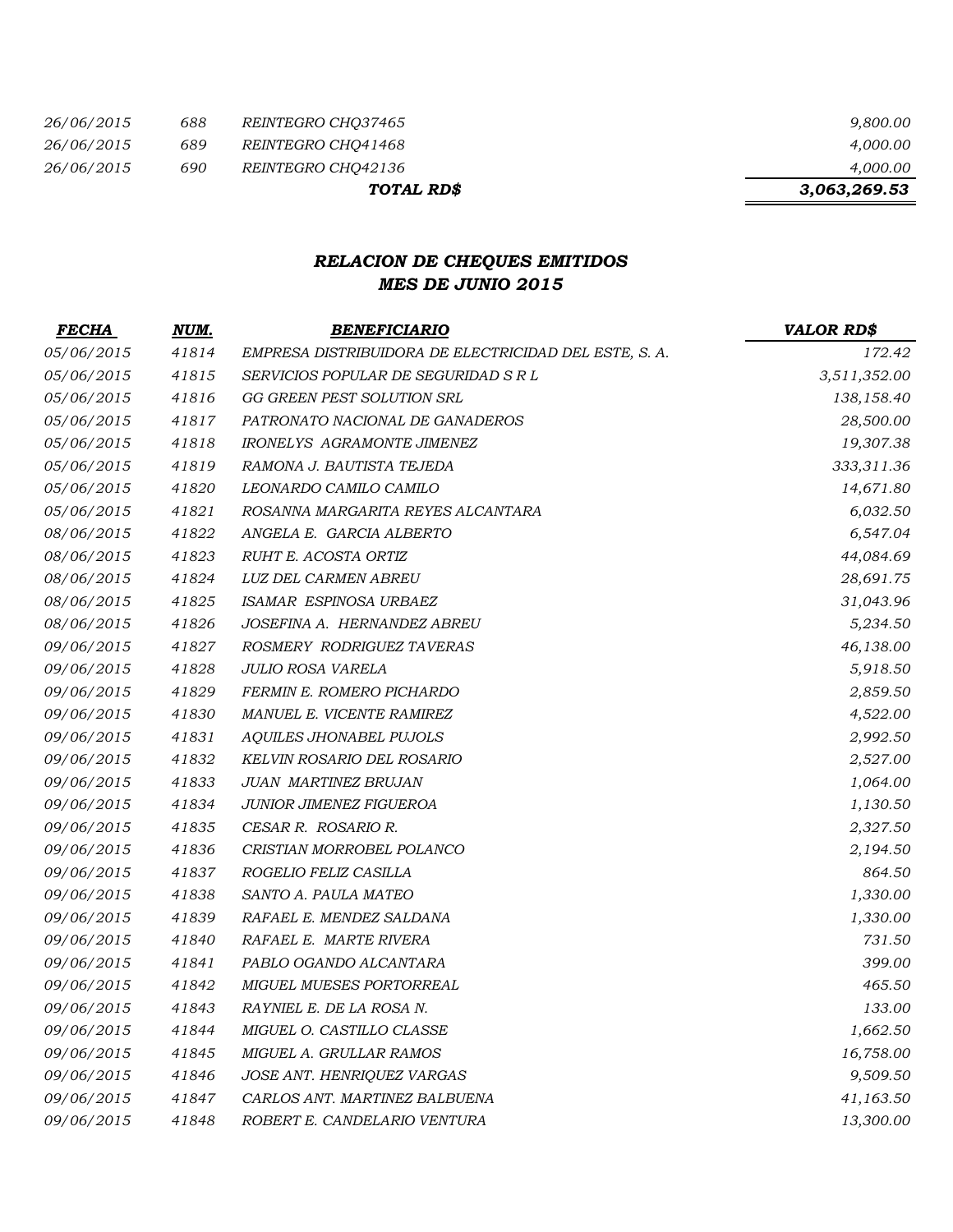| 09/06/2015 | 41849 | JACQUELIN FCA. REYES OLIVIER    | 13,300.00 |
|------------|-------|---------------------------------|-----------|
| 09/06/2015 | 41850 | LUIS FCO. GARCIA CABRERA        | 465.50    |
| 09/06/2015 | 41851 | JORGE L. MERCEDES CASTRO        | 15,694.00 |
| 09/06/2015 | 41852 | BERNARDO ANT. GARCIA FAMILIA    | 6,317.50  |
| 09/06/2015 | 41853 | WILLIAM JOSE MARTINEZ           | 10,573.50 |
| 09/06/2015 | 41854 | CARLOS PINEDA RAMIREZ           | 34,048.00 |
| 09/06/2015 | 41855 | CESAR NOE DIAZ ROQUE            | 28,927.50 |
| 09/06/2015 | 41856 | MANUEL DE JS. GOMEZ HILARIO     | 77,140.00 |
| 09/06/2015 | 41857 | SIXTO DE JS. HERRERA CHAVEZ     | 864.50    |
| 09/06/2015 | 41858 | JOSE MANUEL GUERRERO ABREU      | 731.50    |
| 09/06/2015 | 41859 | JOSE ANT. MARIOT ACOSTA         | 7,248.50  |
| 09/06/2015 | 41860 | FELIX MA. RUIZ RAMIREZ          | 6,317.50  |
| 09/06/2015 | 41861 | MARIO DE JS. DE LA CRUZ DELGADO | 4,721.50  |
| 09/06/2015 | 41862 | FRANCISCO N. CEPEDA GRULLON     | 5,054.00  |
| 09/06/2015 | 41863 | JOSE ANT. MARIOT ACOSTA         | 11,837.00 |
| 09/06/2015 | 41864 | FELIX MA. RUIZ RAMIREZ          | 6,118.00  |
| 09/06/2015 | 41865 | FRANCISCO N. CEPEDA GRULLON     | 3,657.50  |
| 10/06/2015 | 41866 | JOSE ANT. MARIOT ACOSTA         | 12,435.50 |
| 10/06/2015 | 41867 | FELIX MA. RUIZ RAMIREZ          | 7,847.00  |
| 10/06/2015 | 41868 | MARIO DE JS. DE LA CRUZ DELGADO | 3,192.00  |
| 10/06/2015 | 41869 | FRANCISCO N. CEPEDA GRULLON     | 3,724.00  |
| 10/06/2015 | 41870 | JUAN R. CUSTODIO SORIANO        | 3,258.50  |
| 10/06/2015 | 41871 | VICTOR ZAPATA SANCHEZ           | 1,596.00  |
| 10/06/2015 | 41872 | JORGE L. MENDEZ PELAEZ          | 931.00    |
| 10/06/2015 | 41873 | MAXIMO S. VELOZ JAVIER          | 864.50    |
| 10/06/2015 | 41874 | ROBINSON M. ACOSTA TAVERAS      | 1,596.00  |
| 10/06/2015 | 41875 | LUIS E. VALDEZ DE LA ROSA       | 399.00    |
| 10/06/2015 | 41876 | VADIG Q. RESTITUYO DIAZ         | 1,130.50  |
| 10/06/2015 | 41877 | RAMON CRUCETA LEONARDO          | 2,327.50  |
| 10/06/2015 | 41878 | RAFAEL MARTINEZ LARA            | 731.50    |
| 10/06/2015 | 41879 | JUAN FCO. PICHARDO ACOSTA       | 1,263.50  |
| 10/06/2015 | 41880 | MARCOS E. LEDESMA               | 598.50    |
| 10/06/2015 | 41881 | SENCION JIMENEZ ROSADO          | 1,064.00  |
| 10/06/2015 | 41882 | <b>JUAN R. RODRIGUEZ</b>        | 1,130.50  |
| 10/06/2015 | 41883 | VLADIMIR VALDEZ NUNEZ           | 2,793.00  |
| 10/06/2015 | 41884 | WILTON A. PEREZ PLACENCIA       | 1,529.50  |
| 10/06/2015 | 41885 | REYNALDO ORBE REINOSO           | 3,192.00  |
| 10/06/2015 | 41886 | MOISSE CORDERO VALDEZ           | 1,995.00  |
| 10/06/2015 | 41887 | CLAUDIO A. MUSTAFA MEJIA        | 4,788.00  |
| 10/06/2015 | 41888 | JORGE L. MENDEZ PELAEZ          | 2,394.00  |
| 10/06/2015 | 41889 | JUAN E. MARTINEZ BRUJAN         | 864.50    |
| 10/06/2015 | 41890 | MIGUEL A. CARABALLO ESPINOSA    | 1,862.00  |
| 10/06/2015 | 41891 | JORDY HERRERA CASTILLO          | 465.50    |
| 10/06/2015 | 41892 | RICHARD ACEVEDO BRITO           | 997.50    |
| 10/06/2015 | 41893 | JUNIOR ALVAREZ TRINIDAD         | 1,263.50  |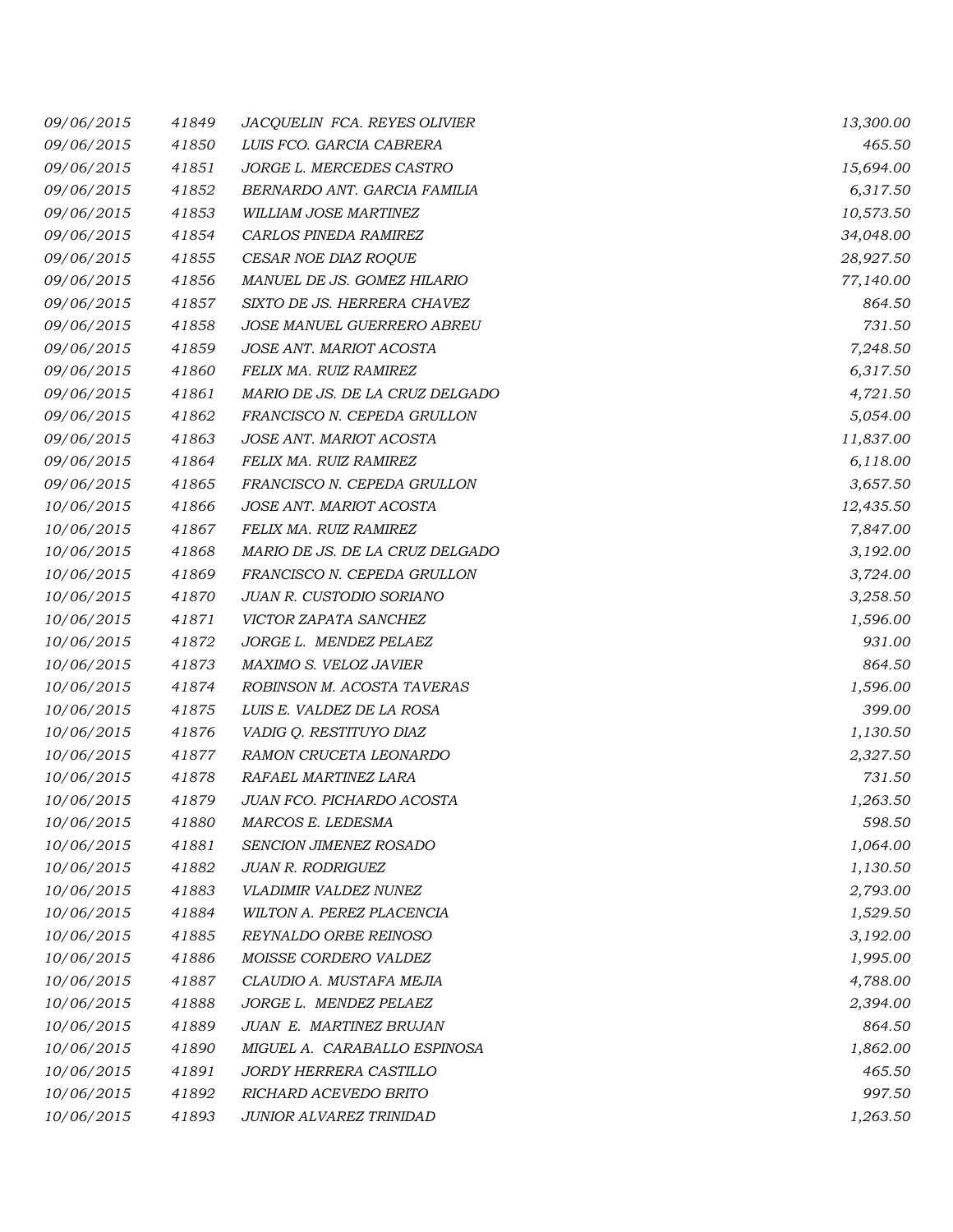| 10/06/2015 | 41894 | YERY L. RUIZ GONZALEZ             | 1,928.50  |
|------------|-------|-----------------------------------|-----------|
| 10/06/2015 | 41895 | NELSON R. ENCARNACION PINEDA      | 1,795.50  |
| 10/06/2015 | 41896 | <b>JOSE SORIANO</b>               | 2,859.50  |
| 10/06/2015 | 41897 | ALEXANDER DE JS. ROSARIO PENA     | 1,729.00  |
| 10/06/2015 | 41898 | <b>IVAN MARTE GUZMAN</b>          | 1,463.00  |
| 10/06/2015 | 41899 | JOSE V. CASTILLO SANTOS           | 2,128.00  |
| 10/06/2015 | 41900 | JONATHAN GOMEZ RIVAS              | 3,059.00  |
| 10/06/2015 | 41901 | NICOLAS CASTRO URENA              | 2,992.50  |
| 10/06/2015 | 41902 | JORGE G. CASTILLO MARTINEZ        | 2,194.50  |
| 10/06/2015 | 41903 | LUIS ML. MATIAS SUAREZ            | 10,041.50 |
| 10/06/2015 | 41904 | <b>IVAN A. GARCIA FERNANDEZ</b>   | 1,529.50  |
| 10/06/2015 | 41905 | <b>RAMON PEREZ RAMIREZ</b>        | 2,061.50  |
| 10/06/2015 | 41906 | ENMANUEL E. RAPOSO MATEO          | 1,795.50  |
| 10/06/2015 | 41907 | STALIN ANTONIO PENA VASQUEZ       | 1,064.00  |
| 10/06/2015 | 41908 | JULIO CESAR DE LA CRUZ MARIA      | 9,642.50  |
| 10/06/2015 | 41909 | JOSE L. GALAN BATISTA             | 1,662.50  |
| 10/06/2015 | 41910 | JEIFRY L. ESTEVEZ BURET           | 1,596.00  |
| 10/06/2015 | 41911 | CARLOS DAVID SENCION MESA         | 1,330.00  |
| 10/06/2015 | 41912 | GREGORY D. DE LA CRUZ RAMIREZ     | 1,396.50  |
| 10/06/2015 | 41913 | ARNOR D. DOTEL BRITO              | 1,596.00  |
| 10/06/2015 | 41914 | ANGEL MANUEL CRUZ REYES           | 3,059.00  |
| 10/06/2015 | 41915 | DIGNO A. BALBI PUJOLS             | 665.00    |
| 10/06/2015 | 41916 | EUSEBIO VALENTIN VALLE REYES      | 1,862.00  |
| 10/06/2015 | 41917 | PEDRO P. BRITO ROSARIO            | 598.50    |
| 10/06/2015 | 41918 | RAFAEL REYES MEDINA               | 598.50    |
| 10/06/2015 | 41919 | PAULINO ENCARNACION MONTERO       | 1,064.00  |
| 10/06/2015 | 41920 | <b>RAMON D. RAMIREZ SOLIS</b>     | 1,795.50  |
| 10/06/2015 | 41921 | LUIS BRITO SUAREZ                 | 864.50    |
| 10/06/2015 | 41922 | MARTIN GONZALEZ HICIANO           | 1,862.00  |
| 10/06/2015 | 41923 | MAURO D. DE LOS SANTOS DE LA ROSA | 1,130.50  |
| 10/06/2015 | 41924 | <b>OSCAR MANUEL PEREZ RIVAS</b>   | 1,130.50  |
| 10/06/2015 | 41925 | RAFAEL R. MELO GONZALEZ           | 2,327.50  |
| 10/06/2015 | 41926 | RICARDO DE LOS SANTOS             | 731.50    |
| 10/06/2015 | 41927 | TONY A. RODRIGUEZ MONTERO         | 2,128.00  |
| 10/06/2015 | 41928 | YONNY AGRAMONTE PENA              | 1,396.50  |
| 10/06/2015 | 41929 | NICOLAS BELTRE RAMIREZ            | 2,460.50  |
| 10/06/2015 | 41930 | JORGE A. TAVAREZ R.               | 997.50    |
| 10/06/2015 | 41931 | FEDERICO LEBRON BELTRE            | 1,662.50  |
| 10/06/2015 | 41932 | YONATHAN R. VEGA PALMA            | 2,061.50  |
| 10/06/2015 | 41933 | FERMIN E. ROMERO PICHARDO         | 7,049.00  |
| 10/06/2015 | 41934 | CESAR A. S. BATISTA               | 1,064.00  |
| 10/06/2015 | 41935 | EUSEBIO DISLA FLORENTINO          | 1,928.50  |
| 10/06/2015 | 41936 | MOISES MATEO                      | 997.50    |
| 10/06/2015 | 41937 | ROGELIO FELIZ CASILLA             | 665.00    |
| 10/06/2015 | 41938 | MANUEL DE LA CRUZ CALDERON        | 2,460.50  |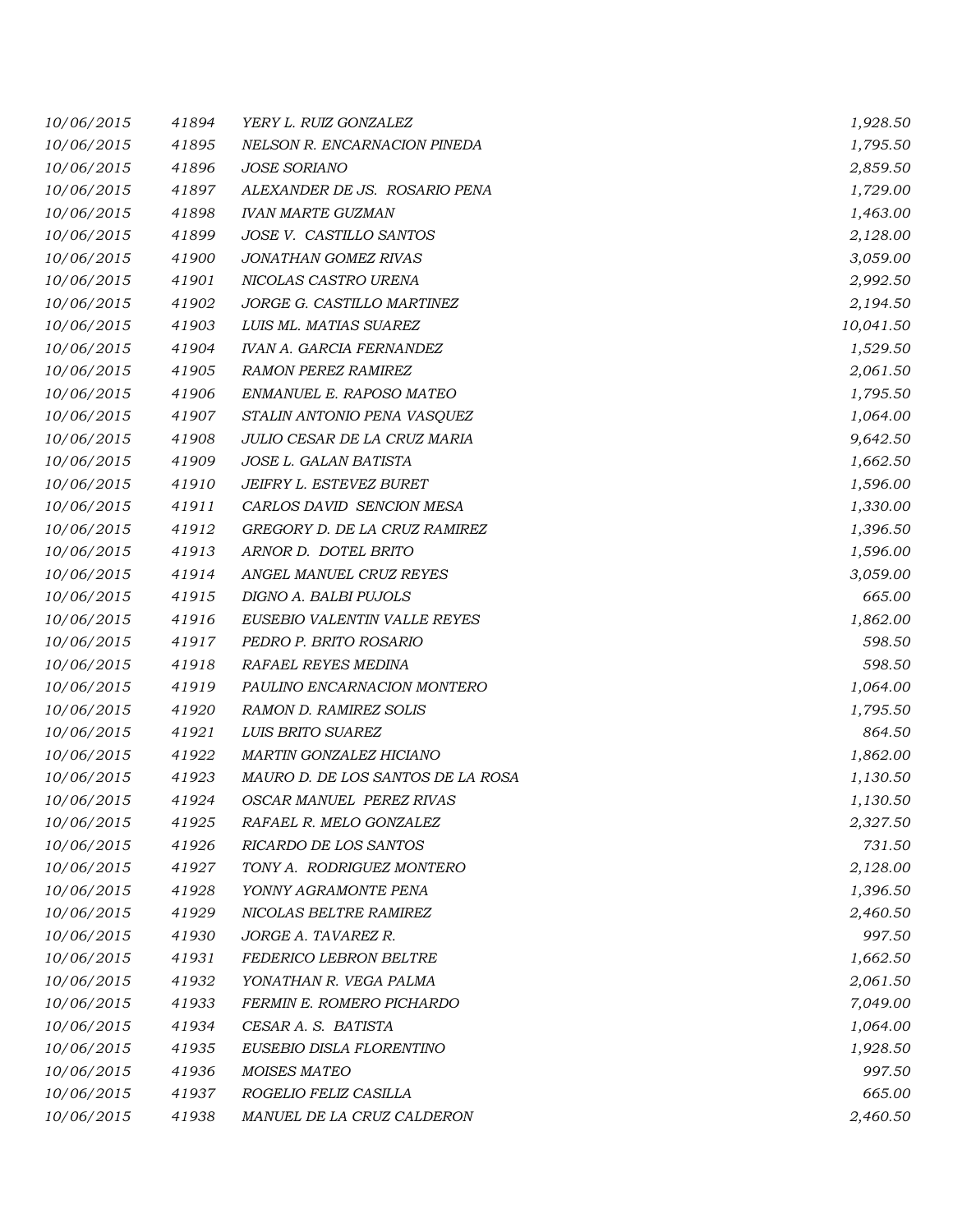| 10/06/2015 | 41939 | <b>JUAN FCO. PEREZ DE LOS SANTOS</b>     | 2,460.50   |
|------------|-------|------------------------------------------|------------|
| 10/06/2015 | 41940 | <b>RAMON S. MARMOL PAULINO</b>           | 2,128.00   |
| 10/06/2015 | 41941 | CESAR A. S. BATISTA                      | 1,995.00   |
| 10/06/2015 | 41942 | YEAN C. J. GOMEZ SANCHEZ                 | 2,394.00   |
| 10/06/2015 | 41943 | ISAIAS BAUTISTA SANCHEZ                  | 1,729.00   |
| 10/06/2015 | 41944 | FEDERICO LEBRON BELTRE                   | 2,261.00   |
| 10/06/2015 | 41945 | DAVID E. PEREZ SUAREZ                    | 665.00     |
| 10/06/2015 | 41946 | FRANKLYN M. SANCHEZ GUERRERO             | 1,529.50   |
| 10/06/2015 | 41947 | DANY DE LA CRUZ VENTURA                  | 1,795.50   |
| 10/06/2015 | 41948 | HUGO BUTEN CANDELARIO                    | 1,662.50   |
| 10/06/2015 | 41949 | SATURNINA FRANCO GARCIA                  | 1,263.50   |
| 10/06/2015 | 41950 | JOSE LUIS PORTES DEL CARMEN              | 1,529.50   |
| 10/06/2015 | 41951 | FREMIO M. ROJAS SAVINON                  | 997.50     |
| 10/06/2015 | 41952 | LUIS ALB. VENTURA MENDEZ                 | 5,120.50   |
| 10/06/2015 | 41953 | ERASMO NARCISO BELISAIRE                 | 3,125.50   |
| 10/06/2015 | 41954 | RICHARD ACEVEDO BRITO                    | 1,862.00   |
| 11/06/2015 | 41955 | FRANCISCA ALT. FERNANDEZ GONZALEZ        | 3,523.70   |
| 11/06/2015 | 41956 | ROSA ALT. DE AZA HERRERA                 | 9,914.65   |
| 11/06/2015 | 41957 | RAFAEL ANT. LUNA CASTANOS                | 3,059.00   |
| 11/06/2015 | 41958 | JUNIOR JIMENEZ FIGUEROA                  | 864.50     |
| 11/06/2015 | 41959 | RAMON S. MARMOL PAULINO                  | 1,596.00   |
| 11/06/2015 | 41960 | RICHAR BAUTISTA ARIAS                    | 1,995.00   |
| 11/06/2015 | 41961 | JOSE R. FERRER ROSARIO                   | 731.50     |
| 11/06/2015 | 41962 | JOSE FCO. PAREDES NICASIO                | 1,795.50   |
| 11/06/2015 | 41963 | VICTOR R. BARETT CASTILLO                | 931.00     |
| 11/06/2015 | 41964 | VICTOR V. ARIAS DE LA ROSA               | 17,556.00  |
| 11/06/2015 | 41965 | CAMARA DE COMERCIO DOMINICO FRANCESA INC | 16,000.00  |
| 12/06/2015 | 41966 | GG GREEN PEST SOLUTION SRL               | 196,692.80 |
| 12/06/2015 | 41967 | REPUESTOS DE JESUS, SRL.                 | 12,175.75  |
| 12/06/2015 | 41968 | REPUESTOS DE JESUS, SRL.                 | 3,277.00   |
| 12/06/2015 | 41969 | AGROFUMIGADORA DEL SUR, EIRL             | 226,605.60 |
| 12/06/2015 | 41970 | AGUA CRYSTAL, S. A.                      | 146,778.05 |
| 12/06/2015 | 41971 | <b>IDOM SAS</b>                          | 3,040.00   |
| 12/06/2015 | 41972 | ESTACION ISLA ESTADIO, SRL               | 21,981.42  |
| 12/06/2015 | 41973 | EDWARD J. SOTO SOTO                      | 40,000.00  |
| 12/06/2015 | 41974 | FRANCISCO ANT. ARIAS SANCHEZ             | 19,000.00  |
| 12/06/2015 | 41975 | MILAGROS DEL AMOR ESTEVEZ                | 995.09     |
| 12/06/2015 | 41976 | THELMA V. REYES GARCIA                   | 600.00     |
| 12/06/2015 | 41977 | JUAN ANT. REYES UREÑA                    | 600.00     |
| 12/06/2015 | 41978 | LUCIA DEL C. RODRIGUEZ PERALTA           | 5,400.00   |
| 12/06/2015 | 41979 | NELSON B. DE LA ROSA PAULINO             | 600.00     |
| 12/06/2015 | 41980 | ANA R. DE LEON GUZMAN                    | 2,400.00   |
| 12/06/2015 | 41981 | MODESTO R. CAMACHO SANTANA               | 600.00     |
| 12/06/2015 | 41982 | ROSA M. ALMONTE FRANCISCO                | 8,200.00   |
| 12/06/2015 | 41983 | ABEL ANT. SIERRA RONDON                  | 600.00     |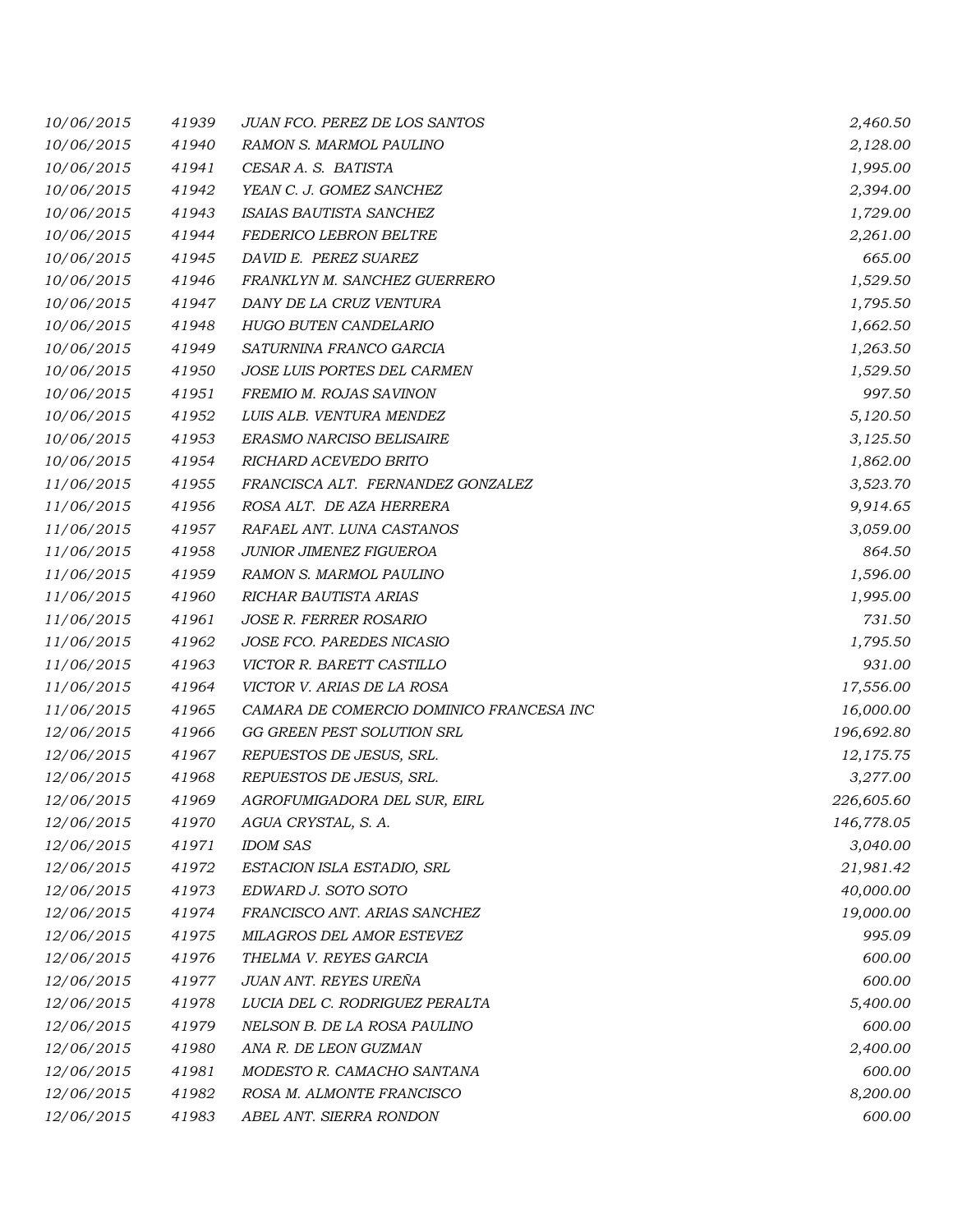| 12/06/2015 | 41984 | <b>MARIA MARTE FERREIRA</b>                    | 3,000.00  |
|------------|-------|------------------------------------------------|-----------|
| 12/06/2015 | 41985 | HUGO R. DE LEON MEREGILDO                      | 3,600.00  |
| 12/06/2015 | 41986 | CARMEN M. ALONZO MARTE                         | 2,400.00  |
| 12/06/2015 | 41987 | PEDRO J. MARMOLEJOS REYNOSO                    | 4,000.00  |
| 12/06/2015 | 41988 | MAYRA J. DE LA CRUZ LORA                       | 7,000.00  |
| 12/06/2015 | 41989 | RAYSA M. URBAEZ RUBIO                          | 7,200.00  |
| 12/06/2015 | 41990 | EUDOCIO FERRERAS MEDINA                        | 3,600.00  |
| 12/06/2015 | 41991 | ISRAEL D. LEDESMA HEREDIA                      | 11,200.00 |
| 12/06/2015 | 41992 | MELANIO MATOS JIMENEZ                          | 6,000.00  |
| 12/06/2015 | 41993 | SERVIO ANT. MONTILLA MONTILLA                  | 4,800.00  |
| 12/06/2015 | 41994 | BERNICE E. DOTEL VERAS                         | 600.00    |
| 12/06/2015 | 41995 | JUANA SOLANO SOSA                              | 2,400.00  |
| 12/06/2015 | 41996 | DANILO ACEVEDO PASCUAL                         | 2,400.00  |
| 12/06/2015 | 41997 | RAFAEL O. REYES VEGA                           | 3,000.00  |
| 12/06/2015 | 41998 | JENNY A. MARTINEZ RIVERA                       | 2,400.00  |
| 12/06/2015 | 41999 | TONOS & COLORES SRL                            | 53,790.28 |
| 12/06/2015 | 42000 | ALTAGRACIA LIBERTAD LEYBA ACOSTA               | 1,440.00  |
| 12/06/2015 | 42001 | MAXIMO WINNAR PERALTA MELENDEZ                 | 6,650.00  |
| 12/06/2015 | 42002 | DELTA COMERCIAL, S. A.                         | 12,572.02 |
| 12/06/2015 | 42003 | CESAR ANTONIO GARCIA OLIVERO                   | 2,090.00  |
| 12/06/2015 | 42004 | FELIZ RUIZ & CO. SRL                           | 15,722.50 |
| 12/06/2015 | 42005 | SIERRA PEÑA AUTO SERVICE SRL                   | 59,124.05 |
| 12/06/2015 | 42006 | SIERRA PEÑA AUTO SERVICE SRL                   | 53,509.48 |
| 12/06/2015 | 42007 | D MAGGIE, SRL                                  | 26,909.32 |
| 12/06/2015 | 42008 | D MAGGIE, SRL                                  | 16,471.19 |
| 12/06/2015 | 42009 | <b>INVERSIONES TROPICANA SRL</b>               | 64,640.52 |
| 12/06/2015 | 42010 | <b>TORIBIO MONES SRL</b>                       | 3,228.00  |
| 12/06/2015 | 42011 | RAMON ANTONIO ANDUJAR BELTRE                   | 22,230.00 |
| 12/06/2015 | 42012 | <b>SERMAD EIRL</b>                             | 8,392.80  |
| 12/06/2015 | 42013 | GRUPO 3JM S R L                                | 7,532.00  |
| 12/06/2015 | 42014 | ESPECIALIDADES EN CARROCERIAS JG SRL           | 5,568.30  |
| 12/06/2015 | 42015 | <b>BLUE COMERCIAL, SRL</b>                     | 3,638.60  |
| 12/06/2015 | 42016 | FL&M COMERCIAL SRL                             | 22,035.00 |
| 12/06/2015 | 42017 | P & V MOVIL COMERCIAL, SRL                     | 1,113.05  |
| 12/06/2015 | 42018 | CARY INDUSTRIAL, S. A.                         | 3,150.44  |
| 12/06/2015 | 42019 | SANTO DOMINGO MOTORS COMPANY, S. A.            | 4,675.49  |
| 12/06/2015 | 42020 | <b>ARTI OFIC SRL</b>                           | 14,690.00 |
| 12/06/2015 | 42021 | <b>ARTI OFIC SRL</b>                           | 3,525.60  |
| 12/06/2015 | 42022 | BIENVENIDO CONCEPCION HERNANDEZ                | 11,499.88 |
| 16/06/2015 | 42023 | ELIZABETH M. VALENCIA ALCALA                   | 26,932.02 |
| 16/06/2015 | 42024 | ACADEMIA DE CIENCIAS DE LA REP. DOMINICANA     | 20,000.00 |
| 16/06/2015 | 42025 | ASOCIACION NACIONAL DE JOVENES EMPRESARIOS INC | 24,000.00 |
| 16/06/2015 | 42026 | YESSIRY F. VICTORIANO JOA                      | 39,250.00 |
| 16/06/2015 | 42027 | MANUEL URBAEZ VALENTIN                         | 30,825.00 |
| 16/06/2015 | 42028 | <b>MARTIN REYES VICENTE</b>                    | 19,865.00 |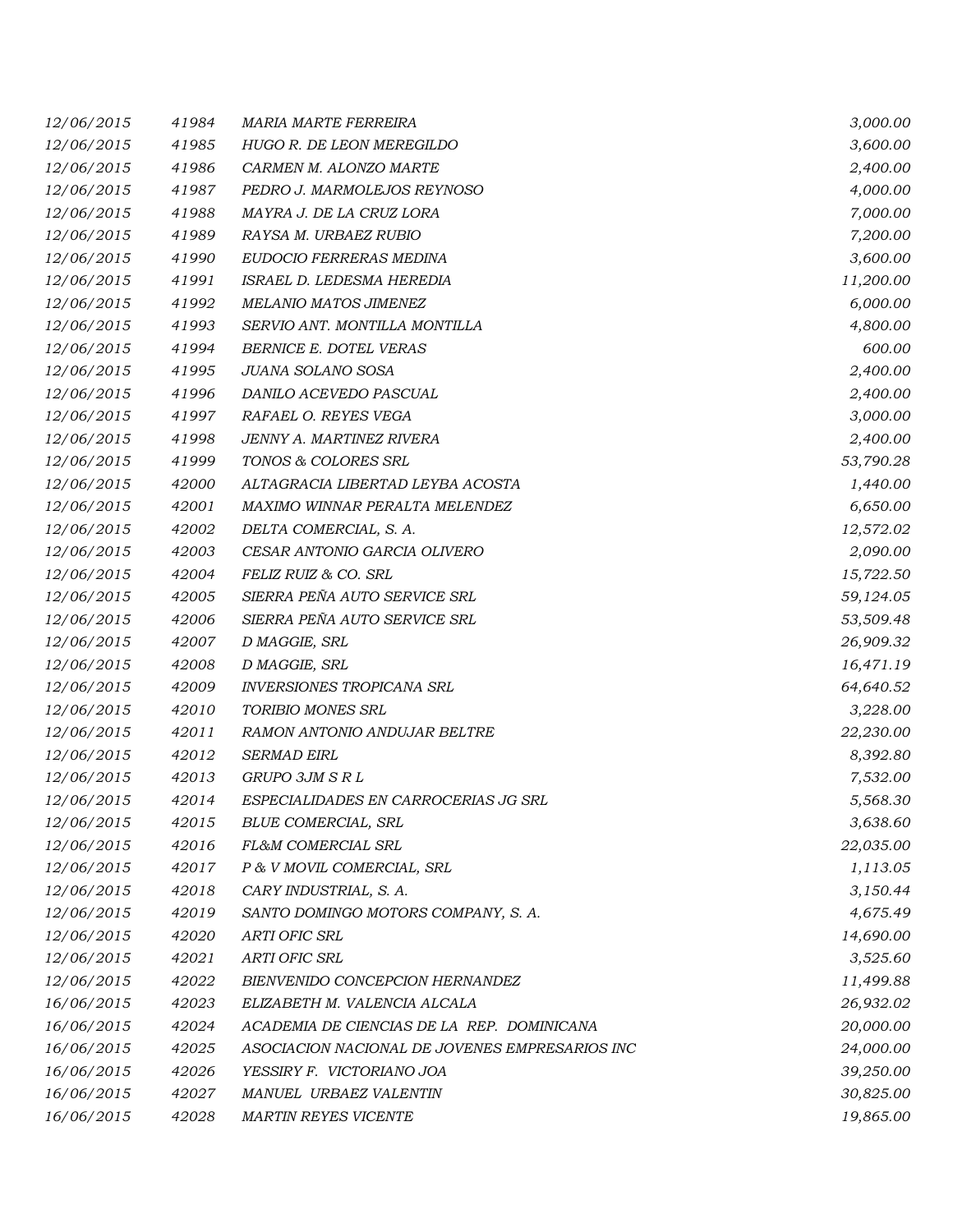| 16/06/2015 | 42029 | EMPRESA DISTRIBUIDORA DE ELECTRICIDAD DEL ESTE, S. A.      | 3,034,151.19 |
|------------|-------|------------------------------------------------------------|--------------|
| 16/06/2015 | 42030 | LUIS GONZALO GUZMAN CONCEPCION                             | 5,225.00     |
| 16/06/2015 | 42031 | DAMARIS A. VILLALONA GUZMAN                                | 2,500.00     |
| 16/06/2015 | 42032 | FELIX VALENCIA                                             | 6,981.00     |
| 16/06/2015 | 42033 | COLECTOR DE IMPUESTOS INTERNOS                             | 16,684.00    |
| 16/06/2015 | 42034 | <b>COLECTOR DE IMPUESTOS INTERNOS</b>                      | 342.00       |
| 16/06/2015 | 42035 | GRISEL PEREZ OZUNA                                         | 2,638.00     |
| 16/06/2015 | 42036 | LUIS A. MIESES MOSQUEA                                     | 19,510.00    |
| 16/06/2015 | 42037 | RAFELINA RUIZ RODRIGUEZ                                    | 13,049.00    |
| 16/06/2015 | 42038 | CONFECCIONES DIVERSAS ZI SRL                               | 12,218.12    |
| 16/06/2015 | 42039 | RAMONA JACQUELINE BAUTISTA TEJEDA                          | 308,675.99   |
| 16/06/2015 | 42040 | JOSEFINA ALT. POLANCO ROSADO                               | 4,489.55     |
| 16/06/2015 | 42041 | LAUREN MARIA M. RAMOS RAMIREZ                              | 7,080.00     |
| 17/06/2015 | 42042 | ROMACA INDUSTRIAL, S. A.                                   | 83,313.57    |
| 17/06/2015 | 42043 | D MAGGIE, SRL                                              | 23,940.68    |
| 17/06/2015 | 42044 | AYUNTAMIENTO MUNICIPAL DE SAN PEDRO DE MACORIS             | 1,000.00     |
| 17/06/2015 | 42045 | AYUNTAMIENTO MUNICIPAL DE SAN PEDRO DE MACORIS             | 1,000.00     |
| 17/06/2015 | 42046 | CORPORACION DE ACUEDUCTO Y ALCANTARILLADO DE SANTIAGO (COF | 38,383.00    |
| 17/06/2015 | 42047 | CORPORACION DE ACUEDUCTO Y ALCANTARILLADO DE SANTIAGO (COF | 197,017.00   |
| 17/06/2015 | 42048 | CORPORACION DEL ACUEDUCTO Y ALCANTARILLADO DE SANTO DOMIN  | 36,483.00    |
| 17/06/2015 | 42049 | CORPORACION DEL ACUEDUCTO Y ALCANTARILLADO DE SANTO DOMIN  | 4,242.00     |
| 17/06/2015 | 42050 | CORPORACION DE ACUEDUCTO Y ALCANTARILLADO DE PUERTO PLATA  | 5,555.00     |
| 17/06/2015 | 42051 | CORPORACION DE ACUEDUCTO Y ALCANTARILLADO DEL MUNICIPIO DE | 1,350.00     |
| 17/06/2015 | 42052 | AYUNTAMIENTO DEL DISTRITO NACIONAL                         | 31,251.00    |
| 17/06/2015 | 42053 | SEGUROS BANRESERVAS, S. A.                                 | 356,983.85   |
| 17/06/2015 | 42054 | ADMINISTRADORA DE RIESGOS DE SALUD HUMANO S A              | 1,135,465.65 |
| 17/06/2015 | 42055 | DELTA COMERCIAL, S. A.                                     | 51,902.01    |
| 17/06/2015 | 42056 | <b>AUTO SUPER FRIO M&amp;S EIRL</b>                        | 60,094.60    |
| 17/06/2015 | 42057 | WINDTELECOM, S. A.                                         | 2,398.45     |
| 17/06/2015 | 42058 | WINDTELECOM, S. A.                                         | 210,132.00   |
| 17/06/2015 | 42059 | TRICOM SA                                                  | 12,032.60    |
| 17/06/2015 | 42060 | TRICOM S A                                                 | 1,529.74     |
| 17/06/2015 | 42061 | SIERRA PEÑA AUTO SERVICE SRL                               | 50,506.04    |
| 17/06/2015 | 42062 | SIERRA PEÑA AUTO SERVICE SRL                               | 63,489.38    |
| 17/06/2015 | 42063 | SIERRA PEÑA AUTO SERVICE SRL                               | 47,849.72    |
| 17/06/2015 | 42064 | SIERRA PEÑA AUTO SERVICE SRL                               | 52,411.96    |
| 17/06/2015 | 42065 | SIERRA PEÑA AUTO SERVICE SRL                               | 4,541.34     |
| 17/06/2015 | 42066 | SIERRA PEÑA AUTO SERVICE SRL                               | 60,576.65    |
| 17/06/2015 | 42067 | P & V MOVIL COMERCIAL, SRL                                 | 150,685.50   |
| 17/06/2015 | 42068 | MOZ AUDIOVISUAL SRL                                        | 25,519.92    |
| 17/06/2015 | 42069 | FERRETERIA SINAI, SRL                                      | 102,546.06   |
| 17/06/2015 | 42070 | COMPUTADORAS DOMINICANAS, SRL.                             | 23,694.15    |
| 17/06/2015 | 42071 | OMEGA TECH, S. A.                                          | 267,005.62   |
| 17/06/2015 | 42072 | FRIOMASTER, S. A.                                          | 124,956.93   |
| 17/06/2015 | 42073 | TONOS & COLORES SRL                                        | 141,672.43   |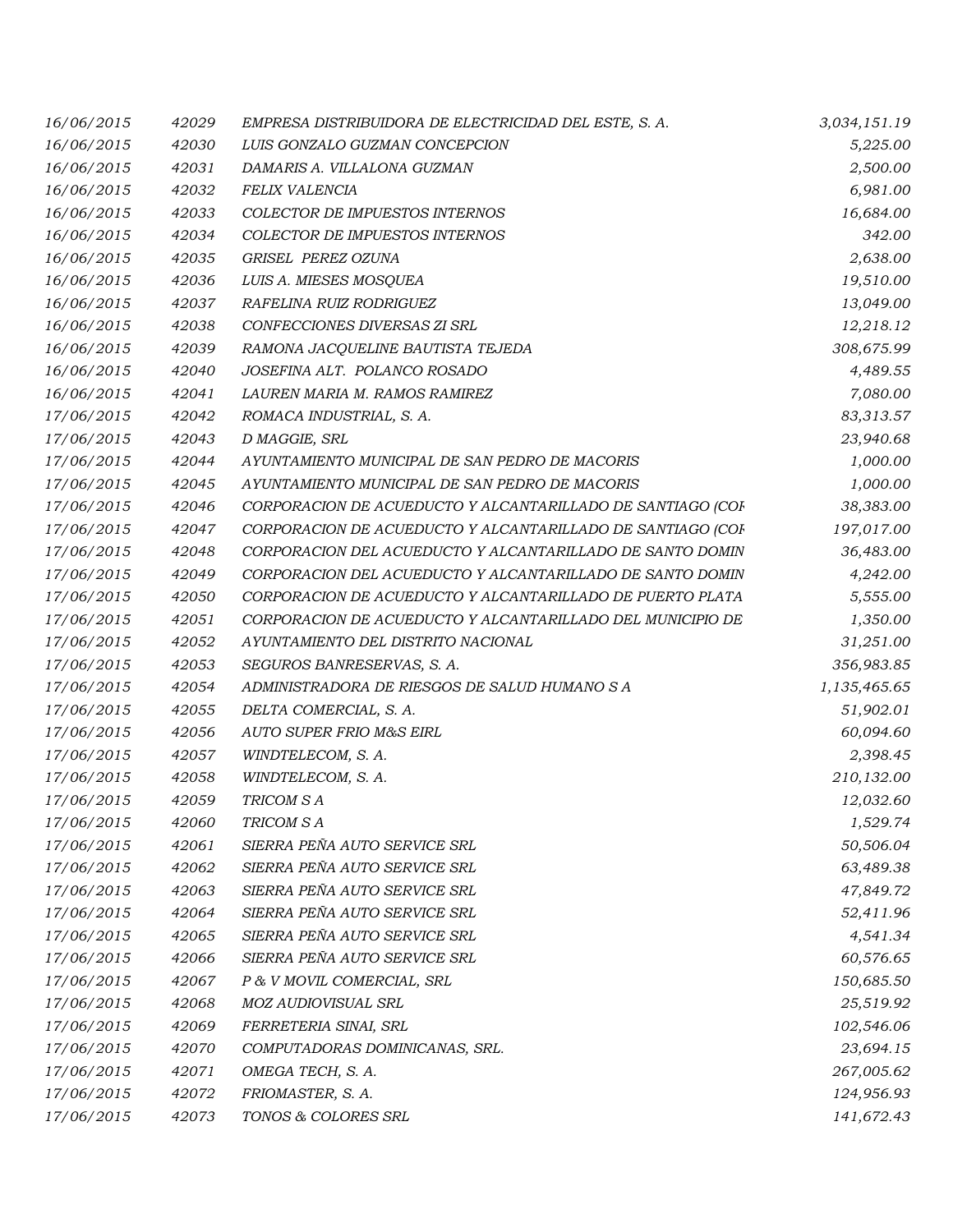| 17/06/2015 | 42074 | SAN MIGUEL & CIA, S. R. L.                   | 50,391.04  |
|------------|-------|----------------------------------------------|------------|
| 17/06/2015 | 42075 | ADMINISTRACION DE ESTACIONES DE SERVICIO SAS | 712,500.00 |
| 17/06/2015 | 42076 | <b>ARTI OFIC SRL</b>                         | 15,501.59  |
| 17/06/2015 | 42077 | TRACE INTERNATIONAL, SRL                     | 42,135.59  |
| 17/06/2015 | 42078 | <b>CEDUCOMPP SRL</b>                         | 126,334.00 |
| 17/06/2015 | 42079 | CENTRO ESPECIALIZADO DE COMPUTACION, SRL.    | 760,074.11 |
| 17/06/2015 | 42080 | FRIOMASTER, S. A.                            | 330,314.32 |
| 17/06/2015 | 42081 | AMANA COMERCIAL, SRL                         | 35,027.74  |
| 17/06/2015 | 42082 | AMANA COMERCIAL, SRL                         | 63,711.39  |
| 17/06/2015 | 42083 | FRANCISCO JOSE GUILLEN BLANDINO              | 10,000.00  |
| 17/06/2015 | 42084 | <b>WDM SRL</b>                               | 496,613.92 |
| 17/06/2015 | 42085 | EXODO SOLUCIONES, SRL.                       | 57,436.52  |
| 17/06/2015 | 42086 | VIAMAR, S. A.                                | 74,802.64  |
| 17/06/2015 | 42087 | COMPU-OFFICE DOMINICANA SRL                  | 129,046.00 |
| 17/06/2015 | 42088 | WEST, S.A.                                   | 42,280.08  |
| 17/06/2015 | 42089 | MUEBLES OMAR, S. A.                          | 52,167.58  |
| 17/06/2015 | 42090 | REFRIPARTES, S. A.                           | 79,722.46  |
| 17/06/2015 | 42091 | FERRETERIA POPULAR, SRL                      | 56,463.10  |
| 17/06/2015 | 42092 | TRACE INTERNATIONAL, SRL                     | 115,872.88 |
| 17/06/2015 | 42093 | TRACE INTERNATIONAL, SRL                     | 42,135.59  |
| 17/06/2015 | 42094 | GRUPO EMPRESARIAL VIMONT, SRL                | 89,092.80  |
| 17/06/2015 | 42095 | FIOL D. CABREJA                              | 4,355.56   |
| 17/06/2015 | 42096 | CANDIDA U. GOMEZ CUEVAS                      | 2,940.00   |
| 17/06/2015 | 42097 | PETRONILA ALMONTE                            | 15,537.15  |
| 17/06/2015 | 42098 | YRIA F. PENA VDA. READ                       | 23,781.34  |
| 17/06/2015 | 42099 | NORMA ALT. JIMENEZ                           | 2,184.00   |
| 17/06/2015 | 42100 | ANA ANTONIA SANTO                            | 2,184.00   |
| 17/06/2015 | 42101 | LILIANA CRUZ MOLINA VARGAS                   | 14,700.00  |
| 17/06/2015 | 42102 | OCTAVIA REYES BATISTA                        | 10,418.49  |
| 17/06/2015 | 42103 | ASIA N. DEYANIRA HUERTAS                     | 36,089.38  |
| 17/06/2015 | 42104 | <b>JUANA PAULINO NUNEZ</b>                   | 5,117.50   |
| 17/06/2015 | 42105 | MARIA MAGDALENA SIERRA PEREZ                 | 8,933.86   |
| 17/06/2015 | 42106 | BEATRIZ C. SILFA HERNADEZ                    | 20,000.00  |
| 17/06/2015 | 42107 | JORGELINA RODRIGUEZ                          | 21,777.80  |
| 17/06/2015 | 42108 | SUMERGIDA ALVAREZ LAGARES                    | 6,563.65   |
| 17/06/2015 | 42109 | CARMEN DE JESUS DE JS. DE BERNAL             | 1,500.00   |
| 17/06/2015 | 42110 | CONSEJO DEL PODER JUDICIAL                   | 859.40     |
| 17/06/2015 | 42111 | CONSEJO DEL PODER JUDICIAL                   | 1,629.60   |
| 17/06/2015 | 42112 | PROVIDENCIA E. MONTAS DE DURAN               | 9,800.00   |
| 17/06/2015 | 42113 | CARMEN L. CRUZ SANCHEZ                       | 9,800.00   |
| 17/06/2015 | 42114 | RAFAEL ANT. GARCIA                           | 41,926.30  |
| 17/06/2015 | 42115 | NORA C. RONE P.                              | 15,000.00  |
| 17/06/2015 | 42116 | CALIXTO MEDINA CUEVAS                        | 5,000.00   |
| 17/06/2015 | 42117 | ANA M. RODRIGUEZ SALADO                      | 8,700.00   |
| 17/06/2015 | 42118 | RAFAEL A. CALERO ROJAS                       | 3,500.00   |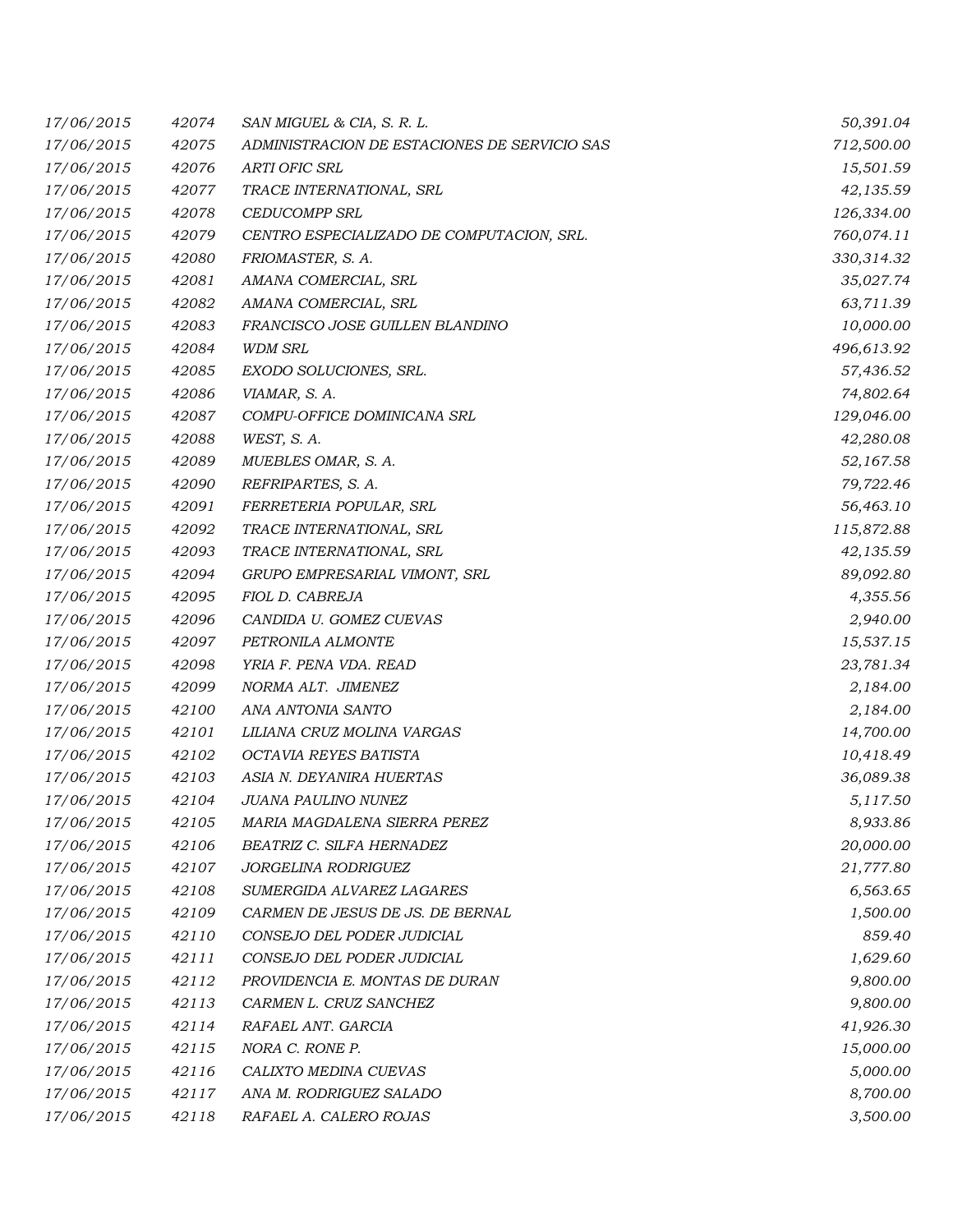| 17/06/2015 | 42119 | MARIA NELLY BAEZ A.              | 5,000.00  |
|------------|-------|----------------------------------|-----------|
| 17/06/2015 | 42120 | TERESA DE LA CRUZ LEONARDO       | 6,000.00  |
| 17/06/2015 | 42121 | DIGNA R. ALMONTE FERNANDEZ       | 26,000.00 |
| 17/06/2015 | 42122 | CRUZ A. SILVIA TREMOLS           | 14,583.34 |
| 17/06/2015 | 42123 | ANTONIA DOLORES CABA             | 12,348.00 |
| 17/06/2015 | 42124 | MARIA E. VASQUEZ P.              | 15,944.45 |
| 17/06/2015 | 42125 | CELESTE A. OVIEDO O.             | 3,000.00  |
| 17/06/2015 | 42126 | PORFIRIO ESTEVEZ CANELA          | 21,500.00 |
| 17/06/2015 | 42127 | LORENZA G. CORNELIO Y C.         | 39,916.80 |
| 17/06/2015 | 42128 | MIGUEL A. RUIZ BRACHE            | 15,000.00 |
| 17/06/2015 | 42129 | MARIA DEL C. GUZMAN GONZALEZ     | 5,000.00  |
| 17/06/2015 | 42130 | YOLANDE DARDENNE VDA. CRUZ       | 8,000.00  |
| 17/06/2015 | 42131 | BALBINA LIRIANO                  | 11,800.00 |
| 17/06/2015 | 42132 | DIEGO DE LA CRUZ GOMEZ           | 8,533.33  |
| 17/06/2015 | 42133 | ANTONIA ABAB Q. VDA. ORTEGA      | 3,072.00  |
| 17/06/2015 | 42134 | CLARA M. SOSA DE BUENO           | 5,975.82  |
| 17/06/2015 | 42135 | MARGARITA HIDALGO                | 4,122.20  |
| 17/06/2015 | 42136 | MERCEDES ALT. PASCUAL SUERO      | 4,000.00  |
| 17/06/2015 | 42137 | RAFAELA A. DEL C. CASIMIRO VERAS | 3,072.00  |
| 17/06/2015 | 42138 | NIURKA UREÑA                     | 3,142.00  |
| 17/06/2015 | 42139 | <b>LEONCIO MORALES</b>           | 850.00    |
| 17/06/2015 | 42140 | ANTONIO MARTINEZ                 | 3,500.00  |
| 17/06/2015 | 42141 | JOSE I. DONE CORDERO             | 2,200.00  |
| 17/06/2015 | 42142 | LUIS FERNANDO VASQUEZ            | 2,400.00  |
| 17/06/2015 | 42143 | MANUEL A. SANCHEZ MARTE          | 3,000.00  |
| 17/06/2015 | 42144 | LUIS ALB. MOSCAT MARTINEZ        | 3,000.00  |
| 17/06/2015 | 42145 | ANGELA TAVERAS MARTE CAPELLAN    | 3,000.00  |
| 17/06/2015 | 42146 | ARIDIO ANT. MERCEDES SONE        | 3,000.00  |
| 17/06/2015 | 42147 | <b>BENJAMIN PEREZ FELIZ</b>      | 5,000.00  |
| 17/06/2015 | 42148 | <b>CLAUDIA ALMONTE</b>           | 3,000.00  |
| 17/06/2015 | 42149 | MARIA DIVINA GOMEZ TAVERAS       | 3,000.00  |
| 17/06/2015 | 42150 | JOSEFINA DEL P. PINEDA K.        | 6,000.00  |
| 17/06/2015 | 42151 | EDUARDO MEJIA JIMENEZ            | 3,000.00  |
| 17/06/2015 | 42152 | EDUVIGES MA. ACOSTA VARGAS       | 3,000.00  |
| 17/06/2015 | 42153 | ENMANUELA ARIAS MARTINEZ         | 3,000.00  |
| 17/06/2015 | 42154 | FRANCISCO A. LIZARDO GOMEZ       | 3,000.00  |
| 17/06/2015 | 42155 | FRANCISCO LENDOR SANABIA         | 3,000.00  |
| 17/06/2015 | 42156 | GERTRUDIS FIGUEROA CRISOSTOMO    | 3,000.00  |
| 17/06/2015 | 42157 | GIL JOSUE AQUINO                 | 3,000.00  |
| 17/06/2015 | 42158 | GUILLERMO ESQUEA LARA            | 3,000.00  |
| 17/06/2015 | 42159 | MARIA ALT. PAULINO DE LOS S.     | 3,000.00  |
| 17/06/2015 | 42160 | MODESTO ACOSTA VARGAS            | 3,000.00  |
| 17/06/2015 | 42161 | NEOLFIS WALKIRA FAMILIA MORA     | 3,000.00  |
| 17/06/2015 | 42162 | RHINA MEDINA GOMEZ               | 3,000.00  |
| 17/06/2015 | 42163 | WENDY MONTILLA REYES             | 3,000.00  |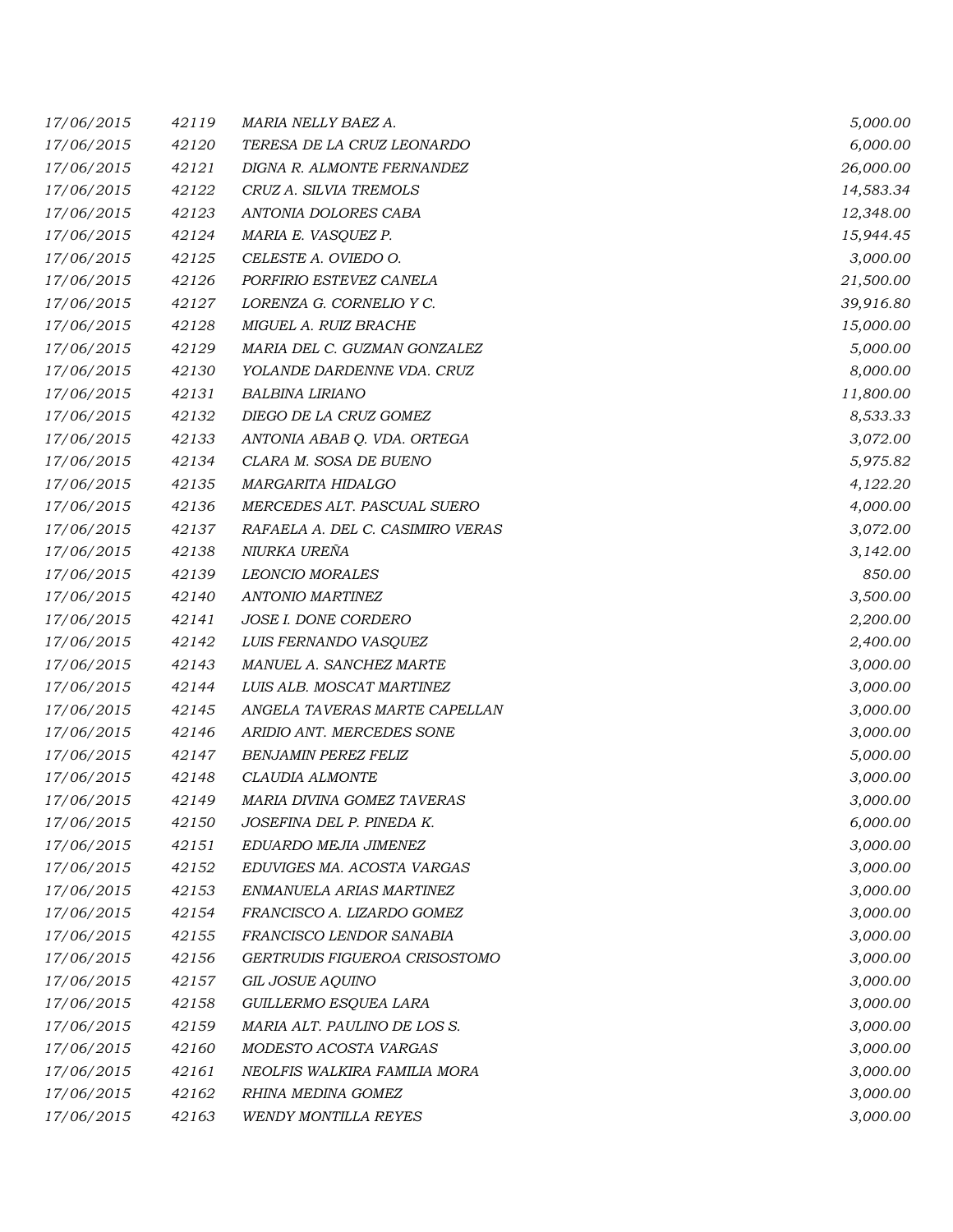| 17/06/2015 | 42164 | YUDERKYS RODRIGUEZ N.                    | 3,000.00     |
|------------|-------|------------------------------------------|--------------|
| 17/06/2015 | 42165 | DIANA ALT. RODRIGUEZ MARTINEZ            | 6,000.00     |
| 17/06/2015 | 42166 | MARTHA L. ROMAN CORCINO                  | 3,000.00     |
| 17/06/2015 | 42167 | <b>IDELIZA GARCIA MARTINEZ</b>           | 3,000.00     |
| 17/06/2015 | 42168 | CIVELYS S. MENCIA ROSARIO                | 3,000.00     |
| 17/06/2015 | 42169 | MARALEX TRADING, SRL                     | 7,117.51     |
| 17/06/2015 | 42170 | MARALEX TRADING, SRL                     | 99,948.22    |
| 17/06/2015 | 42171 | ROSANNA MARGARITA REYES ALCANTARA        | 7,932.50     |
| 17/06/2015 | 42172 | SANTA MARTHA VILLAR BAEZ                 | 4,815.56     |
| 17/06/2015 | 42173 | SANTA MARTHA VILLAR BAEZ                 | 4,029.35     |
| 18/06/2015 | 42174 | COMPU-OFFICE DOMINICANA SRL              | 19,113.17    |
| 18/06/2015 | 42175 | PERSEUS COMERCIAL, SRL                   | 138,577.27   |
| 18/06/2015 | 42176 | AMANA COMERCIAL, SRL                     | 3,837.48     |
| 18/06/2015 | 42177 | COMPANIA DOMINICANA DE TELEFONOS, S.A.   | 2,857,445.94 |
| 18/06/2015 | 42178 | HERNAN MIRANDA GUZMAN                    | 91,960.00    |
| 18/06/2015 | 42179 | KATIA ELIZABETH PERDOMO CONTRERAS        | 21,600.00    |
| 18/06/2015 | 42180 | NIEVES DOLORES PAPPATERRA MENDOZA        | 17,820.00    |
| 18/06/2015 | 42181 | AMANDA NOEMI TEJADA HERNANDEZ            | 50,000.00    |
| 18/06/2015 | 42182 | MARIELA CARRION DOMINGUEZ                | 1,000.00     |
| 18/06/2015 | 42183 | FRANSHESCA O. CORCINO E.                 | 1,000.00     |
| 18/06/2015 | 42184 | GBM DOMINICANA S A                       | 873,270.60   |
| 18/06/2015 | 42185 | RESTAURANT EL PATIO FAMILIAR ZAPATA, SRL | 37,968.00    |
| 18/06/2015 | 42186 | D MAGGIE, SRL                            | 23,174.58    |
| 18/06/2015 | 42187 | ELKIN ESCARLIN BAEZ GENAO                | 7,243.75     |
| 18/06/2015 | 42188 | CLARIS R. POLANCO ROQUE                  | 22,176.92    |
| 18/06/2015 | 42189 | IBELISE DEL C. DE J. RAMIREZ PEREZ       | 3,884.54     |
| 18/06/2015 | 42190 | <i>JOSEIDY J. ROSARIO REYNOSO</i>        | 15,400.00    |
| 18/06/2015 | 42191 | <b>IVAN J. RODRIGUEZ ALONZO</b>          | 8,584.54     |
| 18/06/2015 | 42192 | MARIA I. DEL ROSARIO RAMIREZ             | 22,175.00    |
| 18/06/2015 | 42193 | ALTAGRACIA HIDALGO RAMOS                 | 279,355.00   |
| 18/06/2015 | 42194 | SANTA MARTHA VILLAR BAEZ                 | 16,117.38    |
| 18/06/2015 | 42195 | SANTA MARTHA VILLAR BAEZ                 | 1,768.98     |
| 19/06/2015 | 42196 | ROSANNA MARGARITA REYES ALCANTARA        | 19,217.05    |
| 19/06/2015 | 42197 | ROSANNA MARGARITA REYES ALCANTARA        | 4,275.00     |
| 19/06/2015 | 42198 | AMANA COMERCIAL, SRL                     | 65,096.59    |
| 19/06/2015 | 42199 | COMPU-OFFICE DOMINICANA SRL              | 1,246.84     |
| 19/06/2015 | 42200 | ESTACION PRIMAVERA LA VEGA, SRL          | 1,989.57     |
| 19/06/2015 | 42201 | ESPINAL S POLLOS Y MAS SRL               | 8,657.43     |
| 19/06/2015 | 42202 | MILAGROS DEL AMOR ESTEVEZ                | 1,027.85     |
| 19/06/2015 | 42203 | COLECTOR DE IMPUESTOS INTERNOS           | 14,897.01    |
| 19/06/2015 | 42204 | ALEXANDRA A. INFANTE TATIS               | 16,475.00    |
| 19/06/2015 | 42205 | MARYBEL MEJIA ESPINAL                    | 36,750.00    |
| 19/06/2015 | 42206 | MARIANO GERMAN MEJIA                     | 116,789.65   |
| 19/06/2015 | 42207 | VICTOR J. CASTELLANOS ESTRELLA           | 91,000.00    |
| 19/06/2015 | 42208 | JOSE A. CRUCETA ALMANZAR                 | 91,000.00    |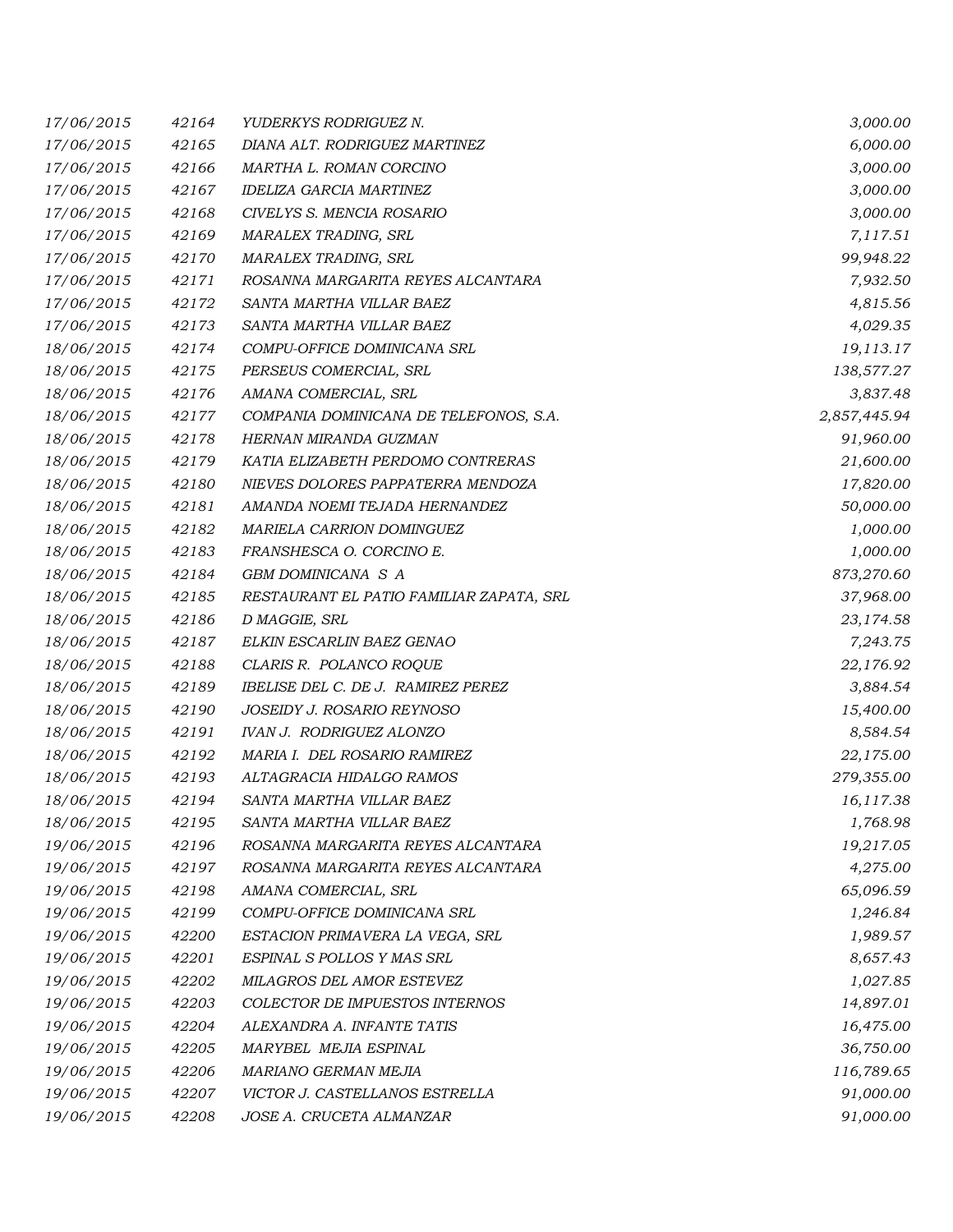| 19/06/2015 | 42209 | FRANCISCO ANT. JEREZ MENA                     | 91,000.00    |
|------------|-------|-----------------------------------------------|--------------|
| 19/06/2015 | 42210 | EDGARDO HERNANDEZ MEJIA                       | 91,000.00    |
| 19/06/2015 | 42211 | SARA I. HENRIQUEZ MARIN                       | 91,000.00    |
| 19/06/2015 | 42212 | ROBERT C. PLACENCIA ALVAREZ                   | 91,000.00    |
| 19/06/2015 | 42213 | DULCE M. RODRIGUEZ BLANCO                     | 91,000.00    |
| 19/06/2015 | 42214 | MARIANO GERMAN MEJIA                          | 116,789.65   |
| 19/06/2015 | 42215 | MINERVA A. COCCO SUBERO                       | 6,000.00     |
| 19/06/2015 | 42216 | FLABIS M. SANCHEZ CARRASCO                    | 10,000.00    |
| 19/06/2015 | 42217 | COR. EDWARD R. SANCHEZ GONZALEZ               | 13,000.00    |
| 19/06/2015 | 42218 | CAPITAN LUIS MARIÑEZ P.                       | 1,600.00     |
| 19/06/2015 | 42219 | ARISTIDES RAMIREZ MUNOZ                       | 76,500.00    |
| 19/06/2015 | 42220 | ALTICE HISPANIOLA S A                         | 1,334.28     |
| 22/06/2015 | 42221 | COMBUSTIBLE Y DERIVADOS DEL NORTE SRL         | 7,315.00     |
| 22/06/2015 | 42222 | ESTACION DE SERVICIO JAVIER SRL               | 6,260.40     |
| 22/06/2015 | 42223 | SEGUROS BANRESERVAS, S. A.                    | 51,332.25    |
| 22/06/2015 | 42224 | ADMINISTRADORA DE RIESGOS DE SALUD HUMANO S A | 368,410.00   |
| 22/06/2015 | 42225 | ADMINISTRADORA DE RIESGOS DE SALUD HUMANO S A | 1,162,635.65 |
| 22/06/2015 | 42226 | SITIO GOURMET SRL                             | 156,787.50   |
| 22/06/2015 | 42227 | W J SERVICE CENTER SRL                        | 25,057.83    |
| 22/06/2015 | 42228 | MARALEX TRADING, SRL                          | 5,554.91     |
| 22/06/2015 | 42229 | BETTY ALTAGRACIA MENDEZ GOMEZ                 | 7,885.00     |
| 22/06/2015 | 42230 | MAXIMO WINNAR PERALTA MELENDEZ                | 5,985.00     |
| 22/06/2015 | 42231 | <b>VALERIA BEDIN CESPEDES</b>                 | 8,550.24     |
| 22/06/2015 | 42232 | OFICINA PARA EL REORDENAMIENTO DEL TRANSPORTE | 132,000.00   |
| 22/06/2015 | 42233 | SANTA MARTHA VILLAR BAEZ                      | 9,336.29     |
| 22/06/2015 | 42234 | SANTA MARTHA VILLAR BAEZ                      | 23,095.02    |
| 22/06/2015 | 42235 | SANTA MARTHA VILLAR BAEZ                      | 3,636.24     |
| 22/06/2015 | 42236 | SANTA MARTHA VILLAR BAEZ                      | 2,456.92     |
| 22/06/2015 | 42237 | <b>JULIO C. LARA FERREIRA</b>                 | 838.68       |
| 22/06/2015 | 42238 | CARMEN V. ALMONTE ALMONTE                     | 10,924.00    |
| 22/06/2015 | 42239 | CAMILO SEGURA PINA                            | 7,350.00     |
| 22/06/2015 | 42240 | VICTOR MANUEL PEREZ FRAGOSO                   | 14,837.58    |
| 22/06/2015 | 42241 | BERENICE A. NUNEZ SANCHEZ                     | 2,638.28     |
| 22/06/2015 | 42242 | CARLOS PENA MARTINEZ                          | 2,895.19     |
| 22/06/2015 | 42243 | JULIO C. LARA FERREIRA                        | 1,200.00     |
| 22/06/2015 | 42244 | JAZMIN O. VERAS SABES                         | 13,168.00    |
| 22/06/2015 | 42245 | SILVIA M. EUSEBIO ARIAS                       | 6,390.20     |
| 22/06/2015 | 42246 | MAYRENI GARCIA ALMONTE                        | 348,061.22   |
| 22/06/2015 | 42247 | RAMONA JACQUELINE BAUTISTA TEJEDA             | 380,060.88   |
| 22/06/2015 | 42248 | PAULA ELIZABETH RODRIGUEZ                     | 6,300.00     |
| 22/06/2015 | 42249 | IGNACIO BELEN TUSCENT                         | 5,850.00     |
| 22/06/2015 | 42250 | ELKIN ESCARLIN BAEZ GENAO                     | 4,512.50     |
| 22/06/2015 | 42251 | TRIGI TRAVEL SRL                              | 201,250.40   |
| 22/06/2015 | 42252 | GR GROUP SERVICE SRL                          | 8,608.00     |
| 22/06/2015 | 42253 | ALFRESCO SRL                                  | 74,156.25    |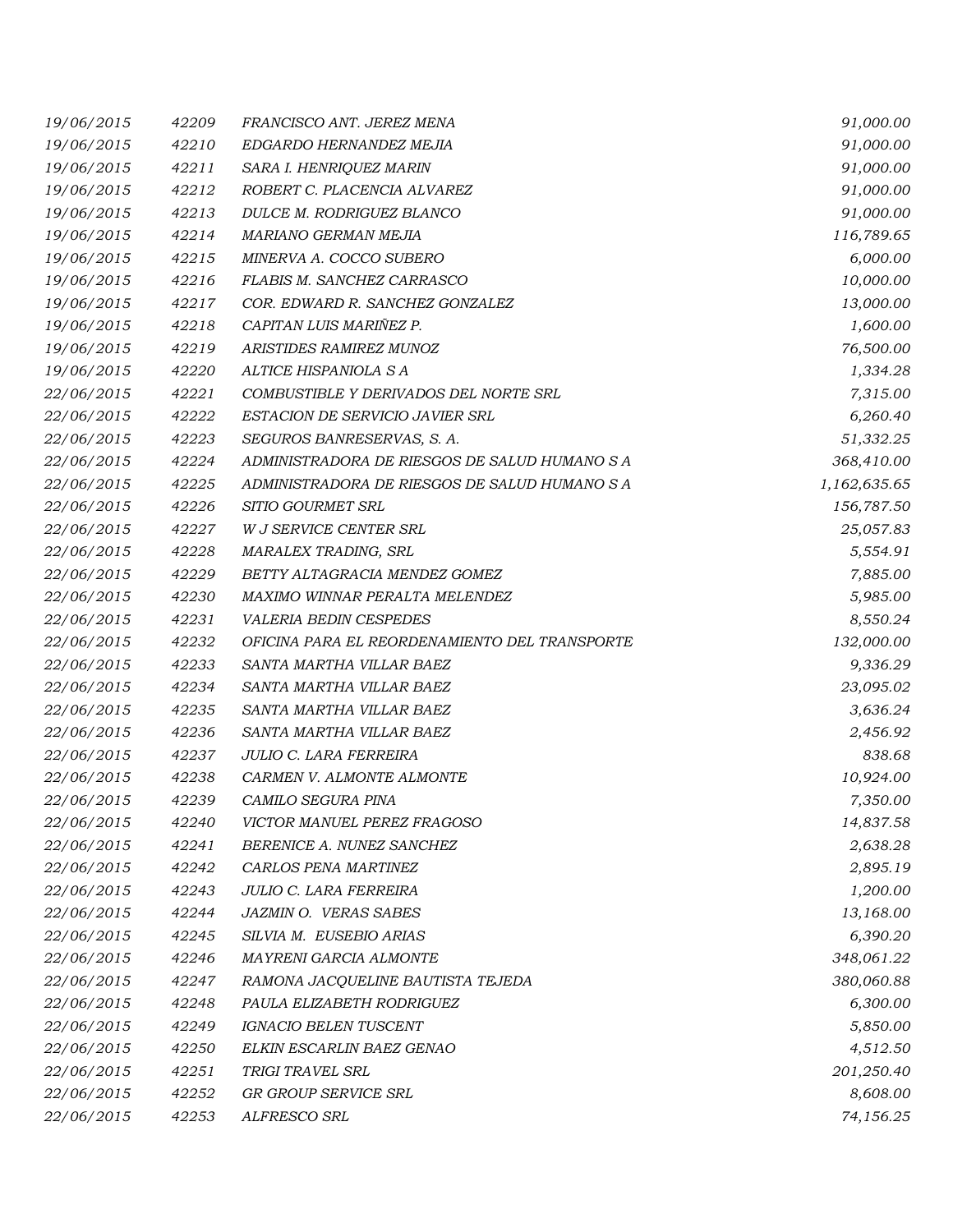| 22/06/2015 | 42254 | DIOGENES MEDINA MARTINEZ                     | 1,800.00     |
|------------|-------|----------------------------------------------|--------------|
| 22/06/2015 | 42255 | DIOGENES MEDINA MARTINEZ                     | 16,200.00    |
| 22/06/2015 | 42256 | SIERRA PEÑA AUTO SERVICE SRL                 | 6,251.61     |
| 22/06/2015 | 42257 | FRANCISCO ADOLFO VALDEZ MENA                 | 8,100.00     |
| 22/06/2015 | 42258 | FRANCISCO ADOLFO VALDEZ MENA                 | 5,400.00     |
| 22/06/2015 | 42259 | CORPORACION ESTATAL DE RADIO Y TELEVISION    | 10,998.18    |
| 22/06/2015 | 42260 | P & V MOVIL COMERCIAL, SRL                   | 150,290.00   |
| 22/06/2015 | 42261 | INDUSTRIA CARTONERA DOMINICANA, S. A.        | 52,150.24    |
| 22/06/2015 | 42262 | AMERICAN SENTRY SRL                          | 61,472.00    |
| 22/06/2015 | 42263 | P & V MOVIL COMERCIAL, SRL                   | 19,121.86    |
| 22/06/2015 | 42264 | EDITORA LISTIN DIARIO S A                    | 30,967.65    |
| 22/06/2015 | 42265 | EDITORA LISTIN DIARIO S A                    | 30,967.65    |
| 22/06/2015 | 42266 | REFRICENTRO LOS PRADOS, SRL.                 | 6,401.73     |
| 22/06/2015 | 42267 | REFRICENTRO LOS PRADOS, SRL.                 | 76,610.18    |
| 22/06/2015 | 42268 | LOGOMARCA, S. A.                             | 66,896.00    |
| 22/06/2015 | 42269 | MUNOZ CONCEPTO MOBILIARIO, SRL               | 29,803.75    |
| 22/06/2015 | 42270 | LIMCOBA, SRL                                 | 11,083.04    |
| 22/06/2015 | 42271 | BATISSA, SRL.                                | 2,459.74     |
| 22/06/2015 | 42272 | RADIOCENTRO, SRL                             | 108,958.67   |
| 22/06/2015 | 42273 | FERRETERIA AMERICANA, SAS                    | 8,753.81     |
| 22/06/2015 | 42274 | INDUSTRIAS BANILEJAS, SAS                    | 96,542.41    |
| 22/06/2015 | 42275 | OMEGA TECH, S. A.                            | 72,683.93    |
| 22/06/2015 | 42276 | <b>CEDUCOMPP SRL</b>                         | 1,802.35     |
| 22/06/2015 | 42277 | LE TAILLEUR, SRL                             | 11,288.70    |
| 22/06/2015 | 42278 | RAMON ANTONIO ANDUJAR BELTRE                 | 3,135.00     |
| 22/06/2015 | 42279 | SUPLIDORES ELECTRICOS GARCIA SURIEL S. R. L. | 17,914.50    |
| 22/06/2015 | 42280 | CLIP INTERNACIONAL SRL                       | 63,051.97    |
| 22/06/2015 | 42281 | INDUSTRIA NACIONAL DE ETIQUETAS SRL          | 168,063.77   |
| 22/06/2015 | 42282 | AMANA COMERCIAL, SRL                         | 1,604.60     |
| 22/06/2015 | 42283 | MUEBLES OMAR, S. A.                          | 383,205.60   |
| 22/06/2015 | 42284 | LA INNOVACION, SRL                           | 17,218.13    |
| 22/06/2015 | 42285 | MAPAS GAAR, SRL                              | 6,780.00     |
| 22/06/2015 | 42286 | CARLOS PENA MARTINEZ                         | 1,382.37     |
| 23/06/2015 | 42287 | PLADENT SRL                                  | 290,700.00   |
| 23/06/2015 | 42288 | D MAGGIE, SRL                                | 28,154.24    |
| 23/06/2015 | 42289 | EDENORTE DOMINICANA, S. A.                   | 4,139,671.95 |
| 23/06/2015 | 42290 | ELKIN ESCARLIN BAEZ GENAO                    | 14,606.25    |
| 23/06/2015 | 42291 | MARALEX TRADING, SRL                         | 1,356.00     |
| 23/06/2015 | 42292 | HERNAN MIRANDA GUZMAN                        | 38,570.00    |
| 23/06/2015 | 42293 | W J SERVICE CENTER SRL                       | 42,748.19    |
| 23/06/2015 | 42294 | <b>EQUIPAMOS SRL</b>                         | 1,746.80     |
| 23/06/2015 | 42295 | <b>BM SUPLIDORES ELECTRICOS SRL</b>          | 8,331.78     |
| 23/06/2015 | 42296 | EL MOLINO DEPORTIVO, SRL                     | 9,265.04     |
| 23/06/2015 | 42297 | REPUESTOS DE JESUS, SRL.                     | 1,730.03     |
| 23/06/2015 | 42298 | UNIDAD TECNOLOGICA DOMINICANA, SRL           | 46,790.42    |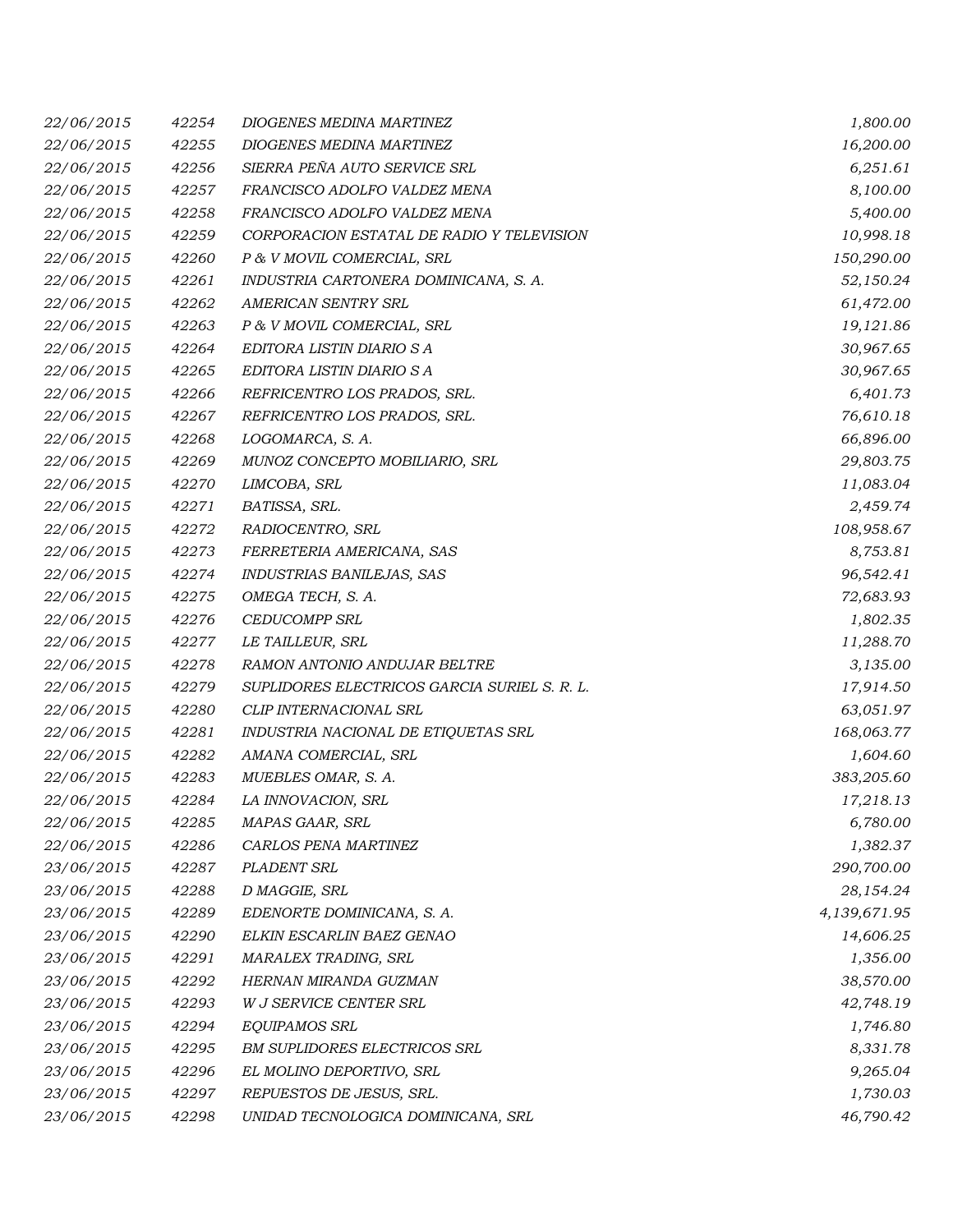| 23/06/2015 | 42299 | UNIDAD TECNOLOGICA DOMINICANA, SRL                   | 14,610.98  |
|------------|-------|------------------------------------------------------|------------|
| 23/06/2015 | 42300 | CENTRO CUESTA NACIONAL, SAS                          | 114,292.34 |
| 23/06/2015 | 42301 | 2P TECHNOLOGY, SRL                                   | 18,758.00  |
| 23/06/2015 | 42302 | MITOPALO POWER, SRL.                                 | 214,469.48 |
| 23/06/2015 | 42303 | OFITRONICS, S. A.                                    | 22,487.00  |
| 23/06/2015 | 42304 | NIEVES DOLORES PAPPATERRA MENDOZA                    | 36,000.00  |
| 23/06/2015 | 42305 | RUHT ESTHER ORTIZ ACOSTA                             | 31,250.00  |
| 23/06/2015 | 42306 | MARIA I. DEL ROSARIO RAMIREZ                         | 46,723.90  |
| 23/06/2015 | 42307 | ELIAS MERAN / ASOC. D/ AYUDA MUT. Y AMIST. DE TAMAYO | 2,111.11   |
| 23/06/2015 | 42308 | NELSON ANT. JEREZ PAULINO                            | 20,000.00  |
| 23/06/2015 | 42309 | TERESA ONDINA HERNANDEZ MARTINEZ                     | 8,100.00   |
| 23/06/2015 | 42310 | <b>JUANA REYES</b>                                   | 4,000.00   |
| 23/06/2015 | 42311 | JULIAN RODRIGUEZ MATEO                               | 4,000.00   |
| 23/06/2015 | 42312 | CRISTOBAL SEGURA MEDINA                              | 5,000.00   |
| 23/06/2015 | 42313 | EVANGELIO SENA                                       | 1,800.00   |
| 23/06/2015 | 42314 | MARIA FRANCISCA ALCANTARA                            | 1,000.00   |
| 23/06/2015 | 42315 | ROSA BAEZ DE FERRERAS                                | 4,000.00   |
| 23/06/2015 | 42316 | DR. PAUL BELLO NAVARRO                               | 12,500.00  |
| 23/06/2015 | 42317 | LEDA MARIA FELIZ                                     | 3,600.00   |
| 23/06/2015 | 42318 | MILADYS MATEO FLORIAN                                | 600.00     |
| 23/06/2015 | 42319 | BOLIVIA MELO SEGURA DE BALLAST                       | 1,500.00   |
| 23/06/2015 | 42320 | THELMA ACOSTA BATISTA DE PENA                        | 5,000.00   |
| 23/06/2015 | 42321 | DOMINICHE PEREZ Y P.                                 | 7,920.00   |
| 23/06/2015 | 42322 | ESTEBAN SANCHEZ DIAZ                                 | 13,500.00  |
| 23/06/2015 | 42323 | ROGELIO VINICIO VASQUEZ                              | 6,930.00   |
| 23/06/2015 | 42324 | LUIS D. MENDEZ CUEVAS                                | 3,600.00   |
| 23/06/2015 | 42325 | PEDRO ANTONIO MANCEBO NIN                            | 6,000.00   |
| 23/06/2015 | 42326 | ANDREA VICTORVINA FERNANDEZ ROJAS                    | 15,000.00  |
| 23/06/2015 | 42327 | LIGA DEP. ABORIGEN, INC. O RAFAEL F. SAVINON P.      | 34,000.00  |
| 23/06/2015 | 42328 | CLUB DEP. SOCIAL Y CULTURAL DE VILLA FRANCISCA, INC. | 5,000.00   |
| 23/06/2015 | 42329 | LUIS E. FLORENTINO LORENZO                           | 29,353.50  |
| 23/06/2015 | 42330 | ANDREA BRUNILDA GUTIERREZ BELLO                      | 16,650.00  |
| 23/06/2015 | 42331 | ROSA MILTEA TRIGO GONZALEZ                           | 5,490.00   |
| 23/06/2015 | 42332 | MAYRA HIDELFONZA URENA SANCHEZ                       | 6,300.00   |
| 23/06/2015 | 42333 | KELVIZ JOSE PARRA                                    | 40,500.00  |
| 23/06/2015 | 42334 | ASOC. DOM. PARA EL DESARROLLO DE LA MUJER            | 31,350.00  |
| 23/06/2015 | 42335 | NIDIA ALTAGRACIA BORGES                              | 48,400.00  |
| 23/06/2015 | 42336 | JUANA NUNEZ PLACENCIA                                | 16,706.25  |
| 23/06/2015 | 42337 | COOP. DE SERVS. Y PROD. MULT. (COOFALCONDO, INC.)    | 15,500.00  |
| 23/06/2015 | 42338 | <b>MARCOS CASSO</b>                                  | 30,000.00  |
| 23/06/2015 | 42339 | JOSE S. ALMONTE H. Y/O BELKY SALDIVAR DE LA C.       | 7,500.00   |
| 23/06/2015 | 42340 | VENTURA PEGUERO MARIA                                | 5,445.00   |
| 23/06/2015 | 42341 | RAMONA MODESTA ROJAS DE DE LOS SANTOS                | 5,850.00   |
| 23/06/2015 | 42342 | LUIS GERMAN ROSARIO GARCIA                           | 2,700.00   |
| 23/06/2015 | 42343 | JOSE ANT. HOLGUIN                                    | 4,500.00   |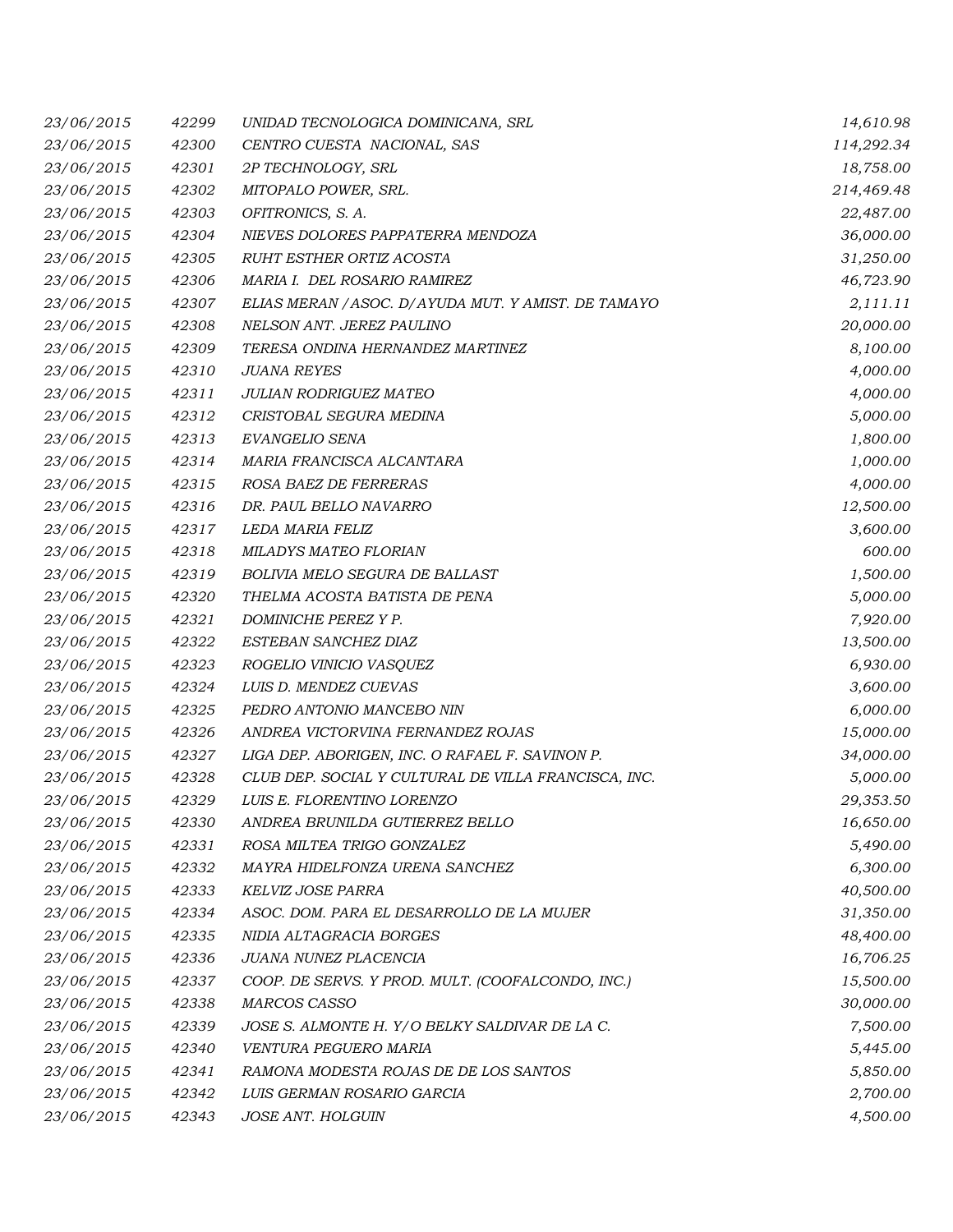| 23/06/2015 | 42344 | <b>OLIMPIA PENA</b>                    | 7,000.00   |
|------------|-------|----------------------------------------|------------|
| 23/06/2015 | 42345 | ANTONIO ELAGUITO SERRATA JIMENEZ       | 6,750.00   |
| 23/06/2015 | 42346 | MARIA TEJADA VDA. RODRIGUEZ            | 250.00     |
| 23/06/2015 | 42347 | ANATOLIA TORIBIO ACOSTA DE CABREJA     | 5,400.00   |
| 23/06/2015 | 42348 | BERNARDA POLANCO LAMI                  | 5,998.50   |
| 23/06/2015 | 42349 | MARCOS ANT. VARGAS B.                  | 9,000.00   |
| 23/06/2015 | 42350 | GABRIEL ENMANUEL HURTADO SANTOS        | 20,999.79  |
| 23/06/2015 | 42351 | SANTIAGO SIME                          | 7,999.20   |
| 23/06/2015 | 42352 | DONATILA HERNANDEZ DE MARTINEZ         | 6,000.00   |
| 23/06/2015 | 42353 | <b>ISABEL MILEDYS PEREZ</b>            | 5,400.00   |
| 23/06/2015 | 42354 | AGRIPINA RIVERA L.                     | 1,500.00   |
| 23/06/2015 | 42355 | RAFAEL ANT. SANTANA ALBUEZ             | 11,999.70  |
| 23/06/2015 | 42356 | ADRIANA I. OGANDO LORENZO              | 34,999.20  |
| 23/06/2015 | 42357 | JAVIER CALDERON HERNANDEZ              | 35,399.70  |
| 23/06/2015 | 42358 | JAVIER ERNESTO CALDERON                | 20,059.20  |
| 23/06/2015 | 42359 | INMOBILIARIA CAROLINA, S. A.           | 26,388.62  |
| 23/06/2015 | 42360 | CARLOS SILVERIO NUNEZ                  | 312,558.75 |
| 23/06/2015 | 42361 | JULIO DEL ROSARIO MEJIA                | 6,250.00   |
| 23/06/2015 | 42362 | FELIX SOSA MEJIA                       | 303,068.70 |
| 23/06/2015 | 42363 | RAMON OCTAVIO ALVAREZ                  | 2,000.00   |
| 23/06/2015 | 42364 | ANIBAL CALVO ROMAN                     | 6,000.00   |
| 23/06/2015 | 42365 | CARLOS AMIRO FINKE                     | 8,000.00   |
| 23/06/2015 | 42366 | HERMINIA LA PAZ PERALTA                | 8,000.00   |
| 23/06/2015 | 42367 | PASCUAL TEJADA CRUZ                    | 4,000.50   |
| 23/06/2015 | 42368 | AQUINO CUEVAS GONZALEZ                 | 7,200.00   |
| 23/06/2015 | 42369 | <b>JUAN BAUTISTA PEGUERO</b>           | 3,000.00   |
| 23/06/2015 | 42370 | RAMON MARIA VELOZ RAMIREZ              | 6,000.00   |
| 23/06/2015 | 42371 | RAFAELA MONTILLA DE PEREZ              | 6,000.00   |
| 23/06/2015 | 42372 | JUAN CARLOS MARTINEZ CASADO            | 3,500.00   |
| 23/06/2015 | 42373 | PASCUAL CABRAL SANTA                   | 2,100.00   |
| 23/06/2015 | 42374 | LUIS PINA LEBRON                       | 4,995.00   |
| 23/06/2015 | 42375 | <b>FIDEL SANCHEZ</b>                   | 800.00     |
| 23/06/2015 | 42376 | JOSE ALT. BAEZ PIMENTEL                | 3,750.00   |
| 23/06/2015 | 42377 | <b>MAYRA MINLLETY</b>                  | 9,000.00   |
| 23/06/2015 | 42378 | <b>BORIS RAMON TEJEDA LORA</b>         | 6,930.00   |
| 23/06/2015 | 42379 | DR. ALBERTO CHAHIN MUFFDY              | 14,400.00  |
| 23/06/2015 | 42380 | LEONIDAS CARABITOS R. DE SOTO          | 7,000.00   |
| 23/06/2015 | 42381 | ANA FRANCISCA MONTAS DUVERGE DE GARCIA | 15,000.30  |
| 23/06/2015 | 42382 | <b>FULGENCIO MARCELO ABREU</b>         | 10,000.00  |
| 23/06/2015 | 42383 | FRANCISCO ALEIXIS RODRIGUEZ PEREZ      | 8,010.00   |
| 23/06/2015 | 42384 | PAULINO AMILCAR REYES ROSARIO          | 14,287.50  |
| 23/06/2015 | 42385 | URSULA CELIA MEJIA                     | 1,500.00   |
| 23/06/2015 | 42386 | <b>LINK POZO REYES</b>                 | 18,000.00  |
| 23/06/2015 | 42387 | SIQUIO NG DE LA ROSA                   | 35,000.00  |
| 23/06/2015 | 42388 | BESTHEDA OLIVO DE R.                   | 6,000.00   |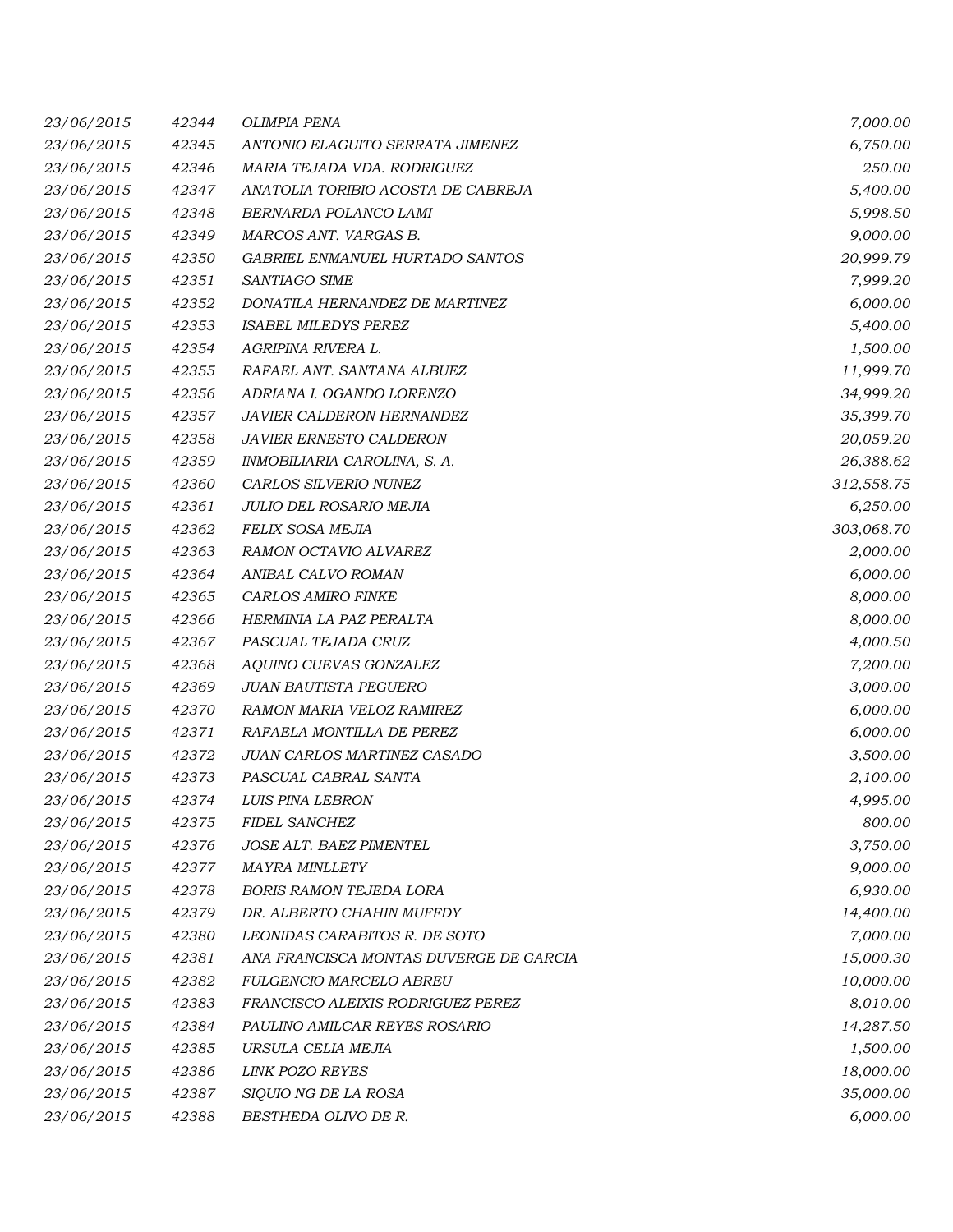| 23/06/2015 | 42389 | BESTHEDA OLIVO DE R.                               | 7,000.00   |
|------------|-------|----------------------------------------------------|------------|
| 23/06/2015 | 42390 | CARLOS RAFAEL OVALLE                               | 5,500.00   |
| 23/06/2015 | 42391 | ADRIANO RONDON                                     | 6,500.00   |
| 23/06/2015 | 42392 | MARGARITA ROSARIO HERNANDEZ                        | 5,548.50   |
| 23/06/2015 | 42393 | <b>FABIA ROQUE HERNANDEZ</b>                       | 10,000.00  |
| 23/06/2015 | 42394 | ABEL GONZALEZ RAPOSO                               | 18,675.00  |
| 23/06/2015 | 42395 | MINERVA ALTAGRACIA PENA                            | 3,501.00   |
| 23/06/2015 | 42396 | <i>JOSE RAMON DE LA CRUZ</i>                       | 19,998.00  |
| 23/06/2015 | 42397 | <b>LUZ U. MERCEDES</b>                             | 6,000.00   |
| 23/06/2015 | 42398 | ADA YILDA FORTUNA REYES                            | 5,000.00   |
| 23/06/2015 | 42399 | YULISA ERCILIA FLORENTINO MATEO                    | 7,200.00   |
| 23/06/2015 | 42400 | PLINIO VICENTE MONTERO                             | 7,200.00   |
| 23/06/2015 | 42401 | CLARA JOSEFINA BUTTEN VARONA                       | 4,000.00   |
| 23/06/2015 | 42402 | NORBERTO REMIGIO GUERRERO NATERA                   | 10,000.00  |
| 23/06/2015 | 42403 | JUAN ANTONIO ORTIZ ZORRILLA                        | 6,000.00   |
| 23/06/2015 | 42404 | SERVIO CEDENO PEPEN                                | 19,999.80  |
| 23/06/2015 | 42405 | DIONISIO MARTINEZ DEL RIO                          | 10,800.00  |
| 23/06/2015 | 42406 | GUIDO ANTONIO JIMENEZ NUNEZ                        | 9,450.00   |
| 23/06/2015 | 42407 | CARMELO CEDENO MEJIA                               | 14,000.00  |
| 23/06/2015 | 42408 | CELESTE A. AYBAR DE VARGAS                         | 5,499.90   |
| 23/06/2015 | 42409 | <b>BRAUDILIO MOREL</b>                             | 11,000.00  |
| 23/06/2015 | 42410 | MIGUEL ANGEL REYES PICHARDO                        | 54,000.00  |
| 23/06/2015 | 42411 | AYUNTAMIENTO MUNICIPAL DE SABANA IGLESIA           | 6,000.00   |
| 23/06/2015 | 42412 | JUAN BAUTISTA NICANOR PINEDA DIAZ                  | 36,000.00  |
| 23/06/2015 | 42413 | MANUEL ENRIQUE MARTINEZ ACEVEDO                    | 15,000.00  |
| 23/06/2015 | 42414 | PARROQUIA SAN FRANCISCO JAVIER                     | 6,000.00   |
| 23/06/2015 | 42415 | RAMONA MILANDA DIAZ PEREZ                          | 10,000.00  |
| 23/06/2015 | 42416 | BIENVENIDO CONCEPCION HERNANDEZ                    | 40,000.00  |
| 23/06/2015 | 42417 | LUCILA EDILIA ALCANTARA GRULLON                    | 12,000.00  |
| 23/06/2015 | 42418 | <b>ALFONSO REYES REYES</b>                         | 22,000.00  |
| 23/06/2015 | 42419 | JULIA VILELA VARCARCEL                             | 20,250.00  |
| 23/06/2015 | 42420 | NIEVES DOLORES PAPPATERRA MENDOZA                  | 16,200.00  |
| 23/06/2015 | 42421 | ARIEL A. VOLQUEZ MATOS                             | 1,750.00   |
| 23/06/2015 | 42422 | EDENORTE DOMINICANA, S. A.                         | 678,526.36 |
| 23/06/2015 | 42423 | <b>MADEINSA SRL</b>                                | 227,155.55 |
| 23/06/2015 | 42424 | MADEINSA, SRL                                      | 64,560.00  |
| 23/06/2015 | 42425 | <b>MADEINSA SRL</b>                                | 499,301.11 |
| 23/06/2015 | 42426 | MADEINSA, SRL                                      | 69,294.40  |
| 23/06/2015 | 42427 | MADEINSA, SRL                                      | 516,480.00 |
| 23/06/2015 | 42428 | MADEINSA, SRL                                      | 118,360.00 |
| 23/06/2015 | 42429 | SISTEMA DE INYECCION DIESEL, C. POR A. (SINDIESEL) | 129,787.48 |
| 23/06/2015 | 42430 | G. A. G.                                           | 162,032.54 |
| 23/06/2015 | 42431 | G. A. G.                                           | 167,919.25 |
| 23/06/2015 | 42432 | G. A. G.                                           | 82,067.80  |
| 23/06/2015 | 42433 | SILOSA, C. POR A.                                  | 164,135.59 |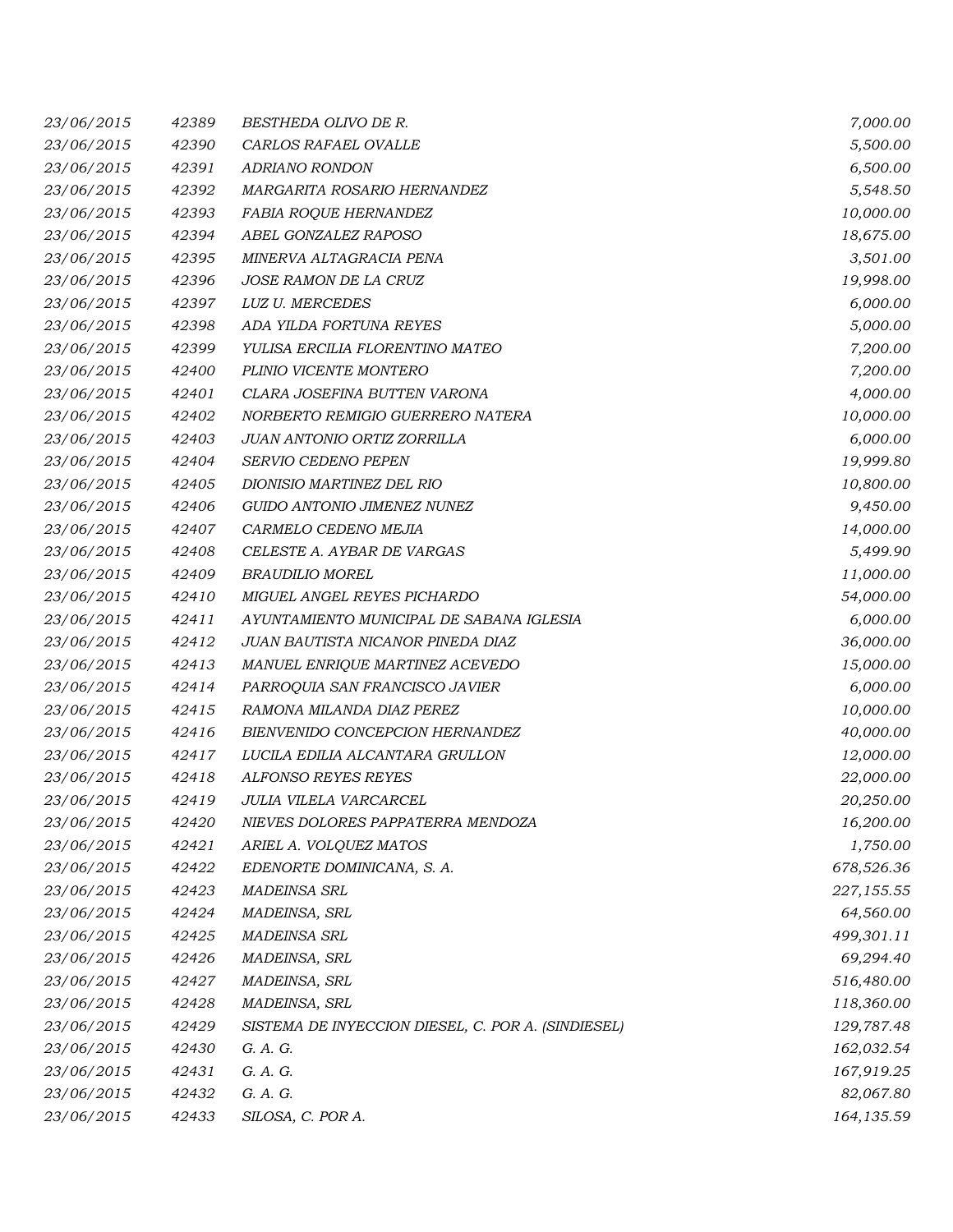| 23/06/2015 | 42434 | SILOSA, C. POR A.                                  | 89,225.93    |
|------------|-------|----------------------------------------------------|--------------|
| 23/06/2015 | 42435 | SILOSA, C. POR A.                                  | 79,076.73    |
| 23/06/2015 | 42436 | <b>LIMPIEZA EXPRESS</b>                            | 73,168.00    |
| 23/06/2015 | 42437 | <b>LIMPIEZA EXPRESS</b>                            | 77,472.00    |
| 23/06/2015 | 42438 | <b>LIMPIEZA EXPRESS</b>                            | 132,220.34   |
| 23/06/2015 | 42439 | ASCENSORES OMEGA DEL CARIBE                        | 2,735.59     |
| 23/06/2015 | 42440 | REFRIMARTE Y/O NELSON R. MARTE D.                  | 19,368.00    |
| 23/06/2015 | 42441 | <i>FRANCISCO MARTINEZ</i>                          | 9,500.00     |
| 23/06/2015 | 42442 | SIMON DE JESUS PAULINO                             | 9,500.00     |
| 23/06/2015 | 42443 | DIONNIS DEL CARMEN TAVARES ESPINAL                 | 11,020.00    |
| 23/06/2015 | 42444 | ELBIO MIGUEL MOREAUX VERAS                         | 7,600.00     |
| 23/06/2015 | 42445 | TECNAS, C. POR A.                                  | 19,368.00    |
| 23/06/2015 | 42446 | A.B. INDUSTRIAL SUPPLY CORP.                       | 8,206.78     |
| 23/06/2015 | 42447 | INTER-CON SECURITY SYSTEMS, (DR) S.R.L.            | 1,187,897.03 |
| 23/06/2015 | 42448 | ASCENSORES OMEGA DEL CARIBE                        | 3,647.46     |
| 23/06/2015 | 42449 | HORWATH, SOTERO PERALTA & ASOCIADOS                | 43,040.00    |
| 23/06/2015 | 42450 | INST. NAC. DE AGUA POT. Y ALC. INAPA               | 77,000.00    |
| 23/06/2015 | 42451 | SOLUC. INT. DE SERV. DE APOYO A LA SALUD (SISALUD) | 19,039.72    |
| 23/06/2015 | 42452 | GLOBAL IMAGING PRODUCTS SRL                        | 402,424.00   |
| 23/06/2015 | 42453 | SECURITY DEVELOPMENT CORP., SRL, (SEDECORP)        | 3,228.00     |
| 23/06/2015 | 42454 | COOP. DE SERVS. Y PROD. MULT. (COOFALCONDO), INC.  | 6,982.50     |
| 23/06/2015 | 42455 | EDITORA JUDICIAL, SRL                              | 107,947.64   |
| 23/06/2015 | 42456 | RIKLIN NELSON PENA TREMOLS                         | 28,500.00    |
| 23/06/2015 | 42457 | PEDRO FERNANDEZ BATISTA                            | 2,850.00     |
| 23/06/2015 | 42458 | PROMOCIONES RADIALES ARIAS                         | 8,050.85     |
| 23/06/2015 | 42459 | ECHAVARRIA MORROBEL & ASOC. S.R.L.                 | 61,750.00    |
| 23/06/2015 | 42460 | EXODO SOLUCIONES, SRL                              | 12,072.18    |
| 23/06/2015 | 42461 | TECNIPISOS, S. A.                                  | 327,902.13   |
| 23/06/2015 | 42462 | SYNTES, S.R. L.                                    | 13,913.79    |
| 23/06/2015 | 42463 | SYNTES, S. R. L.                                   | 17,108.40    |
| 23/06/2015 | 42464 | TECNIPISOS, S. A.                                  | 244,995.11   |
| 23/06/2015 | 42465 | TECNIPISOS, S. A.                                  | 30,683.95    |
| 23/06/2015 | 42466 | TECNIPISOS, S. A.                                  | 61,366.65    |
| 23/06/2015 | 42467 | G. A. G.                                           | 47,599.33    |
| 23/06/2015 | 42468 | SILOSA, C. POR A.                                  | 132,180.60   |
| 23/06/2015 | 42469 | VITALIA JARDINERIA, S.R.L.                         | 40,888.00    |
| 23/06/2015 | 42470 | EXODO SOLUCIONES, SRL                              | 343,168.68   |
| 23/06/2015 | 42471 | JUAN ML. GUERRERO DE JESUS                         | 90,000.00    |
| 23/06/2015 | 42472 | MANUEL ULISES BONNELLY                             | 45,000.00    |
| 23/06/2015 | 42473 | RAFAEL A. MORETA CASTILLO                          | 53,389.83    |
| 23/06/2015 | 42474 | ARISTIDES RAMIREZ MUNOZ                            | 76,500.00    |
| 24/06/2015 | 42475 | DIOGENES MEDINA MARTINEZ                           | 3,600.00     |
| 24/06/2015 | 42476 | MAPAS GAAR, SRL                                    | 1,614.00     |
| 24/06/2015 | 42477 | SANTO DOMINGO MOTORS COMPANY, S. A.                | 2,174,350.50 |
| 24/06/2015 | 42478 | EDITORA CORRIPIO, SAS                              | 77,805.00    |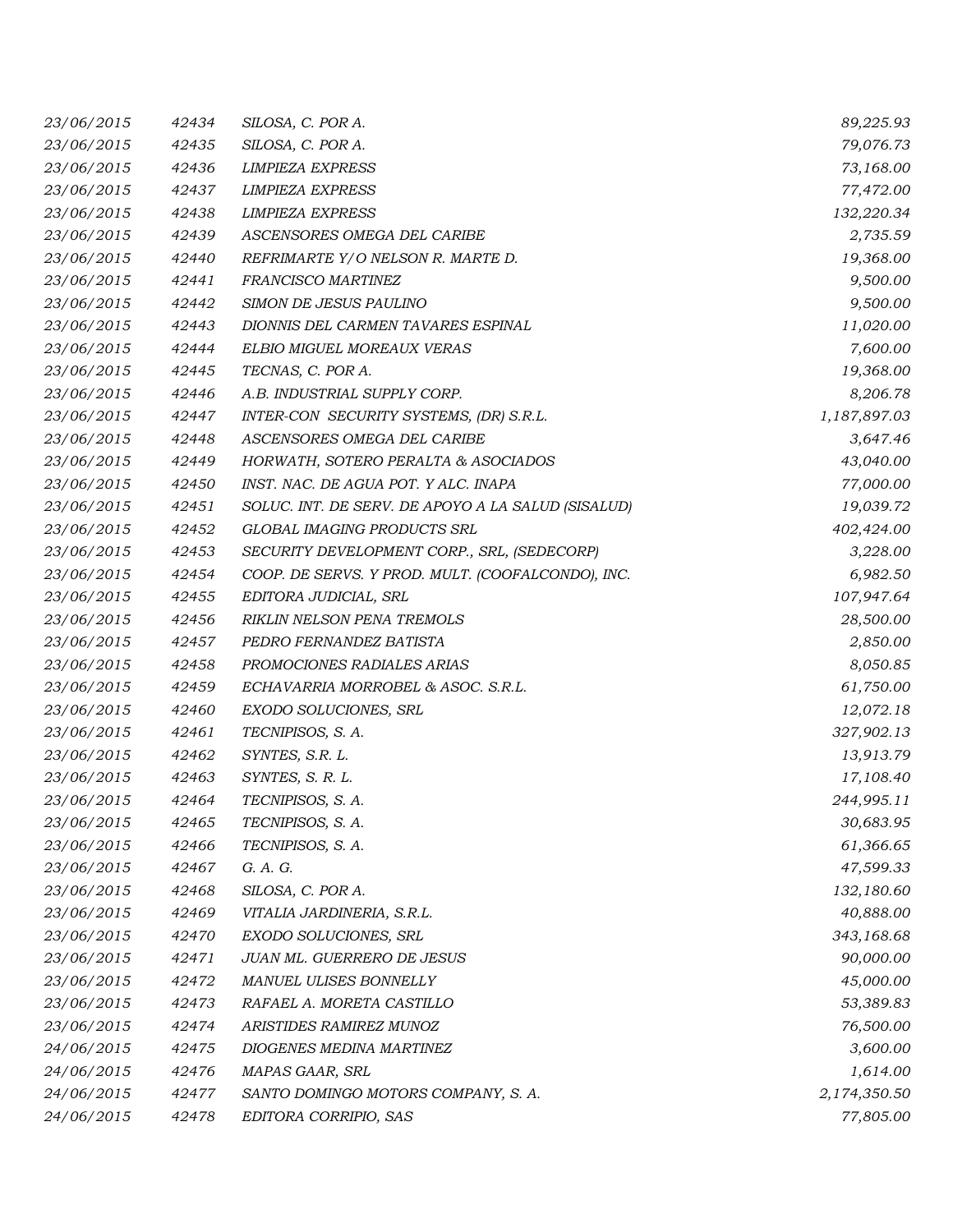| 24/06/2015 | 42479 | FRIOMASTER, S. A.                            | 580,887.03   |
|------------|-------|----------------------------------------------|--------------|
| 24/06/2015 | 42480 | UNIVERSIDAD AUTONOMA DE SANTO DOMINGO        | 40,000.00    |
| 24/06/2015 | 42481 | FELIPE B. MONTAS SUAZO                       | 50,519.67    |
| 24/06/2015 | 42482 | LETICIA CAROLINA GONZALEZ PEREZ              | 9,000.00     |
| 24/06/2015 | 42483 | YISSEL ELISA ALMONTE                         | 14,600.00    |
| 24/06/2015 | 42484 | MARINO GUSTAVO GUZMAN HERNANDEZ              | 52,250.00    |
| 24/06/2015 | 42485 | UNIVERSIDAD IBEROAMERICANA                   | 18,292.00    |
| 24/06/2015 | 42486 | CONSULTING RESOURCES GROUP SRL.              | 2,577,439.60 |
| 25/06/2015 | 42487 | OSCAR E. OZUNA BODDEN                        | 85,686.00    |
| 25/06/2015 | 42488 | SECURITY DEVELOPMENT CORPORATION, S. S., SRL | 96,759.62    |
| 25/06/2015 | 42489 | MAPAS GAAR, SRL                              | 16,950.00    |
| 25/06/2015 | 42490 | P & V MOVIL COMERCIAL, SRL                   | 3,559.50     |
| 25/06/2015 | 42491 | EDITORA CORRIPIO, SAS                        | 238,920.42   |
| 25/06/2015 | 42492 | 2P TECHNOLOGY, SRL                           | 83,055.00    |
| 25/06/2015 | 42493 | UNIDAD TECNOLOGICA DOMINICANA, SRL           | 14,502.95    |
| 25/06/2015 | 42494 | F&G OFFICE SOLUTION SRL                      | 165,545.00   |
| 25/06/2015 | 42495 | E THREAN & CIA SRL                           | 25,825.13    |
| 25/06/2015 | 42496 | MUEBLES OMAR, S. A.                          | 18,845.01    |
| 25/06/2015 | 42497 | MITOPALO POWER, SRL.                         | 16,994.07    |
| 25/06/2015 | 42498 | MITOPALO POWER, SRL.                         | 20,119.65    |
| 25/06/2015 | 42499 | FERRETERIA POPULAR, SRL                      | 32,238.90    |
| 25/06/2015 | 42500 | FERRETERIA POPULAR, SRL                      | 283,301.17   |
| 25/06/2015 | 42501 | COMPANIA DE SEGUROS VIVIR S A                | 695,264.04   |
| 25/06/2015 | 42502 | SIERRA PEÑA AUTO SERVICE SRL                 | 51,432.80    |
| 25/06/2015 | 42503 | EDESUR DOMINICANA, S. A.                     | 6,870,482.68 |
| 25/06/2015 | 42504 | ELKIN ESCARLIN BAEZ GENAO                    | 4,750.00     |
| 25/06/2015 | 42505 | W J SERVICE CENTER SRL                       | 48,419.86    |
| 25/06/2015 | 42506 | <b>CONSOLIDOM SRL</b>                        | 188,804.40   |
| 25/06/2015 | 42507 | <b>CONSOLIDOM SRL</b>                        | 395,689.24   |
| 25/06/2015 | 42508 | <b>ILESA SRL</b>                             | 257,870.04   |
| 25/06/2015 | 42509 | AYUNTAMIENTO MUNICIPAL JARABACOA             | 200.00       |
| 25/06/2015 | 42510 | <i>INSTITUTO DUARTIANO</i>                   | 5,000.00     |
| 25/06/2015 | 42511 | MANUEL URBAEZ VALENTIN                       | 21,550.00    |
| 25/06/2015 | 42512 | ROSMERY RODRIGUEZ TAVERAS                    | 36,272.76    |
| 25/06/2015 | 42513 | JOSEFINA BURGOS FAJARDO                      | 4,292.86     |
| 26/06/2015 | 42514 | RAFAEL R. MELO GONZALEZ                      | 0.00         |
| 26/06/2015 | 42515 | <b>RAMON PEREZ RAMIREZ</b>                   | 3,125.50     |
| 26/06/2015 | 42516 | TONY A. RODRIGUEZ MONTERO                    | 3,458.00     |
| 26/06/2015 | 42517 | ENMANUEL E. RAPOSO MATEO                     | 1,995.00     |
| 26/06/2015 | 42518 | PEDRO P. BRITO ROSARIO                       | 1,729.00     |
| 26/06/2015 | 42519 | MAURO D. DE LOS SANTOS DE LA ROSA            | 1,928.50     |
| 26/06/2015 | 42520 | <i>NICOLAS BELTRE RAMIREZ</i>                | 3,192.00     |
| 26/06/2015 | 42521 | FRANCISCO SEPULVEDA                          | 0.00         |
| 26/06/2015 | 42522 | <b>GEYOEL JIMENEZ MIESES</b>                 | 0.00         |
| 26/06/2015 | 42523 | SANTO A. PAULA MATEO                         | 0.00         |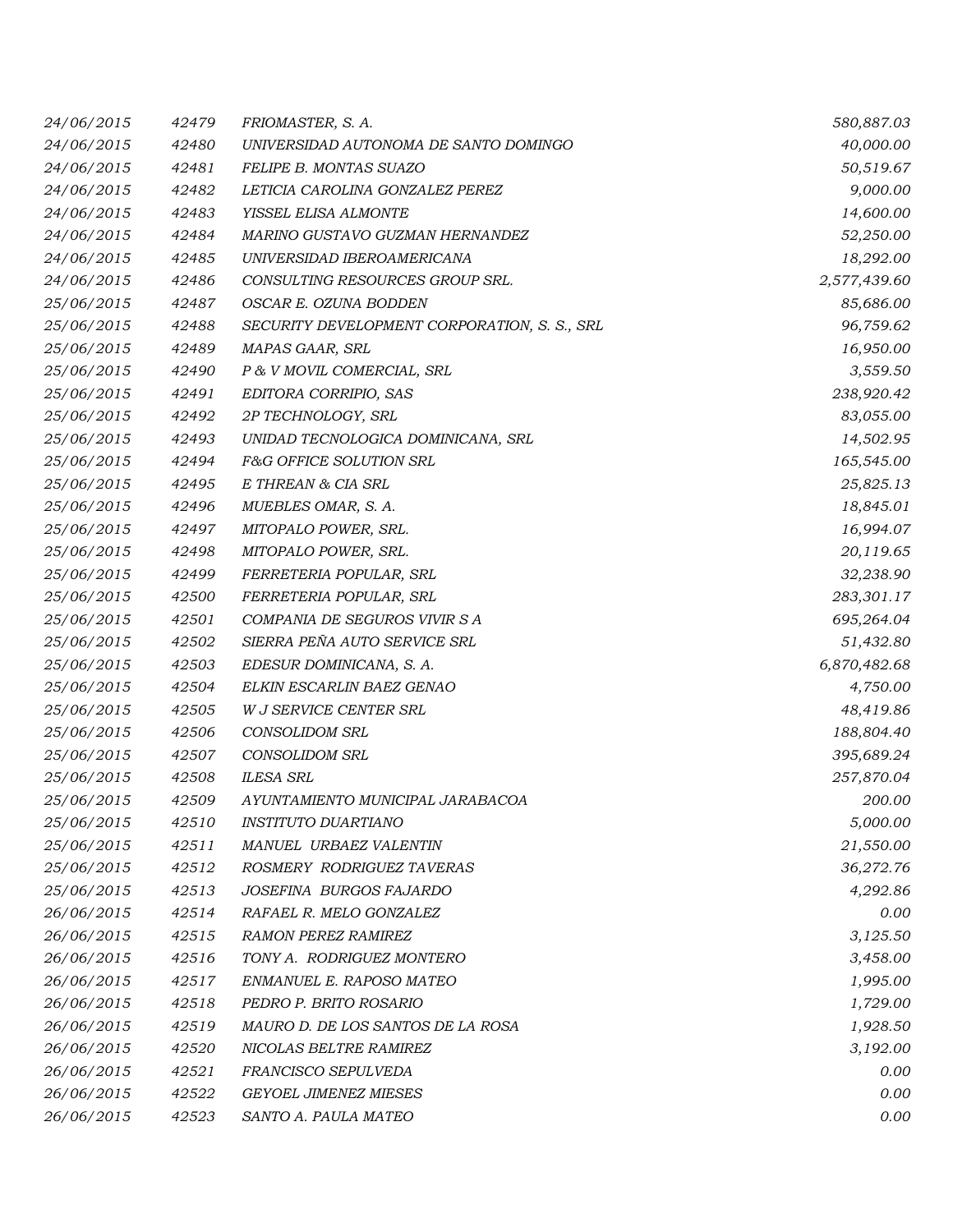| 26/06/2015 | 42524 | SANTIAGO CUBILETE SANCHEZ       | 997.50    |
|------------|-------|---------------------------------|-----------|
| 26/06/2015 | 42525 | SIXTO DE JS. HERRERA CHAVEZ     | 598.50    |
| 26/06/2015 | 42526 | SENCION JIMENEZ ROSADO          | 2,660.00  |
| 26/06/2015 | 42527 | <b>SANTO ADON</b>               | 1,263.50  |
| 26/06/2015 | 42528 | STALIN A. FELIZ OVALLE          | 798.00    |
| 26/06/2015 | 42529 | ANGEL ML. LIMA GUZMAN           | 1,795.50  |
| 26/06/2015 | 42530 | ANA B. DE LEON PINA             | 1,596.00  |
| 26/06/2015 | 42531 | EZEQUIEL RODRIGUEZ MENA         | 3,059.00  |
| 26/06/2015 | 42532 | ANGELES J. SANCHEZ JIMENEZ      | 1,064.00  |
| 26/06/2015 | 42533 | <b>MIGUEL MUESES PORTORREAL</b> | 332.50    |
| 26/06/2015 | 42534 | ANDRES ANT. GONZALEZ LOPEZ      | 598.50    |
| 26/06/2015 | 42535 | ALEX J. CUEVAS ALMONTE          | 465.50    |
| 26/06/2015 | 42536 | CARLOS M. METIVIER MEJIA        | 399.00    |
| 26/06/2015 | 42537 | <b>JESUS A. LIRIANO PENA</b>    | 3,591.00  |
| 26/06/2015 | 42538 | CRISTIAN A. MATEO               | 1,662.50  |
| 26/06/2015 | 42539 | CIRILIO MARTE GUZMAN            | 266.00    |
| 26/06/2015 | 42540 | JACINTO ALEVANTE MENDOZA        | 864.50    |
| 26/06/2015 | 42541 | <b>JOEL ROSSO</b>               | 1,596.00  |
| 26/06/2015 | 42542 | JOSE R. CRUZ RAMIREZ            | 864.50    |
| 26/06/2015 | 42543 | JUAN BAEZ DE LA ROSA            | 1,330.00  |
| 26/06/2015 | 42544 | ENERCIDO LORENZO RODRIGUEZ      | 1,529.50  |
| 26/06/2015 | 42545 | RONNY MARTINEZ MARTINEZ         | 2,128.00  |
| 26/06/2015 | 42546 | JOSE A. CAPELLAN MELENDEZ       | 1,729.00  |
| 26/06/2015 | 42547 | DOMINGO FLORENTINO LEBRON       | 1,130.50  |
| 26/06/2015 | 42548 | <b>EGARDO A. ARIAS REYES</b>    | 1,862.00  |
| 26/06/2015 | 42549 | ERNESTO A. RAMOS LUNA           | 997.50    |
| 26/06/2015 | 42550 | CARLOS ALB. REYES PORTORREAL    | 1,529.50  |
| 26/06/2015 | 42551 | CESAR S. RODRIGUEZ SANCHEZ      | 864.50    |
| 26/06/2015 | 42552 | ENGELS A. PEREZ PENA            | 2,194.50  |
| 26/06/2015 | 42553 | EUGENIO PIMENTEL CALZADO        | 1,197.00  |
| 26/06/2015 | 42554 | ELVIN MATEO PEREZ               | 1,396.50  |
| 26/06/2015 | 42555 | JOSE ANT. MINAYA JASPE          | 1,529.50  |
| 26/06/2015 | 42556 | DAVID E. PEREZ SUAREZ           | 2,527.00  |
| 26/06/2015 | 42557 | ANULFO LUCIANO VALENZUELA       | 997.50    |
| 26/06/2015 | 42558 | CESAR F. FRIAS RIVERA           | 4,854.50  |
| 26/06/2015 | 42559 | JAVIER FCO. GARCIA LABOUR       | 532.00    |
| 26/06/2015 | 42560 | YANAIRA VALENZUELA AQUINO       | 1,330.00  |
| 26/06/2015 | 42561 | KIMBERLY CUSTODIO DEMORA        | 2,992.50  |
| 26/06/2015 | 42562 | DIGNO A. BALBI PUJOLS           | 4,123.00  |
| 26/06/2015 | 42563 | EMMANUEL DAVID GARCIA REYNA     | 12,103.00 |
| 26/06/2015 | 42564 | VICENTE JIMENEZ MEJIA           | 931.00    |
| 26/06/2015 | 42565 | OSCAR A. GUZMAN CABRERA         | 598.50    |
| 26/06/2015 | 42566 | <b>KELVIN DUARTE</b>            | 1,197.00  |
| 26/06/2015 | 42567 | KELVIN R. JIMENEZ TEJEDA        | 1,064.00  |
| 26/06/2015 | 42568 | VOLKI CRUZ MATOS                | 1,263.50  |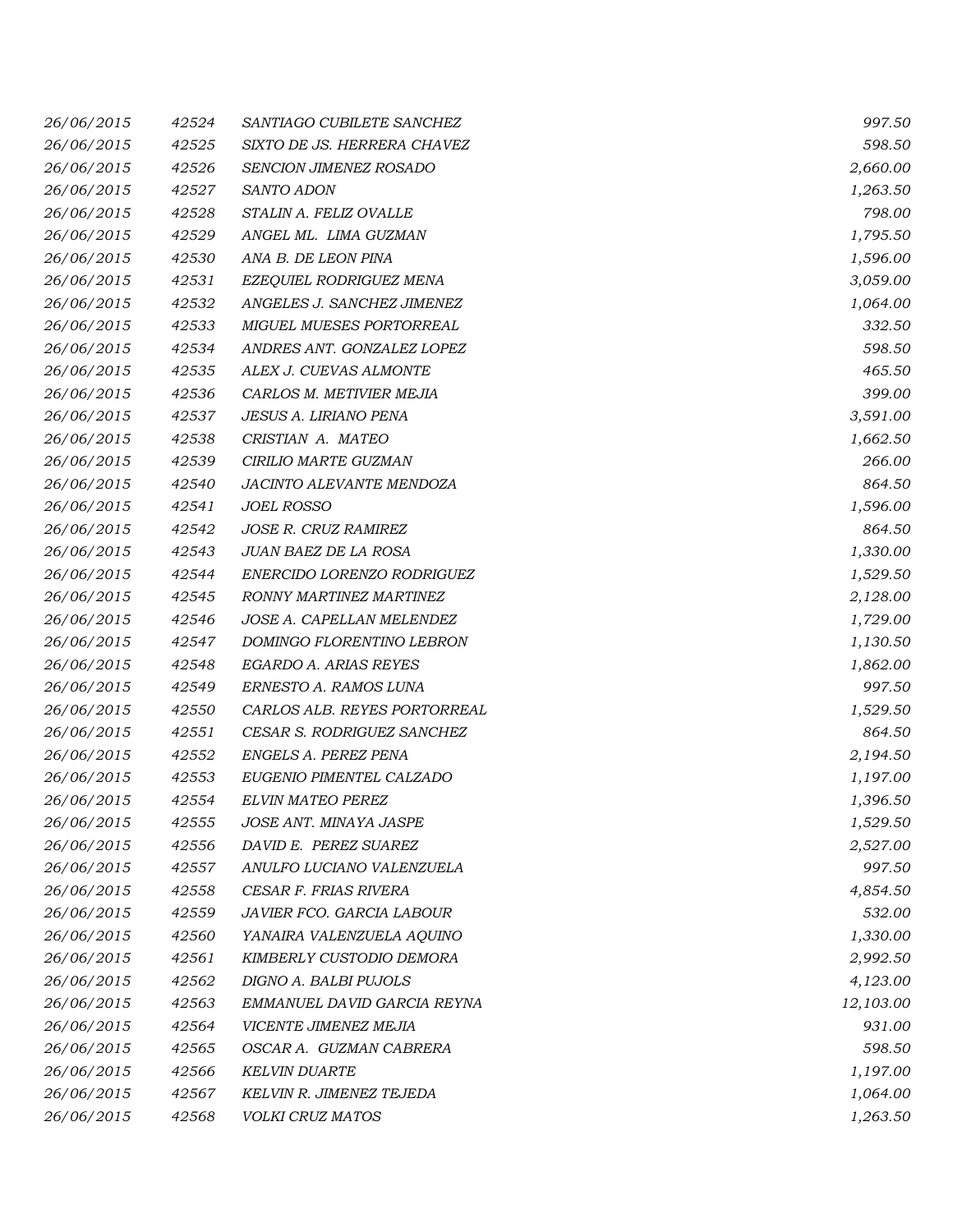| 26/06/2015 | 42569 | VICTOR D. SANTOS                 | 1,463.00   |
|------------|-------|----------------------------------|------------|
| 26/06/2015 | 42570 | HILTON W. ABREU CABRERA          | 864.50     |
| 26/06/2015 | 42571 | LUIS R. CARMONA MENDEZ           | 3,258.50   |
| 26/06/2015 | 42572 | PABLO OGANDO ALCANTARA           | 1,130.50   |
| 26/06/2015 | 42573 | HILDA ALT. PIMENTEL ROSSO        | 4,655.00   |
| 26/06/2015 | 42574 | LIRIA POZO LORENZO               | 2,327.50   |
| 26/06/2015 | 42575 | IGNACIO ALB. MARRERO SANTANA     | 2,926.00   |
| 26/06/2015 | 42576 | <b>GABRIEL BATISTA MERCEDES</b>  | 1,995.00   |
| 26/06/2015 | 42577 | LAURA P. SANTANA UBIERA          | 332.50     |
| 26/06/2015 | 42578 | LUIS BRITO SUAREZ                | 1,795.50   |
| 26/06/2015 | 42579 | MARTIN GONZALEZ HICIANO          | 3,857.00   |
| 26/06/2015 | 42580 | GUSTAVO A. TAPIA MENDOZA         | 3,391.50   |
| 26/06/2015 | 42581 | JOSE R. NUNEZ BRITO              | 1,795.50   |
| 26/06/2015 | 42582 | JOSE A. MATIAS MARTINEZ          | 13,699.00  |
| 26/06/2015 | 42583 | <b>REIDIN J. RODRIGUEZ ROJAS</b> | 3,059.00   |
| 26/06/2015 | 42584 | VICTOR D. PENALO TEJADA          | 731.50     |
| 26/06/2015 | 42585 | RAFAEL ANT. PERALTA CACERES      | 11,903.50  |
| 26/06/2015 | 42586 | HILARIO ANT. PENA                | 1,396.50   |
| 26/06/2015 | 42587 | JEFFI ANT. MERCEDES              | 931.00     |
| 26/06/2015 | 42588 | <i>JOSE RODRIGUEZ CHAHIN</i>     | 266.00     |
| 26/06/2015 | 42589 | RICARDO ANT. REINOSO DE JESUS    | 1,463.00   |
| 26/06/2015 | 42590 | <b>JUAN RAFAEL RODRIGUEZ</b>     | 1,729.00   |
| 26/06/2015 | 42591 | <b>JUAN C. DE LEON GUILLEN</b>   | 1,396.50   |
| 26/06/2015 | 42592 | JONATHAN N. RODRIGUEZ PENA       | 665.00     |
| 26/06/2015 | 42593 | JOSE O. MARTE RINCON             | 665.00     |
| 26/06/2015 | 42594 | JOSE AZCONA DURAN                | 6,317.50   |
| 26/06/2015 | 42595 | JOSE S. OGANDO SEGURA            | 5,253.50   |
| 26/06/2015 | 42596 | ELIEZER SOSA ALMONTE             | 2,061.50   |
| 26/06/2015 | 42597 | EDWARD VELOZ FLORENZAN           | 2,660.00   |
| 26/06/2015 | 42598 | ARCADIO RODRIGUEZ MEDINA         | 2,261.00   |
| 26/06/2015 | 42599 | ALFA NOEMI ROSA                  | 21,014.00  |
| 26/06/2015 | 42600 | JUAN FCO. PICHARDO ACOSTA        | 1,662.50   |
| 26/06/2015 | 42601 | VIRGILIO OSCAR PEREZ BAEZ        | 19,152.00  |
| 26/06/2015 | 42602 | ERNESTO ROQUEZ HERNANDEZ         | 23,940.00  |
| 26/06/2015 | 42603 | RAMON A. HERNANDEZ GONZALEZ      | 16,824.50  |
| 26/06/2015 | 42604 | FERNANDO ANT. BATISTA GRULLON    | 6,716.50   |
| 26/06/2015 | 42605 | RAMON ANT. LOPEZ PAULA           | 25,602.50  |
| 26/06/2015 | 42606 | RAFAEL R. MELO GONZALEZ          | 3,524.50   |
| 26/06/2015 | 42607 | FRANCISCO SEPULVEDA              | 1,795.50   |
| 26/06/2015 | 42608 | <b>GEYOEL JIMENEZ MIESES</b>     | 2,261.00   |
| 26/06/2015 | 42609 | SANTO A. PAULA MATEO             | 1,064.00   |
| 26/06/2015 | 42610 | <b>CONSOLIDOM SRL</b>            | 188,804.40 |
| 26/06/2015 | 42611 | <b>CONSOLIDOM SRL</b>            | 188,804.40 |
| 26/06/2015 | 42612 | SANTA MARTHA VILLAR BAEZ         | 4,913.84   |
| 26/06/2015 | 42613 | ESPINAL S POLLOS Y MAS SRL       | 7,918.38   |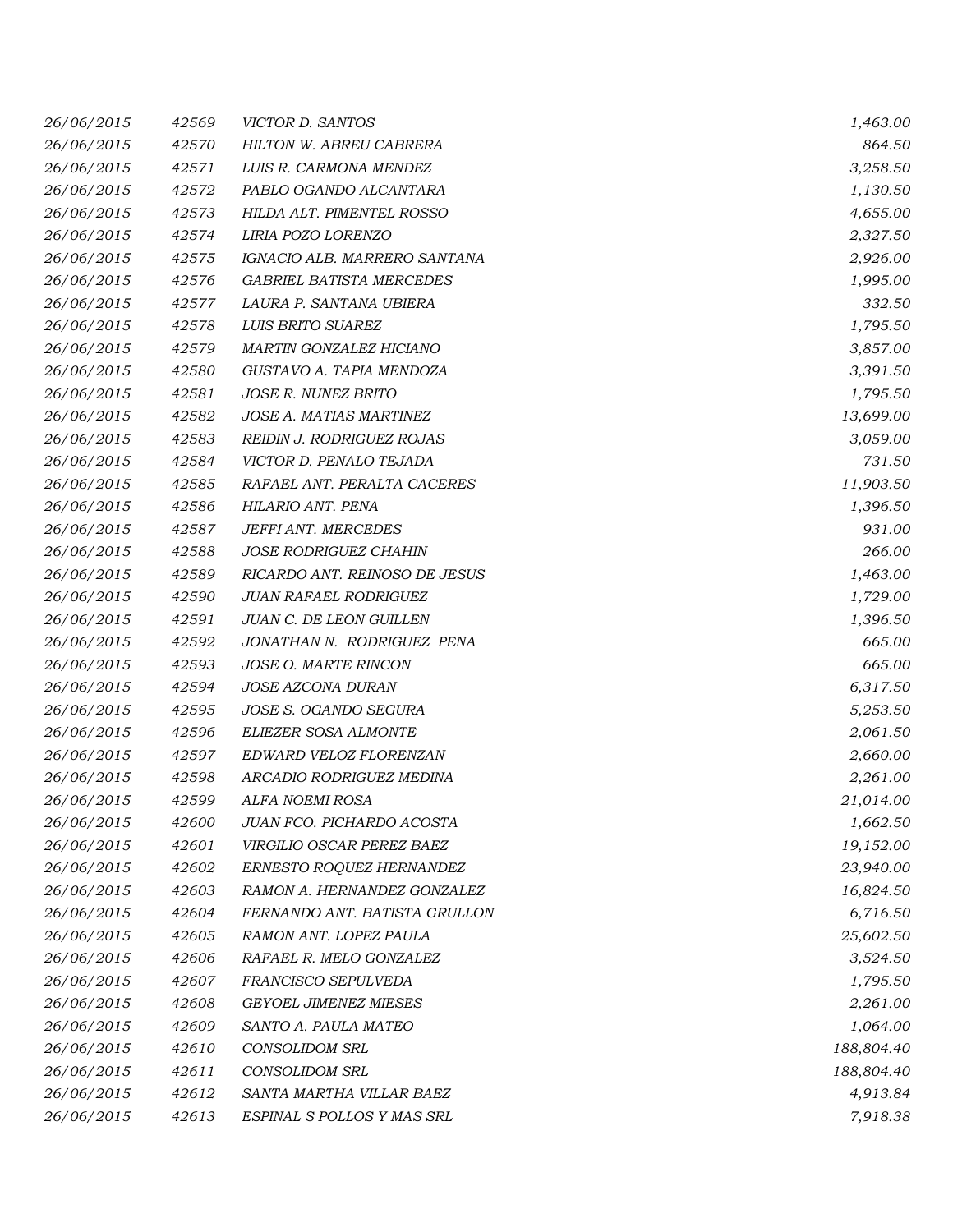| 26/06/2015 | 42614 | <b>GRUPO R C SRL</b>                                       | 545.85        |
|------------|-------|------------------------------------------------------------|---------------|
| 26/06/2015 | 42615 | COMPU LETRAS DESIGNS SRL                                   | 16,140.00     |
| 26/06/2015 | 42616 | MARALEX TRADING, SRL                                       | 216,145.33    |
| 26/06/2015 | 42617 | ADMINISTRADORA DE RIESGOS DE SALUD HUMANO S A              | 13,282,648.25 |
| 26/06/2015 | 42618 | <b>IDOM SAS</b>                                            | 2,945.00      |
| 26/06/2015 | 42619 | <b>CONSOLIDOM SRL</b>                                      | 125,869.60    |
| 26/06/2015 | 42620 | OFFITEK, SRL                                               | 70,103.96     |
| 26/06/2015 | 42621 | P & V MOVIL COMERCIAL, SRL                                 | 8,362.00      |
| 26/06/2015 | 42622 | MUEBLES OMAR, S. A.                                        | 91,548.08     |
| 26/06/2015 | 42623 | SARA I. HENRIQUEZ MARIN                                    | 14,309.00     |
| 26/06/2015 | 42624 | LUZ E. REYES DE CASTRO                                     | 26,733.00     |
| 26/06/2015 | 42625 | DANIEL FELIZ BELLO                                         | 266.00        |
| 26/06/2015 | 42626 | DOMINGO ANT. TORRES ABREU                                  | 1,263.50      |
| 26/06/2015 | 42627 | LUIS ANT. CASTRO FELICIANO                                 | 4,588.50      |
| 26/06/2015 | 42628 | DANIEL A. MORROBEL                                         | 1,596.00      |
| 26/06/2015 | 42629 | DADVINIK DAMAR ARIAS VASQUEZ                               | 997.50        |
| 26/06/2015 | 42630 | EZEQUIEL A. DE LOS SANTOS SANCHEZ                          | 798.00        |
| 26/06/2015 | 42631 | DIANA C. BAEZ DE LA CRUZ                                   | 931.00        |
| 26/06/2015 | 42632 | CONSTRUCTORA CARRASQUERO SRL                               | 1,571,304.49  |
| 26/06/2015 | 42633 | <b>ROSTAN SRL</b>                                          | 1,983,501.03  |
| 26/06/2015 | 42634 | ELIANNE ALEJO ROSADO                                       | 4,340.40      |
| 26/06/2015 | 42635 | IBELISE DEL C. DE J. RAMIREZ PEREZ                         | 5,296.35      |
| 26/06/2015 | 42636 | RAMONA JACQUELINE BAUTISTA TEJEDA                          | 284,223.27    |
| 26/06/2015 | 42637 | PLAFONES Y DIVISIONES DOMINICANAS YDS SRL                  | 51,424.12     |
| 26/06/2015 | 42638 | GRUAS SANTO DOMINGO S R L                                  | 16,140.00     |
| 26/06/2015 | 42639 | SERVICIOS POPULAR DE SEGURIDAD S R L                       | 3,721,857.75  |
| 26/06/2015 | 42640 | MATOS & COMPANIA, SRL                                      | 881.02        |
| 26/06/2015 | 42641 | MATOS & COMPANIA, SRL                                      | 16,042.95     |
| 29/06/2015 | 42642 | <b>GRUPO R C SRL</b>                                       | 2,826.78      |
| 29/06/2015 | 42643 | <b>GRUPO R C SRL</b>                                       | 1,364.62      |
| 29/06/2015 | 42644 | <b>GRUPO R C SRL</b>                                       | 7,044.15      |
| 29/06/2015 | 42645 | <b>IDOM SAS</b>                                            | 2,755.00      |
| 29/06/2015 | 42646 | SUPERMERCADO EL GRAN PORVENIR S R L                        | 31,601.69     |
| 29/06/2015 | 42647 | LUIS GONZALO GUZMAN CONCEPCION                             | 5,225.00      |
| 29/06/2015 | 42648 | ROSANNA MARGARITA REYES ALCANTARA                          | 7,505.00      |
| 29/06/2015 | 42649 | MARIA DEL CARMEN DE LOS SANTOS                             | 6,626.25      |
| 29/06/2015 | 42650 | W J SERVICE CENTER SRL                                     | 36,456.10     |
| 29/06/2015 | 42651 | DISTRIBUIDORA ORTIZ, SRL                                   | 9,038.40      |
| 29/06/2015 | 42652 | DELGADO S CREACIONES METALICAS, SRL                        | 11,919.93     |
| 29/06/2015 | 42653 | FL&M COMERCIAL SRL                                         | 1,356.00      |
| 29/06/2015 | 42654 | NEW IMAGE SOLUTIONS AND MARKETING SRL                      | 8,836.60      |
| 29/06/2015 | 42655 | REFRICENTRO ALCANTARA, SRL                                 | 55,518.42     |
| 29/06/2015 | 42656 | REFRICENTRO LOS PRADOS, SRL.                               | 15,302.88     |
| 29/06/2015 | 42657 | CORPORACION DE ACUEDUCTO Y ALCANTARILLADO DE SANTIAGO (COF | 32,044.00     |
| 29/06/2015 | 42658 | LIGA DEPORTIVA ABORIGEN                                    | 102,000.00    |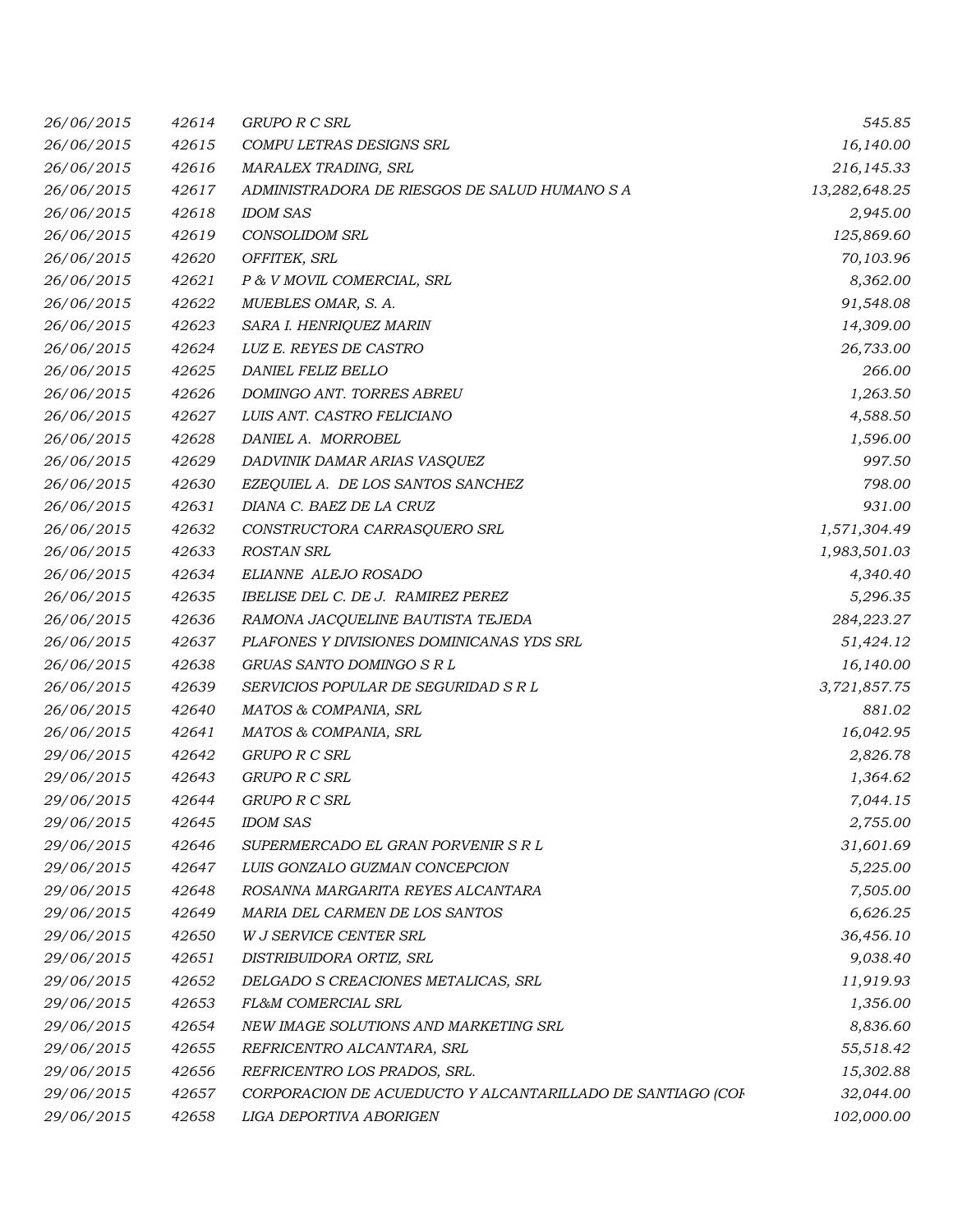| 29/06/2015 | 42659 | RHINA MONTILLA BRITO                                       | 1,750.00     |
|------------|-------|------------------------------------------------------------|--------------|
| 29/06/2015 | 42660 | KENIA ISABEL SANTANA SOSA                                  | 2,250.00     |
| 29/06/2015 | 42661 | LEIDY CAROLINA PAULINO RODRIGUEZ                           | 7,778.44     |
| 29/06/2015 | 42662 | GRISEL PEREZ OZUNA                                         | 3,609.99     |
| 29/06/2015 | 42663 | TECNICARIBE DOMINICANA, S.A.                               | 13,068.79    |
| 29/06/2015 | 42664 | JUAN I. BATISTA MENDEZ                                     | 225,466.00   |
| 29/06/2015 | 42665 | GRUPO R C SRL                                              | 5,015.26     |
| 29/06/2015 | 42666 | ALEXIS R. PENA                                             | 272,700.00   |
| 29/06/2015 | 42667 | <b>IDOM SAS</b>                                            | 6,175.00     |
| 30/06/2015 | 42668 | RAMON E. BAEZ RODRIGUEZ                                    | 7,000.00     |
| 30/06/2015 | 42669 | UNIDAD TECNOLOGICA DOMINICANA, SRL                         | 1,146,842.40 |
| 30/06/2015 | 42670 | ALAN E. PENA PENA                                          | 79,550.00    |
| 30/06/2015 | 42671 | CONSTRUPLAN, SRL                                           | 127,931.15   |
| 30/06/2015 | 42672 | GRUPO R C SRL                                              | 1,641.36     |
| 30/06/2015 | 42673 | CORPORACION DEL ACUEDUCTO Y ALCANTARILLADO DE LA VEGA (COR | 13,879.00    |
| 30/06/2015 | 42674 | CORPORACION DE ACUEDUCTO Y ALCANTARILLADO DE SANTIAGO (COF | 207,932.00   |
| 30/06/2015 | 42675 | AYUNTAMIENTO DEL MUNICIPIO DE SANTIAGO                     | 37,530.00    |
| 30/06/2015 | 42676 | OFICINA PARA EL REORDENAMIENTO DEL TRANSPORTE              | 138,600.00   |
| 30/06/2015 | 42677 | <b>JAZMIN VARELA ASTACIO</b>                               | 4,387.71     |
| 30/06/2015 | 42678 | <b>IRONELYS AGRAMONTE JIMENEZ</b>                          | 1,000.00     |
| 30/06/2015 | 42679 | EMILY MANCEBO POLANCO                                      | 1,000.00     |
| 30/06/2015 | 42680 | ANA I. D SOTO FELIPE                                       | 6,142.50     |
| 30/06/2015 | 42681 | ALEXANDRA A. INFANTE TATIS                                 | 30,650.01    |
| 30/06/2015 | 42682 | TRIGI TRAVEL SRL                                           | 17,396.35    |
| 30/06/2015 | 42683 | DELTA COMERCIAL, S. A.                                     | 3,953,151.78 |
| 30/06/2015 | 42684 | <b>CONSOLIDOM SRL</b>                                      | 236,005.50   |
| 30/06/2015 | 42685 | <b>CONSOLIDOM SRL</b>                                      | 157,337.00   |
| 30/06/2015 | 42686 | ADMINISTRADORA DE RIESGOS DE SALUD HUMANO S A              | 8,684,806.37 |
| 30/06/2015 | 42687 | ALFRESCO SRL                                               | 70,596.75    |
| 30/06/2015 | 42688 | JOHNNY DIONISIO VERAS ROJAS                                | 5,220.25     |
| 30/06/2015 | 42689 | <b>GRUPO R C SRL</b>                                       | 0.00         |
| 30/06/2015 | 42690 | GRUPO R C SRL                                              | 545.85       |
| 30/06/2015 | 42691 | GRUPO R C SRL                                              | 7,066.95     |
| 30/06/2015 | 42692 | GRUPO R C SRL                                              | 1,364.62     |
| 30/06/2015 | 42693 | INTERDECO, SRL.                                            | 4,977.45     |
| 30/06/2015 | 42694 | REFRICOMFORT SRL                                           | 36,389.82    |
| 30/06/2015 | 42695 | MUNOZ CONCEPTO MOBILIARIO, SRL                             | 21,865.50    |
| 30/06/2015 | 42696 | EVERPRINT TECHNOLOGIES DOMINICANA SRL                      | 5,860.63     |
| 30/06/2015 | 42697 | SUPLIDORES ELECTRICOS GARCIA SURIEL S. R. L.               | 58,889.95    |
| 30/06/2015 | 42698 | REFRICENTRO LOS PRADOS, SRL.                               | 25,511.19    |
| 30/06/2015 | 42699 | MITOPALO POWER, SRL.                                       | 58,473.64    |
| 30/06/2015 | 42700 | E THREAN & CIA SRL                                         | 354,128.56   |
| 30/06/2015 | 42701 | METRO TECNOLOGIA SRL                                       | 5,028.50     |
| 30/06/2015 | 42702 | MARIA NERYS PEREZ RAMIREZ RAMIREZ                          | 31,500.00    |
| 30/06/2015 | 42703 | GRUPO R C SRL                                              | 3,829.83     |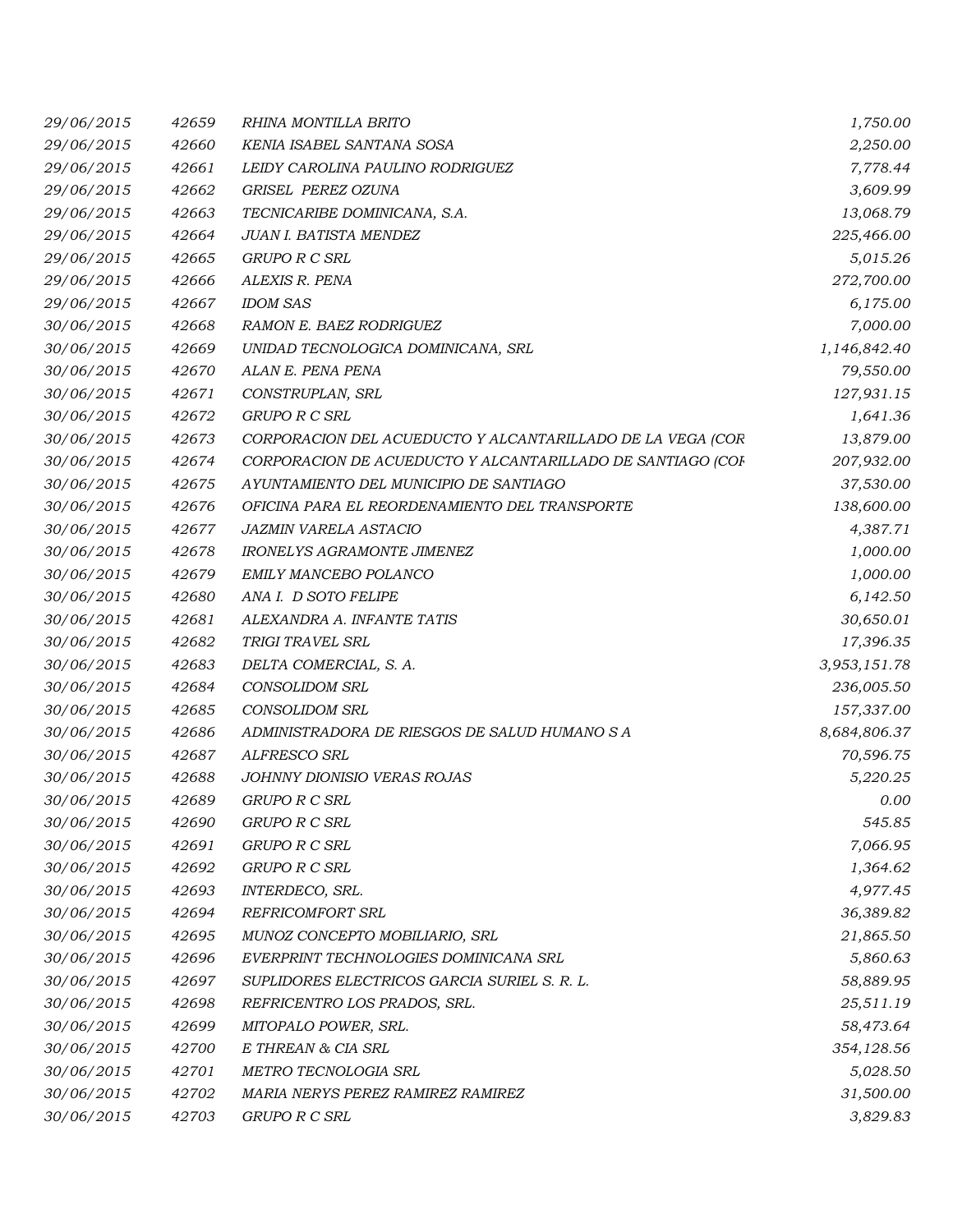|                   |       | TOTAL RD\$                     | 101,415,804.82 |
|-------------------|-------|--------------------------------|----------------|
| <i>30/06/2015</i> | 42707 | COLECTOR DE IMPUESTOS INTERNOS | 4,124,208.28   |
| <i>30/06/2015</i> | 42706 | COLECTOR DE IMPUESTOS INTERNOS | 2,086,483.56   |
| <i>30/06/2015</i> | 42705 | <b>CODIA</b>                   | 3.491.94       |
| <i>30/06/2015</i> | 42704 | COLECTOR DE IMPUESTOS INTERNOS | 34,919.33      |

## *ANEXO 05*

#### *RELACION DE TRANSFERENCIAS DEBITOS MES DE JUNIO 2015*

| <i>FECHA</i> | NUM. | <b>DESCRIPCION</b>                                  | <b>VALOR RD\$</b> |
|--------------|------|-----------------------------------------------------|-------------------|
| 05/06/2015   | 177  | JULIO A. AYBAR ORTIZ                                | 10,000.00         |
| 05/06/2015   | 176  | <b>ENRIQUE PAULINO THEN</b>                         | 25,000.00         |
| 05/06/2015   | 175  | GEORGINA E. SANCHEZ OZUNA                           | 15,000.00         |
| 10/06/2015   | 178  | CONSEJO DEL PODER JUDICIAL (EMPLEADOS)              | 174,200.00        |
| 11/06/2015   | 179  | URSULA J. CARRASCO MARQUEZ                          | 75,000.00         |
| 17/06/2015   | 180  | <b>MARIO N. MARIOT TORRES</b>                       | 50,000.00         |
| 18/06/2015   | 182  | ESCUELA NACIONAL DE LA JUDICATURA                   | 10,750,000.00     |
| 18/06/2015   | 181  | CONSEJO DEL PODER JUDICIAL                          | 277,790,889.54    |
| 19/06/2015   | 183  | PROGRAMA DE CONSOL. DE LA JURISDICCION INMOBILIARIA | 1,807,750.00      |
| 19/06/2015   | 184  | PROGRAMA DE CONSOL. DE LA JURISDICCION INMOBILIARIA | 1,685,000.00      |
| 20/06/2015   | 186  | CONSEJO DEL PODER JUDICIAL (JCES. Y CONSEJEROS)     | 7,466,040.57      |
| 20/06/2015   | 185  | CONSEJO DEL PODER JUDICIAL (FUNC. Y EMPLS.)         | 4, 133, 785. 13   |
| 22/06/2015   | 189  | CONSEJO DEL PODE JUDICIAL (JCES. Y EMPLS.)          | 716,500.00        |
| 22/06/2015   | 188  | CONSEJO DEL PODER JUDICIAL (ALGUACILES)             | 284,970.00        |
| 22/06/2015   | 187  | COSEJO DEL PODER JUDICIAL (SERVIDOERES JUDICIALES)  | 10,308,375.00     |
| 24/06/2015   | 191  | ISMAEL N. RAMIREZ SANTANA                           | 21,956.40         |
| 24/06/2015   | 193  | CONSEJO DEL PODER JUDICIAL                          | 10,148,917.83     |
| 24/06/2015   | 192  | CONSEJO DEL PODER JUDCIIAL                          | 2,600.00          |
| 26/06/2015   | 194  | CONSEJO DEL PODER JUDICIAL                          | 15,223.37         |
| 30/06/2015   | 196  | GLADYS ALT. MARTINEZ RODRIGUEZ                      | 8,000.00          |
| 30/06/2015   | 199  | NELSON J. CRUZ RODRIGUEZ                            | 25,000.00         |
| 30/06/2015   | 198  | CONSEJO DEL PODER JUDICIAL                          | 40,900.18         |
| 30/06/2015   | 195  | NILSA R. MARTE ALVARADO                             | 2,666.67          |
| 30/06/2015   | 197  | MANUEL ANT. DE LA ROSA GARCIA                       | 7,333.33          |
|              |      | <b>TOTAL RDS</b>                                    | 325,565,108.02    |

*ANEXO 06*

### *RELACION NOTAS DE DEBITOS MES DE JUNIO 2015*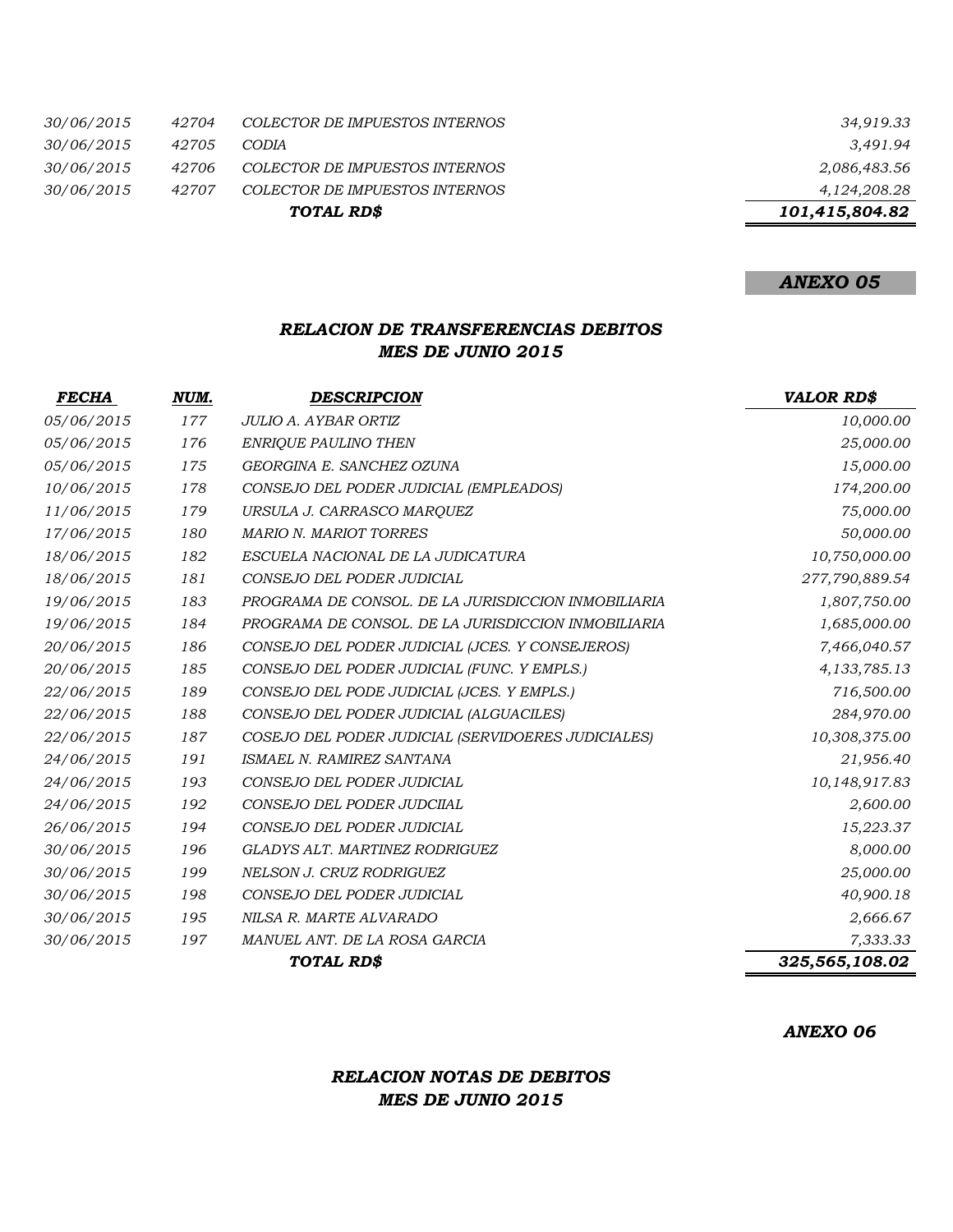| <b>FECHA</b> | NUM. | <b>DESCRIPCION</b>                                   | <b>VALOR RD\$</b> |
|--------------|------|------------------------------------------------------|-------------------|
| 01/06/2015   | 112  | POR MANEJO DE CUENTA Y RETENCION BANCARIA            | 275.00            |
| 01/06/2015   | 113  | POR VENTA DE DIVISAS                                 | 992.98            |
| 01/06/2015   | 114  | POR COMISION DEL 0.15% SOBRE CHEOUES                 | 205, 102.78       |
| 01/06/2015   | 115  | POR COMISION CHEQUES CERTIFICADOS                    | 1,500.00          |
| 01/06/2015   | 116  | RECLAMACIONES DEL CHQ #78567 MAS COMISION DEL 0.15%  | 7,010.50          |
| 30/06/2015   | 117  | POR RECLAMACION DE LA AUTORIZACION #95774 VER ANEXO  | 10,370.00         |
| 30/06/2015   | 8    | DIFERENCIA EN CHQ #40751 PAGADA DE MENO POR EL BANCO | 0.08              |
|              |      | TOTAL RD\$                                           | 225,251.34        |